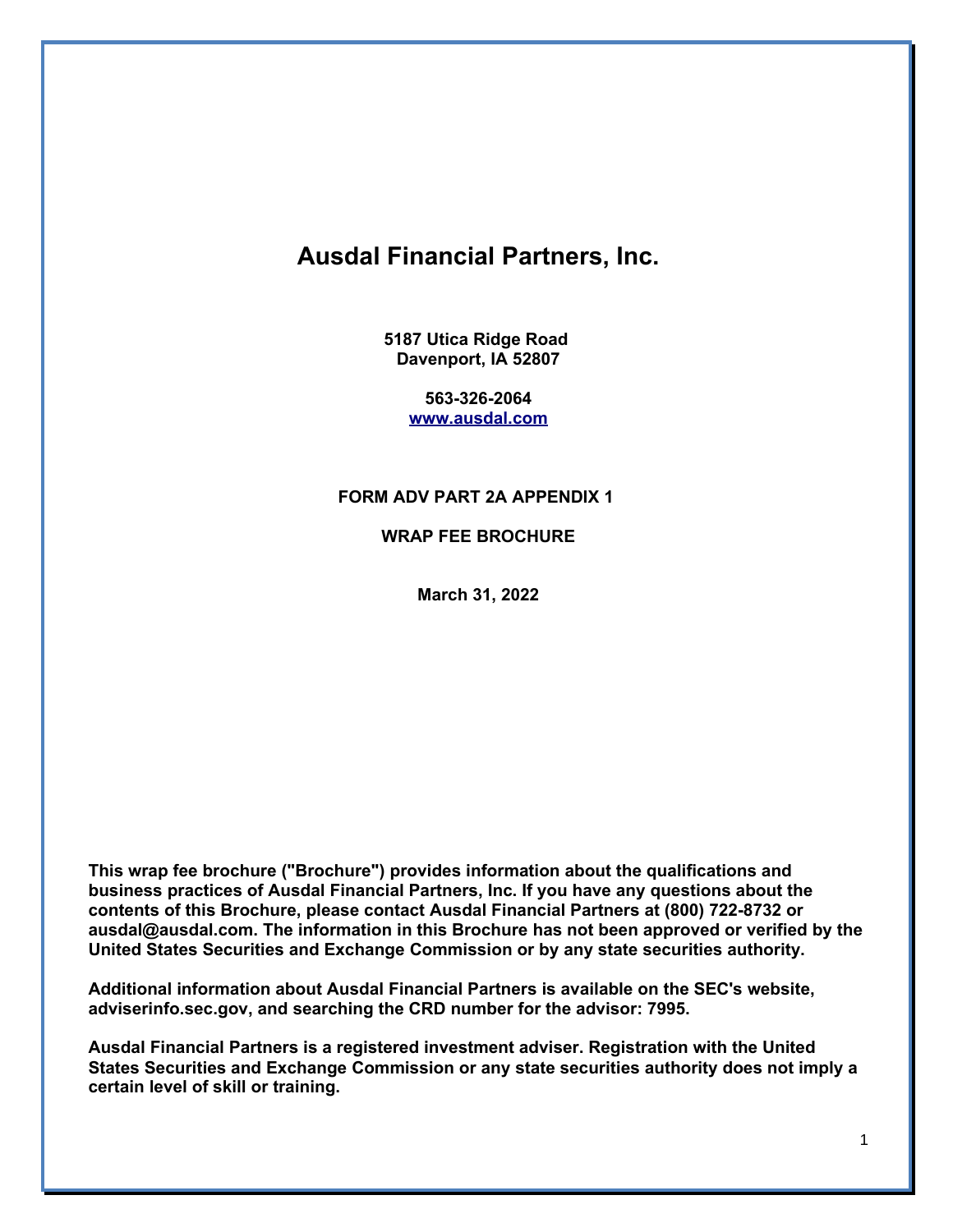# **Item 2 Summary of Material Changes**

Form ADV Part 2 requires registered investment advisers to amend their brochure when information becomes materially inaccurate. If there are any material changes to an adviser's disclosure brochure, the adviser is required to notify you and provide you with a description of the material changes.

Since the filing of our last annual updating amendment, dated March 31, 2021, we amended our Form ADV, Part 2A and made the following material changes:

- Item 4, Services, Fees and Compensation was amended to:
	- include new Rollover Recommendation disclosures;
	- show an example of how our fees are calculated, although there was no change to the fee schedule, and
	- provide additional disclosures around mutual fund share classes
	- provide additional disclosures around cash management fees and expenses
- Item 9. Additional Information was updated to:
	- indicate that Ausdal Financial shares in certain fees charged by Pershing
	- provide additional disclosures around mutual fund share classes
	- provide additional disclosures around cash management fees and expenses
	- provide disclosures around the Pershing Bank Deposit Sweep Program including the fees we earn from Pershing, and
	- provide disclosures that the interest you earn in the Bank Sweep Program may be less than you could earn through other brokerage firms.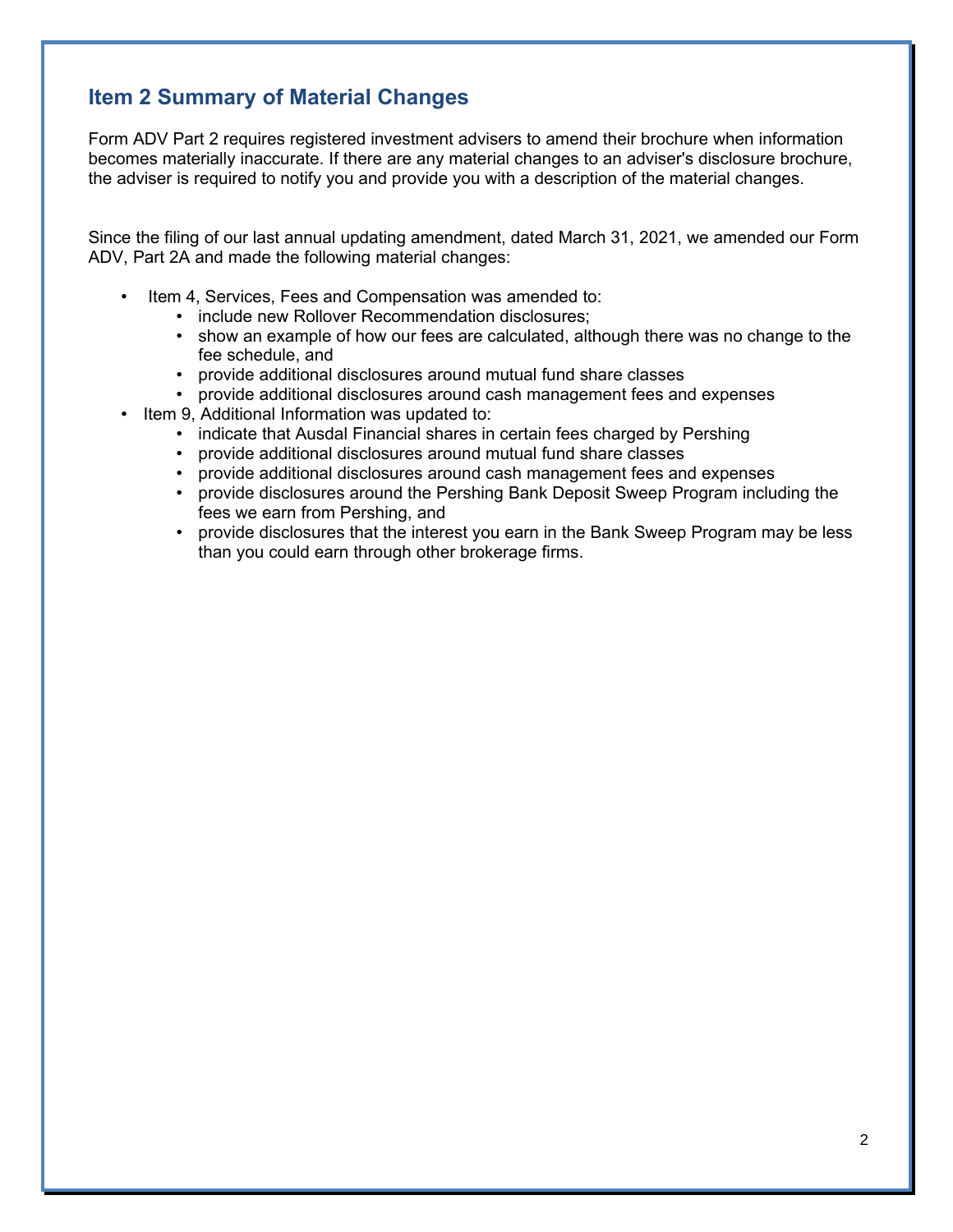# **Item 3 Table of Contents**

| Item 1 Cover Page                                        | Page 1  |
|----------------------------------------------------------|---------|
| Item 2 Summary of Material Changes                       | Page 2  |
| Item 3 Table of Contents                                 | Page 3  |
| Item 4 Services, Fees and Compensation                   | Page 4  |
| Item 5 Account Requirements & Types of Clients           | Page 21 |
| Item 6 Portfolio Manager Selection & Evaluation          | Page 22 |
| Item 7 Client Information Provided To Portfolio Managers | Page 33 |
| Item 8 Client Contact with Portfolio Managers            | Page 34 |
| Item 9 Additional Information                            | Page 34 |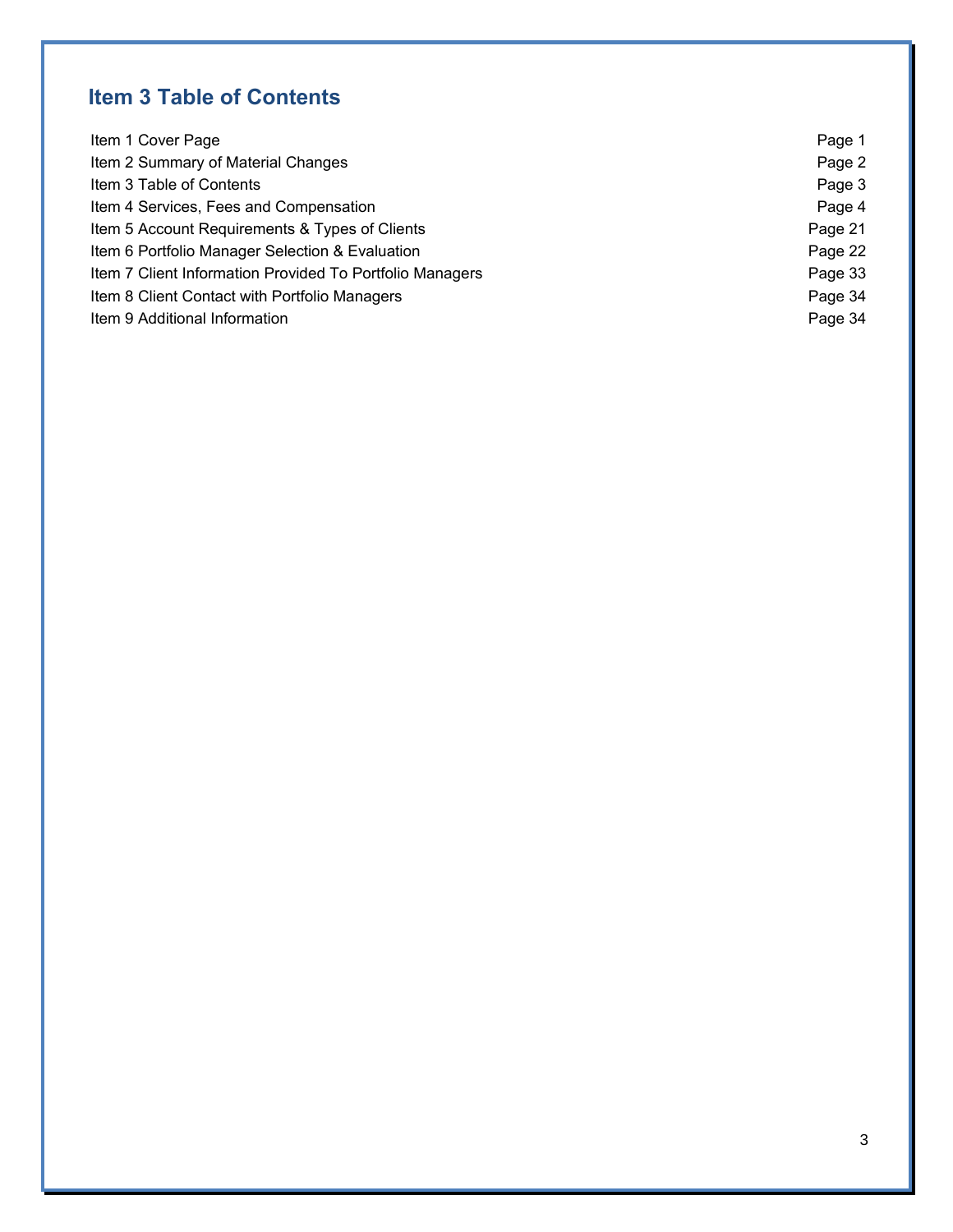# **Item 4 Services, Fees and Compensation**

#### **Description of Firm**

We are an Iowa corporation headquartered in Davenport, Iowa. We were founded in 1979 as a securities broker-dealer firm, and are currently registered as a broker-dealer with the Securities and Exchange Commission as well as all 50 states and the District of Columbia. We are a member of the Financial Industry Regulatory Authority ("FINRA"). In 1991 we registered with the SEC as an investment adviser. We are a closely held corporation with no shareholder owning 25% or more of our stock.

This Wrap Fee Brochure ("Brochure" or "Wrap Brochure") provides important information about Ausdal Financial Partners, Inc. (referred to as "AFP," the "Firm," "we," or "us"), our Wrap Program services, our compensation, the costs of participating in our Wrap Programs, and situations where our interests may conflict with the interests of our Clients. We offer other investment advisory programs and services that are not offered on a wrap fee basis, and those are described in our Form ADV Part 2A Brochure ("General Brochure"). Clients who participate only in wrap fee programs will receive only this Wrap Brochure; Clients who also participate in non-wrap fee programs or services will also receive our General Brochure. Refer to the *Common Terms and Disclosures* below for terms and disclosures that apply to all of the programs in the Ausdal Wrap Fee Program.

Our firm offers services through our network of investment advisor representatives. Investment advisor representatives may use D/B/A names ("doing business as" names) or may have their own legal business entities whose trade names and logos are used for marketing purposes and may appear on marketing materials or client statements. You should understand that the businesses are legal entities of the investment adviser representative and not of our firm, Ausdal Financial Partners, Inc. The investment adviser representatives are under the supervision of Ausdal Financial Partners, Inc., and the advisory services of the investment adviser representative are provided through Ausdal

Financial Partners, Inc. For a complete list of D/B/A or trade names please refer to Ausdal Financial Partners, Inc.'s ADV Part 1 Brochure, accessible through the SEC's

website, [www.adviserinfo.sec.gov,](http://www.adviserinfo.sec.gov/) as referenced on the cover page, or in certain instances the D/B/A or trade name is listed on your investment adviser representative's ADV 2B Brochure.

You should pay particular attention to the discussions about our various conflicts of interest because these can affect our judgment in managing your account, in choosing brokers to execute trades for your account, and in recommending custodians, among other important considerations.

You should also keep in mind that a number of separate businesses provide the various investment products and services described in this Brochure. These businesses' legal, contractual, and regulatory obligations differ in important ways depending on whether, in providing the product or service, they are acting as custodian, broker-dealer, third-party manager, or insurance company.

Clients interested in learning about our non-wrap fee programs or services may request our General Brochure from their investment adviser representative (their "Advisor") at the email address, telephone number, or street address shown in the Brochure Supplement received from your Advisor, or from our senior management, including our Chief Compliance Officer, at the email address, telephone number, or street address shown on the front of this Wrap Brochure. Your Advisor or the home office contact can also answer questions about the information in this Brochure.

As more fully discussed in our General Brochure, we are registered as both an investment adviser and broker-dealer, and are licensed as an insurance broker, and provide investment advisory services and sell securities and insurance products. Pershing, LLC ("Pershing") serves as the clearing broker-dealer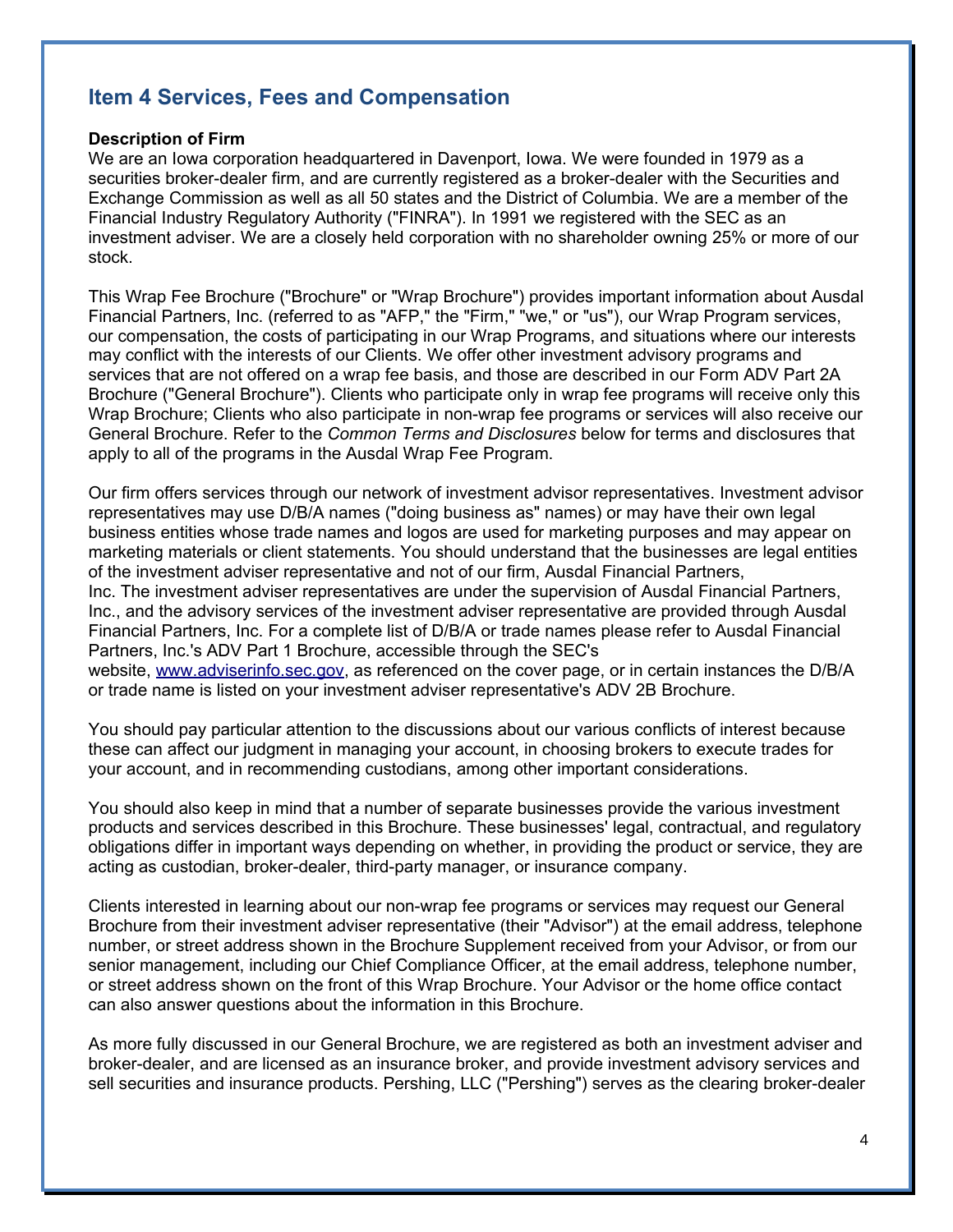for our brokerage business and provides custodial services for some of our advisory Clients. In addition to Pershing, Charles Schwab & Co., Inc. ("Schwab") and TD Ameritrade, Inc. ("TD Ameritrade") serve as custodians for most advisory accounts, including wrap fee accounts.

### **Ausdal Wrap Fee Program**

The *Ausdal Wrap Fee Program* ("Wrap Fee Program") consists of the following individual programs (collectively, the "Managed Programs"):

- Representative-Directed Portfolio Wrap Fee Program ("RDP Program")
- Proprietary Advisory Wrap Fee Program ("Proprietary Program")
- Separately Managed Account Wrap Fee Program ("SMA Program")

This Brochure provides information about the Managed Programs. Additional information about AFP is available in our General Brochure, as described above. Additional information about the Sponsors is available in each Sponsor's Form ADV Part 2A Appendix 1 Wrap Fee Brochure ("Wrap Brochure"), and information regarding the Third-Party Managers is available in their respective Form ADV Part 2A Brochure ("Third-Party Brochure"), which are available upon request through our Advisor or from the Sponsor or Manager directly.

Because the information in this Brochure is necessarily general and does not address all details of each of the Wrap Fee Programs, Clients should refer to their individual "Advisory Agreement" and Client Fee Schedule with AFP, and where applicable, "Wrap Program Agreement" with the Sponsor of their Third-Party Program (which includes documentation designating a Third-Party Manager for the Third-Party Assets) for specific terms that apply to them. Clients should be sure to discuss any specific questions with their investment adviser representative ("Advisor").

### **Wrap Fee Programs**

### **Representative-Directed Portfolio Wrap Program**

In the RDP Program, the Advisor will obtain information regarding the Client's personal and financial situation, and the investment objective, tolerance for risk, liquidity needs, and investment time horizon for the account (the "Managed Account") that will be managed through the RDP Program (all referred to as the "Suitability Information"), as well as any reasonable investment restrictions the Client wishes to impose.

The Advisor will assist the Client to identify a suitable allocation of the Client's RDP Program assets, and an investment style and strategy which are suitable for the Managed Account in view of the Managed Account's Suitability Information, and any reasonable investment restrictions imposed by the Client.

Clients should take care to ask the Advisor questions about the RDP Program to be sure they understand the risks, potential rewards, fees, and expenses of the Program, the strategy the Advisor expects to use, and the types of investments that are expected. Where available, Clients should request copies of the prospectuses for the investments expected to be used in managing the Managed Account, and then ask questions about these investment before deciding to participate in the RDP Program.

Subject to the Firm's supervision, the Advisor will provide continuous and regular investment management services of the Managed Account assets consistent with the Suitability Information and the investment style or strategy identified for the Managed Account, as modified from time to time by the Advisor, in the Advisor's discretion, to achieve the Managed Account's objective.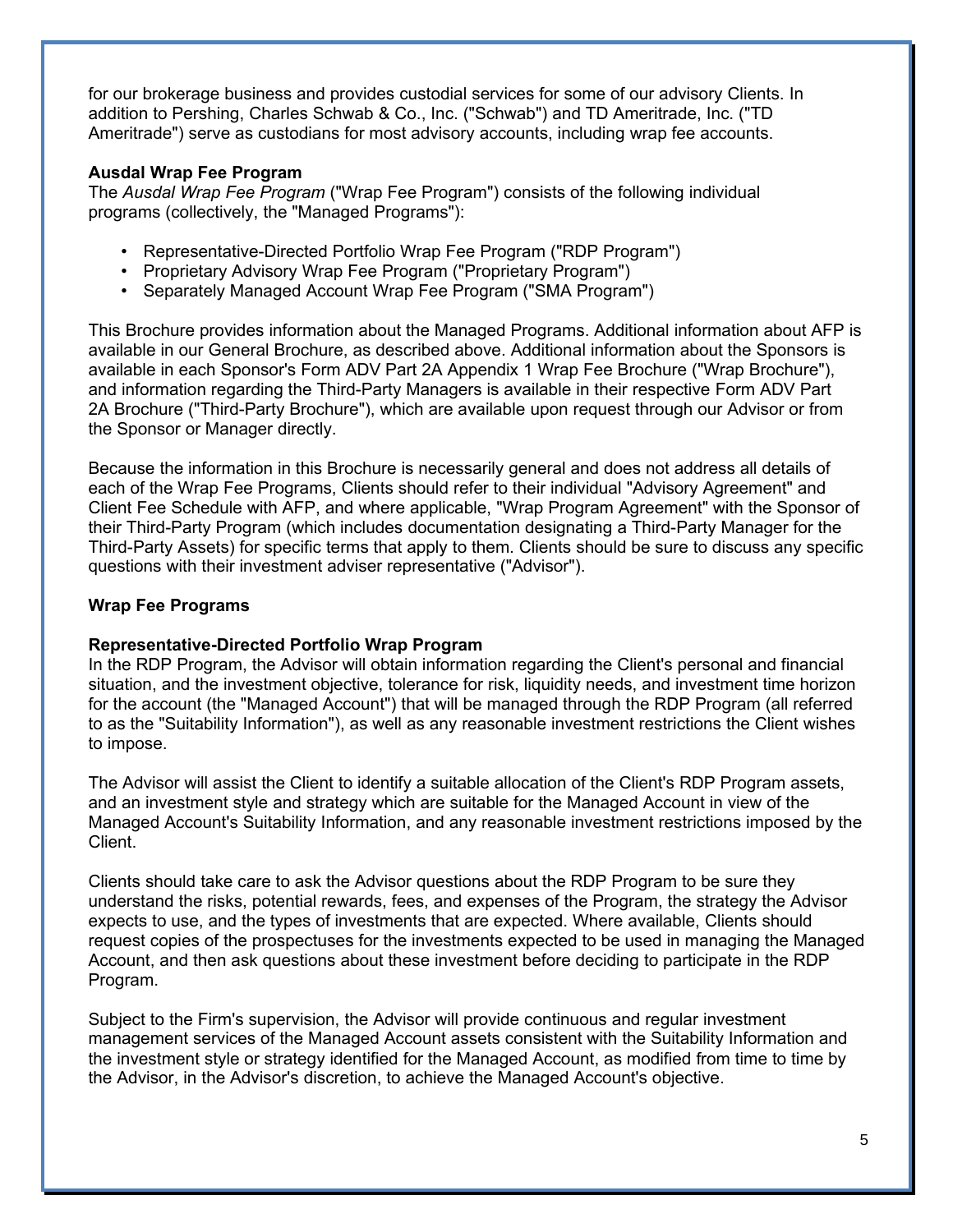Refer to the *Common Terms and Disclosures* below for terms and disclosures that apply to all of the programs in the Ausdal Wrap Fee Program.

### **Proprietary Advisory Wrap Fee Program**

#### *Proprietary Program*

AFP offers the Proprietary Program for Clients who choose to enroll in a program utilizing AFP's models. Generally, the models consist of varying proportions of cash, fixed income, and equity investments, and are comprised of mutual funds, money market funds, closed-end funds; exchangetrade funds ("ETFs"), including inverse and leveraged ETFs; common and preferred stocks; as well as direct obligations issued or guaranteed by the U.S. Treasury, government agencies, or government sponsored entities. If appropriate, "sweep" arrangements where cash balances are transferred into money market funds, money market deposit accounts, or bank accounts for cash management purposes, may be advised by or maintained with the account's qualified custodian ("Custodian") or an affiliate of the Custodian.

### *The Models*

AFP's Investment Committee (or a senior executive, in the absence of the Investment Committee) is responsible for developing, managing and selecting the securities comprising the model portfolios used in the Proprietary Program.

We will invest Client assets according to one or more model portfolios developed by one of AFP's portfolio managers. These models are designed for investors with varying degrees of risk tolerance ranging from a more aggressive investment strategy to a more conservative investment approach. Once a model portfolio is selected, the Client may set reasonable restrictions on the management of the Managed Account, including the types of securities that should not be purchased, or if already held, securities that should not be sold.

### *Model Services Provided by Third Parties*

Probabilities Fund Management, LLC ("PFM"), an SEC-registered investment adviser, is currently engaged to assist in the development of the Probabilities Portfolios and selection of the securities to be used for the Growth Sleeve, and to provide signals ("Signals") AFP may use to identify when to buy and sell securities in Clients' accounts. We expect to follow the Signals in managing Managed Accounts that have designated the Probabilities Portfolios. However, we may, in our discretion, reject, delay implementation, or modify, in whole or in part, a Signal and we may engage in other transactions, as we deem appropriate. There is no set minimum or maximum number of positions that will be held for Managed Accounts, including those that have designated the Probabilities Portfolios, or specific frequency that account positions will be traded. Please refer to Item 9 for additional information describing our affiliation with PFM and the related conflicts of interest.

### **Separately Managed Account Wrap Fee Program**

Through the Ausdal Separately Managed Account Wrap Fee Program ("SMA Program"), AFP offers Clients access to a range of professional investment management programs offered on a wrap fee basis (each a "Third-Party Wrap Fee Program" or "Third-Party Program") and sponsored by third-party investment firms (each a "Sponsor"). Information regarding current Sponsors and Third-Party Programs open to new investors changes regularly, and without notice.

This Brochure provides a general overview of the terms common to many of the Third-Party Programs. Clients interested in Third-Party Programs should inform their Advisor, who will meet with the Client to identify a suitable Sponsor, and third-party investment adviser (each a "Third-Party Manager" or "Manager") from a roster of managers available through the particular Sponsor's Third-Party Program, whose stated investment style or strategy is consistent with achieving the investment objective and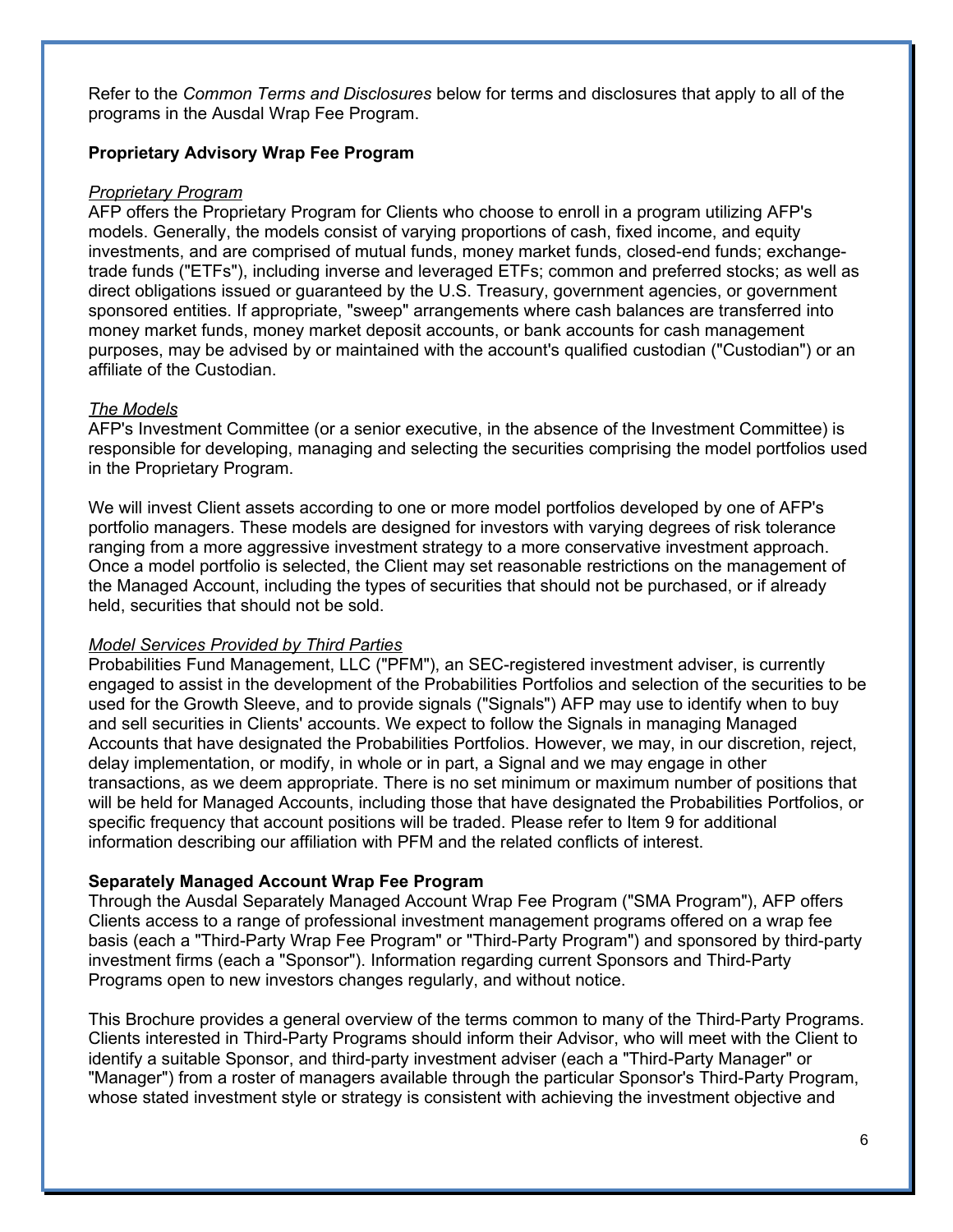other characteristics (such as volatility, liquidity, etc., the "target characteristics") Client has identified for the Managed Assets to be allocated to such Manager (the "Third-Party Assets"). Each Manager will actively manage the Third-Party Assets according to the Manager's stated investment style or strategy for which such Manager was selected, and the target characteristics. Refer to Item 7 for information regarding the ability to impose reasonable restrictions on the management of the Managed Account and Managed Assets.

Client will receive the Sponsor's Form ADV Part 2A Appendix 1 Wrap Fee Brochure ("Wrap Brochure"), the wrap program agreement governing the terms of the Third-Party Program (the "Wrap Program Agreement," which includes any agreement or schedule designating the Third-Party Manager to manage the Third-Party Assets), and the separate Form ADV Part 2A Brochure ("Third-Party Brochure") of each Third-Party Manager designated for the Third-Party Assets.

### **Fees for the RDP Program, Proprietary Program, and SMA Program**

*See Item 9 for additional compensation received by AFP.*

### **Representative-Directed Portfolio Program & Proprietary Program Advisory Fees**

For RDP Program and Proprietary Program Accounts, the Client agrees to pay AFP Advisory Fees, which shall not exceed the following "Maximum Fee Rates" (expressed as annual percentage rates) stated for the indicated "Asset Tiers" in the following "RDP Program & Proprietary Program Maximum Advisory Fee Schedule" (or, "Maximum Fee Schedule"):

| <b>RDP PROGRAM &amp; PROPRIETARY PROGRAM</b><br><b>MAXIMUM ADVISORY FEE SCHEDULE*</b> |                  |
|---------------------------------------------------------------------------------------|------------------|
| <b>Asset Fee Tier</b>                                                                 | Maximum Fee Rate |
| Up to - \$250,000                                                                     | 2.50%            |
| \$250,001 - \$500,000                                                                 | 2.25%            |
| \$500,001 - \$1,000,000                                                               | 2.00%            |
| Over - \$1,000,001                                                                    | 1.75%            |

\*The Client's Advisory Agreement will contain the actual amount of the Client's Advisory Fee Rate(s), the applicable Asset Tiers, whether fees are paid in advance or in arrears, whether tiers will be determined at the household or individual account level, and whether the fees are calculated by multiplying the Fee Rate for each Asset Tier times the value of assets in that Tier (the "Tiered Method") or by using a single Fee Rate based on the rate applicable to the highest Tier in which the account has assets. Advisory fees are assessed on a monthly or quarterly basis as agreed to in the applicable advisory agreement.

"Asset Fee Tiers" are based on the Managed Account Value as determined by the Custodian and is based on the actual number of days in the period (i.e., monthly or quarterly). The Client's specific billing selections are indicated on their Advisory agreement. Here is an example of 2nd quarter billing for a client with \$400,000 in their advisory account that is billed on a quarterly basis:

 $$250,000 \times 2.5\% = $6250$  (per year) / 365 days = \$17.12/day x 91 days (April, May and June) = \$1,557.92

PLUS

 $$150,000 \times 2.25\% = $3375$  (per year) / 365 days = \$9.25/day x 91 days (April, May and June) = \$841.75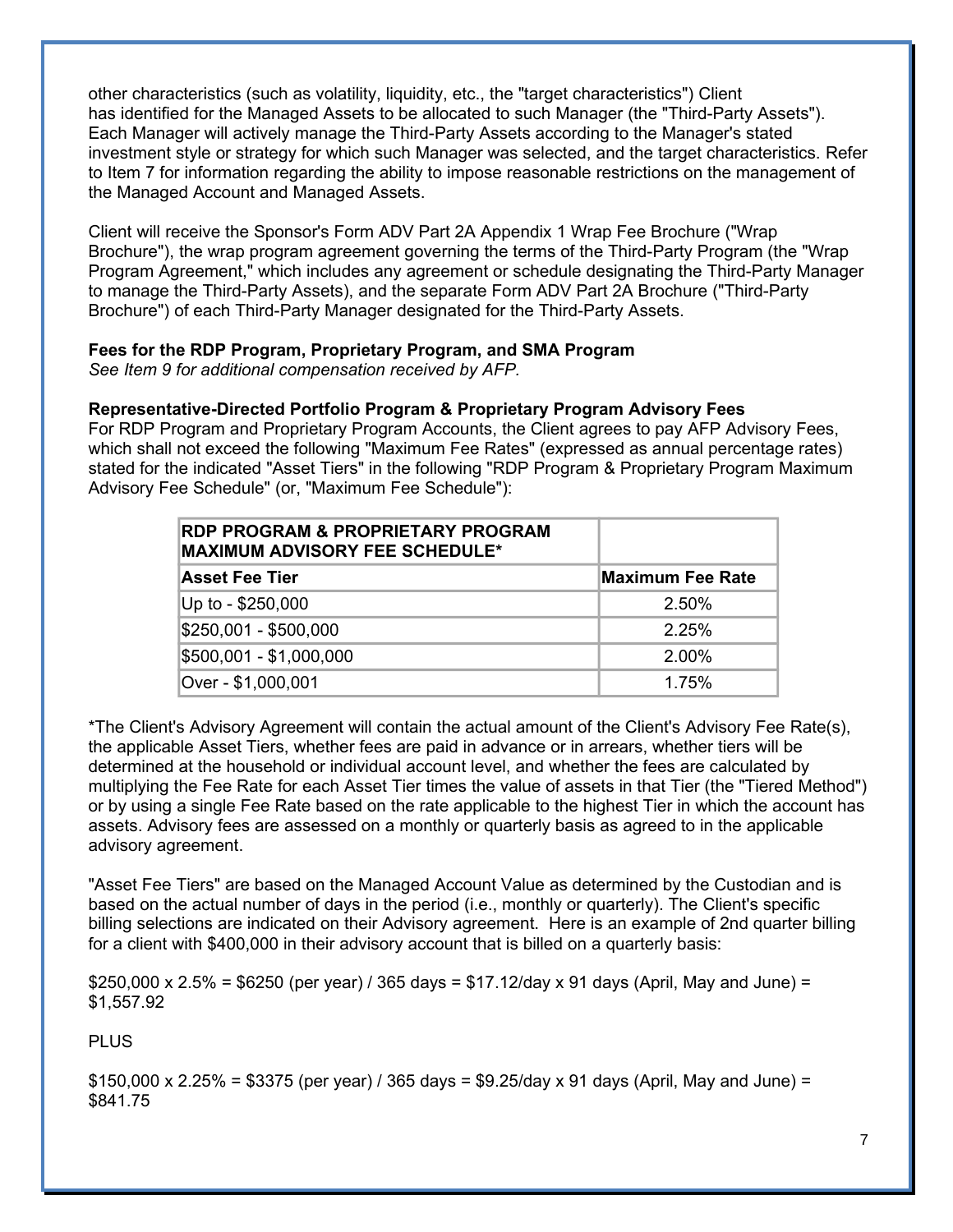The advisory fees for this example are  $$1,557.92 + $841.75$  for a total of  $$2,399.67$ .

We use a standard industry automated billing system that collects the information reported by the custodian for our monthly or quarterly billing calculations. There may be immaterial differences between the month-end or quarter-end market value reflected on your custodial statement and the valuation as of the last day of the billing period used for billing calculation purposes, given timing and account activity. Such differences may be caused by, but not limited to, the timing of the receipt and processing of dividends by the custodian. For example, a dividend received by the custodian may occur at the end of the month, but not fully processed and added to the account value in the custodian's system for a few days. While the billing system will add these dividends to the account value when notice of the dividend is first received, thus causing a difference in reported account value between the two systems during the time billing amounts are calculated.

### **Separately Managed Account Program Fees**

For the Separately Managed Account Program ("SMA Program") Clients will enter into an advisory agreement with AFP pursuant to which the Client agrees to pay AFP Advisory Fees for AFP's on-going advisory services with respect to a Third-Party Program the Client selects.

The maximum combined Advisory Fee Rate (expressed as an annual percentage rate) for SMA Program accounts is 3%. Some clients will see one combined fee and others will see the breakout by category. The "SMA Advisory Fee" for each SMA Program account will be made up of the following parts as applicable to the particular Third-Party Program:

- *Adviser's Fee A fee charge by AFP for compensation to the Adviser advising the Client.*
- *Adviser Platform Fees A fee charged by AFP for administration and operation of a Third-Party Program where AFP serves as Sponsor of the Program.* The Adviser Platform Fee will be disclosed to the Client prior to entering into the Advisory Agreement. The Platform fee typically ranges between 15 - 30 basis points.
- *Program Fee A fee charged by the Third-Party Program Sponsor for administration and operation of the Third-Party Program. This fee can also be labeled as an Overlay Management Fee or Platform Fee, but is separate and in addition to any Adviser Platform Fee charged by AFP.*

AFP has negotiated with the Sponsors of certain Third-Party Programs to share with AFP the Program Fees the Sponsors receive from Clients (approximately 15 basis points). These payments are sometimes referred to as referral fees, or payments in support of AFP's administration or operation of the Third-Party Program.

• *Third-Party Manager Fees* - Fees charged by Third-Party Managers to manage the assets within the SMA Program Account. AFP may negotiate rates with Third-Party Managers (sometimes referred to as Model Providers, Managers, Strategists or Sub-advisors) but the Third-Party Managers determine and set the Third-Party Manager Fees. The Third-Party Manager fees will either be detailed in the Client's Advisory Agreement or they will be aggregated and included with the Program Fee and paid by the Program Sponsor. In certain Programs AFP will serve as a model manager. In these cases, AFP will receive the Third-Party Manager fee for the assets assigned to a model managed by AFP.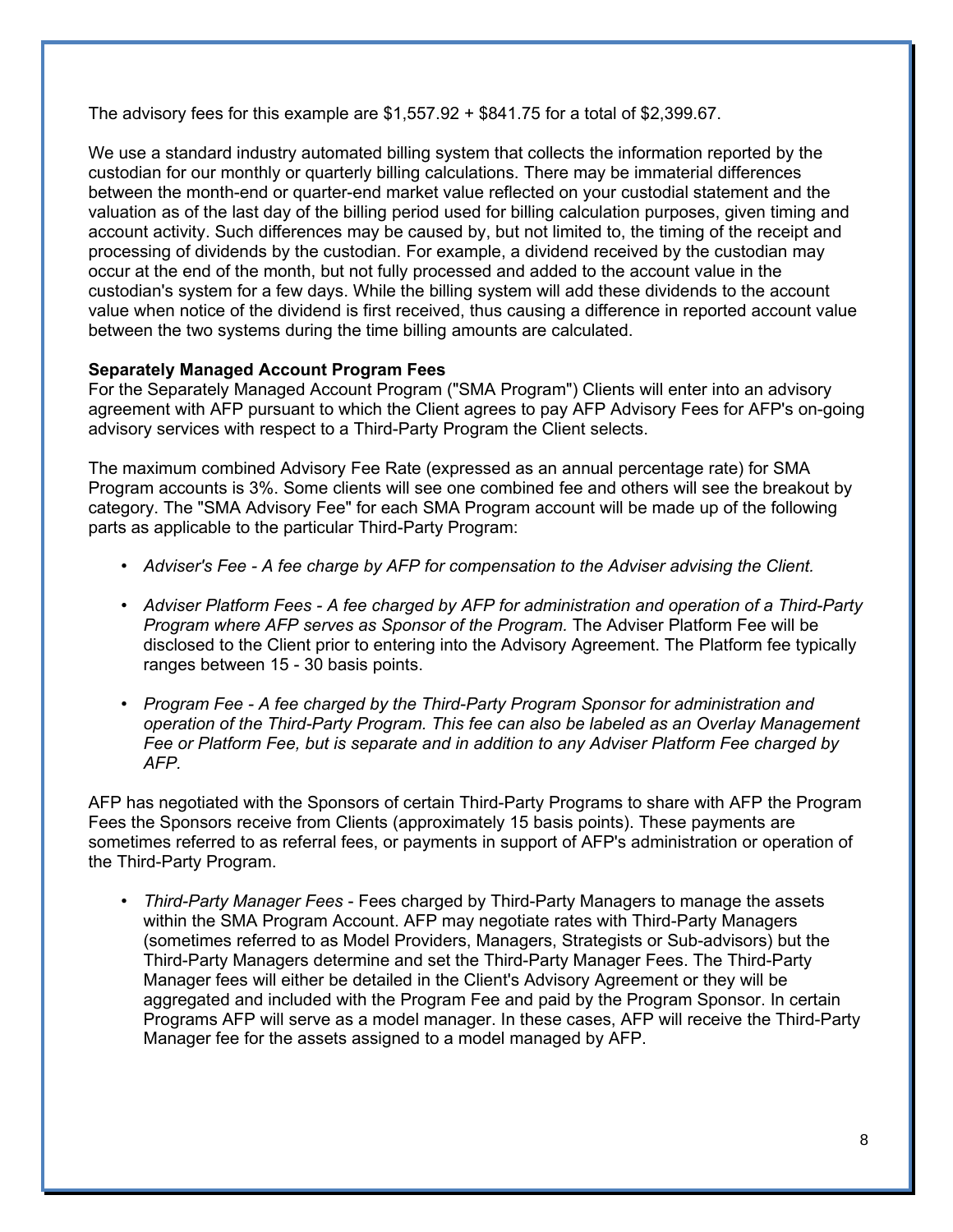The combined fees for the Separately Managed Account Program as described above will be referred to collectively as the "SMA Advisory Fee" and will not exceed 3%. The Advisory Agreement will govern the SMA Advisory Fees the Client agrees to pay to participate in a Third-Party Program but in no case shall the "SMA Advisory Fee" exceed 3%.

The Sponsor is responsible for administering the SMA Program, paying Third-Party Managers (including any model providers, strategists or sub-advisors), arranging for services related to Client profiling assistance, strategic asset allocation assistance, style allocation assistance, research and evaluation of investment strategies and investments, account performance calculations, account rebalancing, account reporting, account billing administration and other operational and administrative services to assist AFP in providing advisory services. Not all services are provided with respect to all Third-Party Programs offered by a Sponsor, and not all Clients will receive or benefit from all services available, offered, or provided by a Sponsor through a Third-Party Program in which the Client participates, even though the costs of such services will be borne by all accounts participating in that Third-Party Program, or by all accounts participating in the Sponsor's Managed Programs.

Refer to the *Additional Fees & Expenses* below, regarding additional amounts Clients will incur in addition to the Advisory Fees, Adviser Platform Fees, and Program Fees.

#### *Common Terms and Disclosures Regarding Fees and Compensation*

Except as otherwise provided in this Brochure or in a Client's Advisory Agreement or Wrap Program Agreement, the following terms and disclosures apply to Managed Accounts participating in the RDP Program, Proprietary Program and SMA Program (all the "Managed Programs"). The term "Advisory Agreement" refers to an Advisory Agreement between AFP and Client in each of such programs.

#### *Negotiability of Fees and Other Terms of Advisory Relationship*

Subject to limitations or restrictions of any Sponsor or Third-Party Manager, AFP has discretion to negotiate all terms and conditions with respect to each Client's relationship with AFP, including without limitation, any and all fees, minimum account sizes, minimum fees, and other terms, on a Client-by-Client, and account-by-account basis. When considering these matters, we usually consider the amount of assets to be placed under management by a Client and related accounts, anticipated future revenues and anticipated future assets or other business from the Client or related persons, and existing or anticipated relationships. We may elect, in our discretion, to aggregate related Client accounts for the purpose of achieving and negotiating the terms of a Client relationship.

Because Advisory Fees and other terms of our Managed Programs and services are negotiated separately with each Client, some accounts and Clients pay lower Advisory Fees and other amounts than other accounts and Clients. Waivers, discounts or more favorable terms not generally available to other Clients are offered to family members and friends of our Advisors, employees, and affiliates.

#### *Fees Paid to Portfolio Managers*

In the RDP Program and Proprietary Program, AFP (through its supervised persons) is the portfolio manager and receives the entire Advisory Fee.

In the SMA Program and any other Managed Program where the Client is charged a Program Fee, the Program Fee includes the compensation paid to the Third-Party Manager for portfolio management services. Depending on the particular Program, Program Fees will be disclosed on the Client Fee Schedule to the Advisory Agreement with AFP, or the Wrap Program Agreement with the schedule identifying the specific Third-Party Manager managing the Third-Party Assets.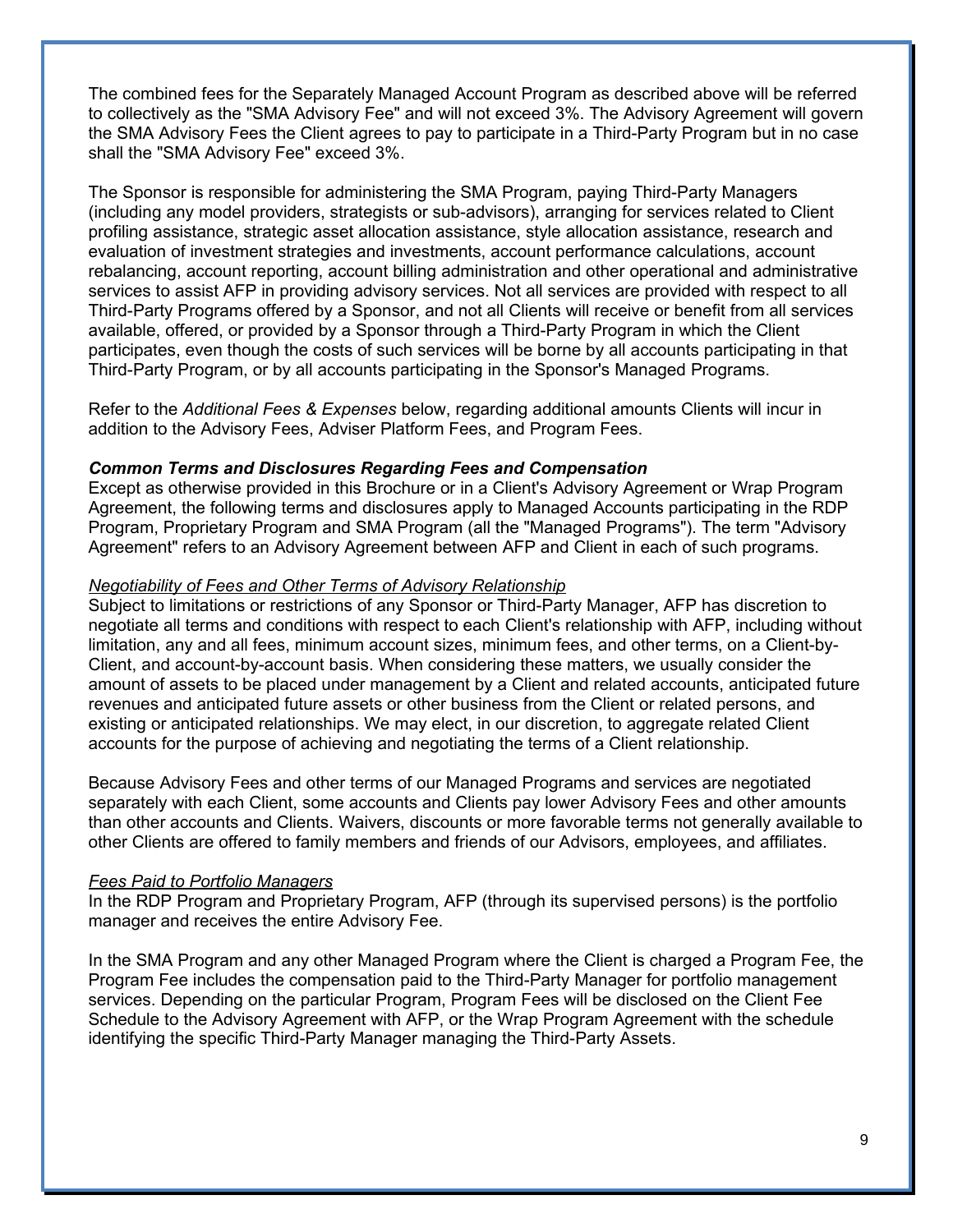### *Calculation and Deduction of RDP Program and Proprietary Program Advisory Fees*

For RDP Program and Proprietary Program Accounts, Advisory Fees (and Adviser Platform Fees, if any) are calculated with respect to each Managed Account on a Custodian-by-Custodian basis. Advisory Fees are determined pursuant to the terms of the Client's Advisory Agreement, based on the Advisory Fee Rate(s) stated in the Advisory Agreement, and the value of Managed Assets, using the valuation date and method provided according to the Advisory Agreement. If not otherwise provided in the Advisory Agreement for RDP Program and Proprietary Program Accounts, for Advisory Fees (and any Adviser Platform Fees) payable in advance, the valuation date shall be the "end of the preceding calendar period," which shall be interpreted as the end of the calendar period preceding the period for which Advisory Fees are being calculated (e.g., calendar month or quarter); provided, for the initial period, fees shall be calculated on an asset-by-asset basis beginning as of the date each asset is "placed in the management program" (which shall mean the date credited by the Custodian to the Managed Account). For Advisory Fees (and Adviser Platform Fees, if any) payable in arrears, the valuation date shall be the end of the calendar period for which such Advisory Fees are being calculated (e.g., calendar month or quarter); provided, for the last fee calculation period, the valuation date for fees payable in arrears shall be the termination date of the Advisory Agreement).

For SMA Program Accounts (or other Program Accounts treated as SMA Program Accounts), Advisory Fees (and Adviser Platform Fees, if any) are calculated according to the terms of the Client Fee Schedule attached to the Client's Advisory Agreement with AFP, and the Sponsor's Wrap Program Agreement, subject to the Maximum Fee Rate Schedule and Maximum Combined Rates, described in this Brochure.

### *Fair Valuation of Managed Account or Managed Assets*

For most holdings, AFP will rely on the custodian's value for billing purposes. If an advisory account has holdings that are illiquid or for which the custodian is not able to provide a valuation, AFP will assign a value determined by us in good faith to reflect its fair value for RDP and Proprietary Program Accounts.

For SMA Program Accounts, Third-Party Assets shall be valued according to the terms of the Sponsor's Wrap Program Agreement.

### *Risk of Liquidations to Pay Advisory Fees, Adviser Platform Fees, and Sponsor Program Fees and Program Expenses*

The Custodian of a Managed Account will be authorized to deduct the Advisory Fees (including without limitation, any Third-Party Manager fees) and other expenses related to participation in the Ausdal Wrap Fee Program. If sufficient cash is not available in the Managed Account to pay any fees or expenses when due, the Custodian is authorized to liquidate securities selected by the Custodian or AFP (or the Sponsor or any Third-Party Manager) without prior notice to the Client. If mutual funds are liquidated, the Client may be charged any applicable contingent deferred sales charge, early redemption fee, or fee payable to discourage short-term trading of fund shares. If the liquidated securities have declined in value, the Client will realize a loss and lose the opportunity for future appreciation of the securities.

### *Fees Directed Debited from Client*

Subject to Client's consent, fees are directly debited from a Client's account(s), and each Client is required to provide the qualified Custodian of the Client's account(s) written authorization to deduct the fee described. The Custodian sends the Client a statement, at least quarterly, indicating all amounts disbursed from the account. The Client is responsible for verifying the accuracy of the fee calculation, as the Custodian will not verify the calculation.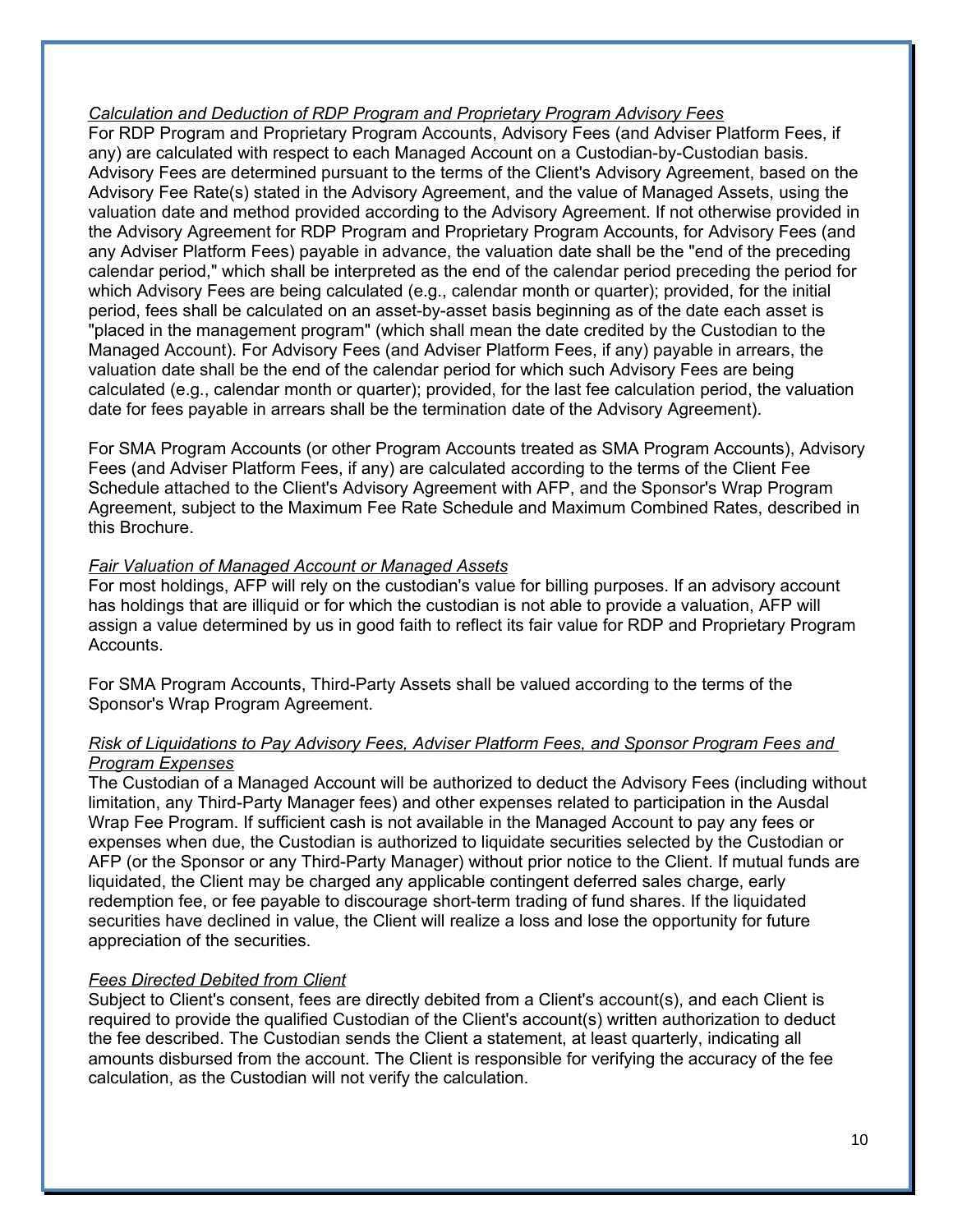### *Fees Billed Directly to Client*

In the RDP Program, Proprietary Program, and SMA Program, the Custodian deducts the Advisory Fees or SMA Advisory Fees upon receipt of AFP's or the Sponsor's instructions, and forwards the Advisory Fees and Adviser Platform Fees to AFP. In the RDP Program and Proprietary Program, Clients may choose to have the fees billed to them directly, in lieu of deduction from the account; however, the Client must agree that any fees not paid within 60 days will be deducted automatically.

### *Changes in Fee Calculation and Billing Procedures*

Clients should be aware that AFP may, in its sole discretion, engage one or more Sponsors of Third-Party Programs (or service providers they designate) to act as collection agents with respect to AFP's Advisory Fees and Adviser Platform Fees, and we intend to work with each such Sponsor, to the extent we believe reasonable, to coordinate and improve the efficiency our fee billing, calculation, and collection procedures so that they are consistent with the procedures used by the Sponsor of each Third-Party Program. Consequently, in our discretion, we may change the billing and valuation periods and assumptions for calculating Advisory Fees and Adviser Platform Fees from those described above or in the Client's Advisory Agreement, as we determine appropriate so that they reasonably reflect the procedures used by each Sponsor. However, such changes will not affect the Advisory Fee or SMA Advisory Fee agreed to in your Advisory Agreement, unless we provide you with at least 30 days' prior notice of such changes. Advisory Fees and Adviser Platform Fees are not charged on the basis of a share of capital gains upon or capital appreciation of any Managed Account or Managed Assets.

### *Management of Account Until We Receive Written Notice*

Unless and until the Client notifies us in writing to designate a different portfolio for their account, to notify us of material changes in their Suitability Information, or to impose reasonable restrictions on the investment of their account, we will continue to manage the account according to the Suitability Information in our records. Clients should inform us promptly of significant changes in their individual or family circumstances or financial situation, or in the investment goals or objectives, investment time horizon, tolerance for risk, or liquidity needs of the account so that appropriate changes can be made.

### *Changes In The Portfolios*

We may change, add, or remove portfolios (and the objectives or strategy of any portfolio) from time to time, without prior notice to the Client. If a portfolio is changed or removed, we will designate for the account a suitable remaining portfolio, and will notify the Client that such designation has occurred. If the Client objects to such designation, we may terminate the Advisory Agreement and liquidate the account.

### *Termination of Advisory Agreements*

Subject to the terms of any Wrap Program Agreement, an Advisory Agreement may be terminated by the Client or us upon written notice to the other, as provided in the Advisory Agreement. If Client terminates the Advisory Agreement within five business days of the effective date of the Advisory Agreement, Client shall receive a full refund of any prepaid fees. If the Advisory Agreement is terminated more than five business days after the effective date, any prepaid, but unearned Advisory Fees, if any, for the final calendar period of the Agreement shall be prorated based on the number of days the Advisory Agreement was in effect during such calendar period, and the unearned portion shall be refunded to Client within 30 days; and any earned but unpaid Advisory Fees (and any Adviser Platform Fees or other amounts) owed to AFP will become immediately due and payable upon termination of the Advisory Agreement.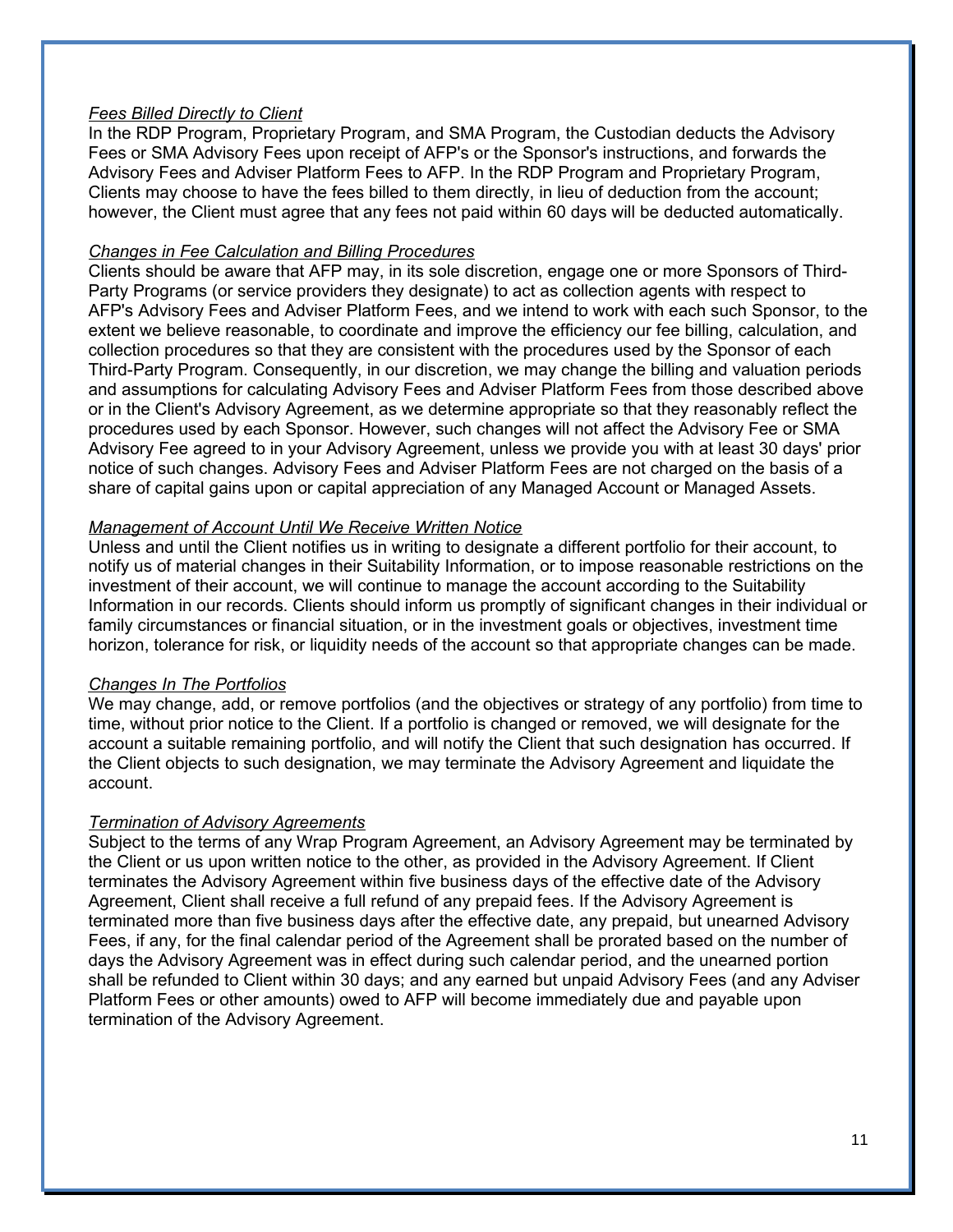After an Advisory Agreement has been terminated: Client will be charged commissions, sales charges, and transaction, clearance, settlement, and custodial charges, at prevailing rates, by us (in our capacity as introducing broker-dealer) and any executing or carrying broker-dealer. Client will be responsible for monitoring all transactions and assets; and AFP shall not have any obligation to monitor or make recommendations with respect to any account or assets.

#### *Discretionary or Non-Discretionary Accounts*

On the Advisory Agreement, Clients shall indicate whether they grant discretionary authority to AFP (and Advisor, on AFP's behalf) to purchase and sell securities, and act as the Client's limited agent to effect transactions for the Client's Managed Account and Managed Assets, without the Client's prior knowledge or consent. The discretionary authorization remains in effect until terminated or changed by the Client in writing.

Discretion does not allow AFP or its Advisors to withdraw money from the Clients' accounts other than for payment of advisory fees.

Clients may choose not to grant AFP and the Advisor discretionary authority by marking "Non-Discretionary Trading Authorization" on the Advisory Agreement. Orders for non-discretionary accounts will usually not be included in block orders with discretionary accounts, and these accounts will not receive the benefits of an average price account, as used with orders for discretionary accounts. Consequently, the quality of execution, and overall performance of non-discretionary accounts may be less favorable, as compared to discretionary accounts.

#### *Differences among Advisors' Accounts; AFP Supervision*

Advisors follow different investment strategies and styles, and adjust their investment selections depending on their Clients' personal and financial situation, and the investment objective, risk tolerance, liquidity needs, and investment time horizon of the account they are managing. Consequently, it is expected that the levels of volatility, fees, expenses, returns, and performance will, and do, vary significantly among Managed Accounts managed by the same Advisor and among Managed Accounts managed by different Advisors.

In managing Client accounts, Advisors are acting on behalf of AFP, and the discretion granted by the Client, is granted to AFP. Advisors exercise such discretion in their capacity as AFP's investment adviser representative. As supervisor of the Advisors, AFP monitors Client Accounts. However, AFP does not direct or mandate the investment strategies or styles the Advisors follow in managing their Clients' Accounts.

Since our investment strategies and advice are based on each Client's specific financial situation, the investment advice Advisors provide to you may be different or conflicting with the advice our Advisors give to other Clients regarding the same security or investment.

#### *Types of Investments*

For the RDP Program and Proprietary Portfolios for which an Advisor or other AFP supervised person serves as portfolio manager, the Managed Assets may be invested in a portfolio allocated among various asset classes. The investment types may include: mutual funds; money market funds; closedend funds; exchange-traded funds ("ETFs"), including inverse and leveraged ETFs; common and preferred stocks; real estate investment trusts ("REITs"); business development companies; nontraded closed end funds; as well as direct obligations issued or guaranteed by the U.S. Treasury, government agencies, or government sponsored entities. If appropriate, "sweep" arrangements are used where cash balances are transferred into money market funds. money market deposit accounts, or bank accounts for cash management purposes, which may be advised by or maintained with the account's qualified custodian ("Custodian") or an affiliate of the Custodian.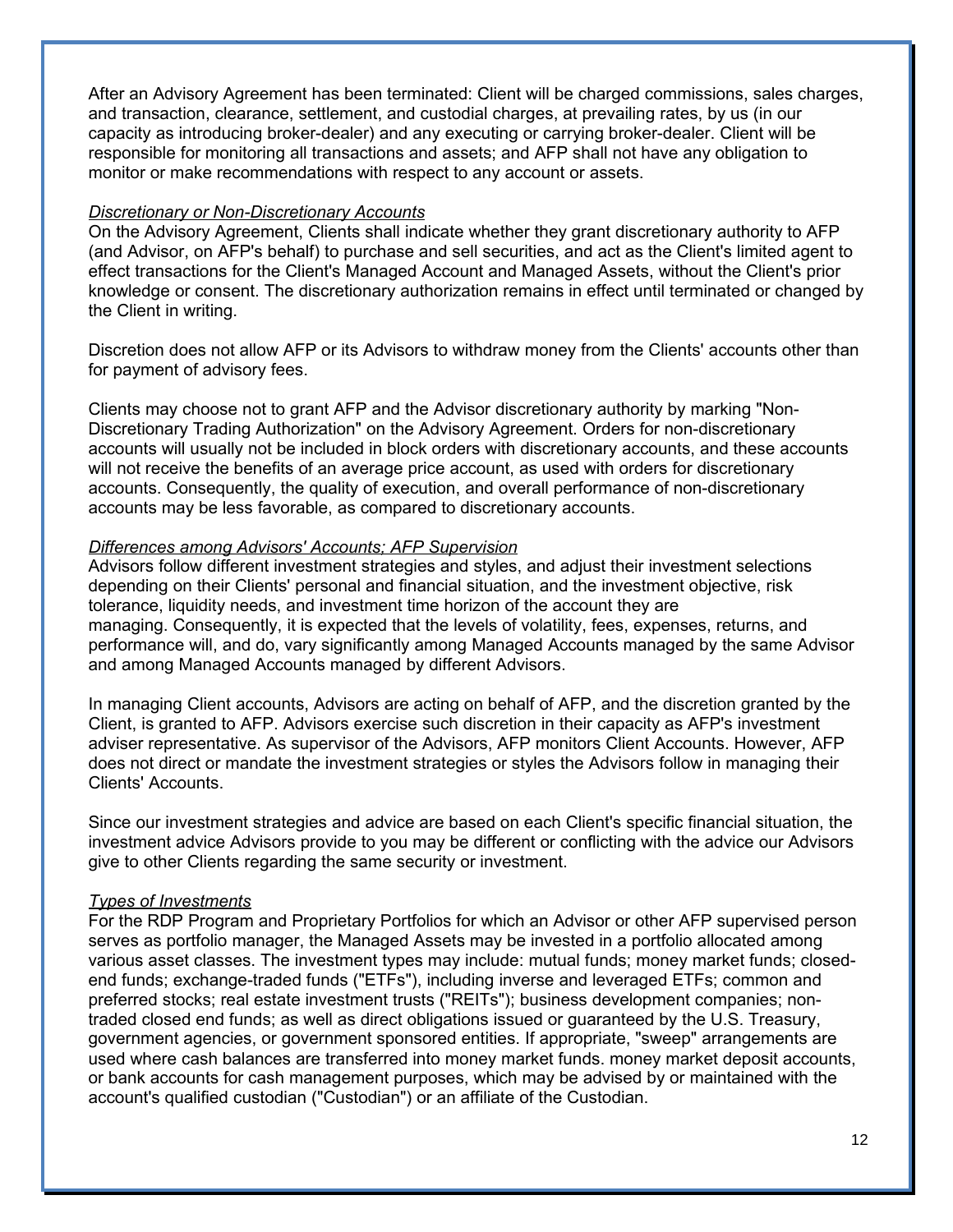#### *Brokers for Managed Accounts and Non-Program Brokers*

AFP will act as introducing broker and TD Ameritrade, Pershing, or Schwab (or other qualified custodian acceptable to AFP and a Sponsor) (the "Custodian") will serve as custodian and brokerdealer for the Managed Account, except in the limited circumstances of a trade placed with a nonprogram broker (explained below).

In a Third-Party Program, the designated broker-dealer executes and clears purchase and sale orders placed by the Managed Account's portfolio manager, provides transaction confirmations, account statements, annual reports, prospectuses, and tax information, and maintains custody of Client cash and securities. However, in the event that a portfolio manager reasonably believes in good faith that another broker or dealer will provide better trade execution considering all factors, including the net price, then it may execute the transaction through another broker (a "non-program broker"). In these circumstances, the account will be charged the separate brokerage commissions and other transaction costs of the non-program broker.

Brokerage arrangements for certain Third-Party Programs will be handled on the basis of "directed brokerage subject to most favorable execution." This means that the Client will direct all the portfolio manager(s) of the account's assets to place purchase and sale orders through a specific broker-dealer.

When a Client directs the use of a particular broker-dealer, the portfolio manager will not aggregate the Client's orders with the orders of other Clients. Orders for these accounts will not be placed until after orders have been placed for accounts that have not directed the use of a particular broker. As a result, the Client will not receive the benefit of reduced transaction costs or better prices that may result from aggregation of Client orders or earlier execution. Further, when the portfolio manager is directed to use a particular broker-dealer, it will not have the authority to negotiate commissions, obtain volume discounts, or seek price improvement from other broker-dealers.

Consequently, Clients should understand that the direction to place orders with a broker-dealer may result in the portfolio manager not achieving most favorable execution of the Client's transactions. This practice may cost the Client more than if the portfolio manager had discretion to select the brokerdealer. A disparity may arise such that Clients who direct brokerage may receive less favorable prices than Clients who do not direct brokerage.

Notwithstanding a directed brokerage provision, these programs often authorize the portfolio manager to effect transactions with a non-program broker, if the portfolio manager believes that "best execution" may be obtained through such non-program broker.

In placing orders with a non-program broker, the portfolio manager's primary objective will be to obtain prompt execution of orders at the most favorable prices reasonably obtainable. In doing so, the portfolio manager may consider a number of factors, including, without limitation, the overall direct net economic result to the Client, the financial strength, reputation and stability of the non-program broker, the efficiency with which the transaction is effected, the ability to effect the transaction at all, the availability of the broker to stand ready to execute possibly difficult transactions in the future and other matters involved in the receipt of brokerage services. In these circumstances, however, the Client's account will be charged the separate brokerage commissions and other transaction costs of the nonprogram broker. The separate brokerage commissions and other transaction costs are referred to as "Trade Away Costs".

Trade Away Costs are not included in your wrap fee and vary by custodian and broker. These increased costs can erode your returns.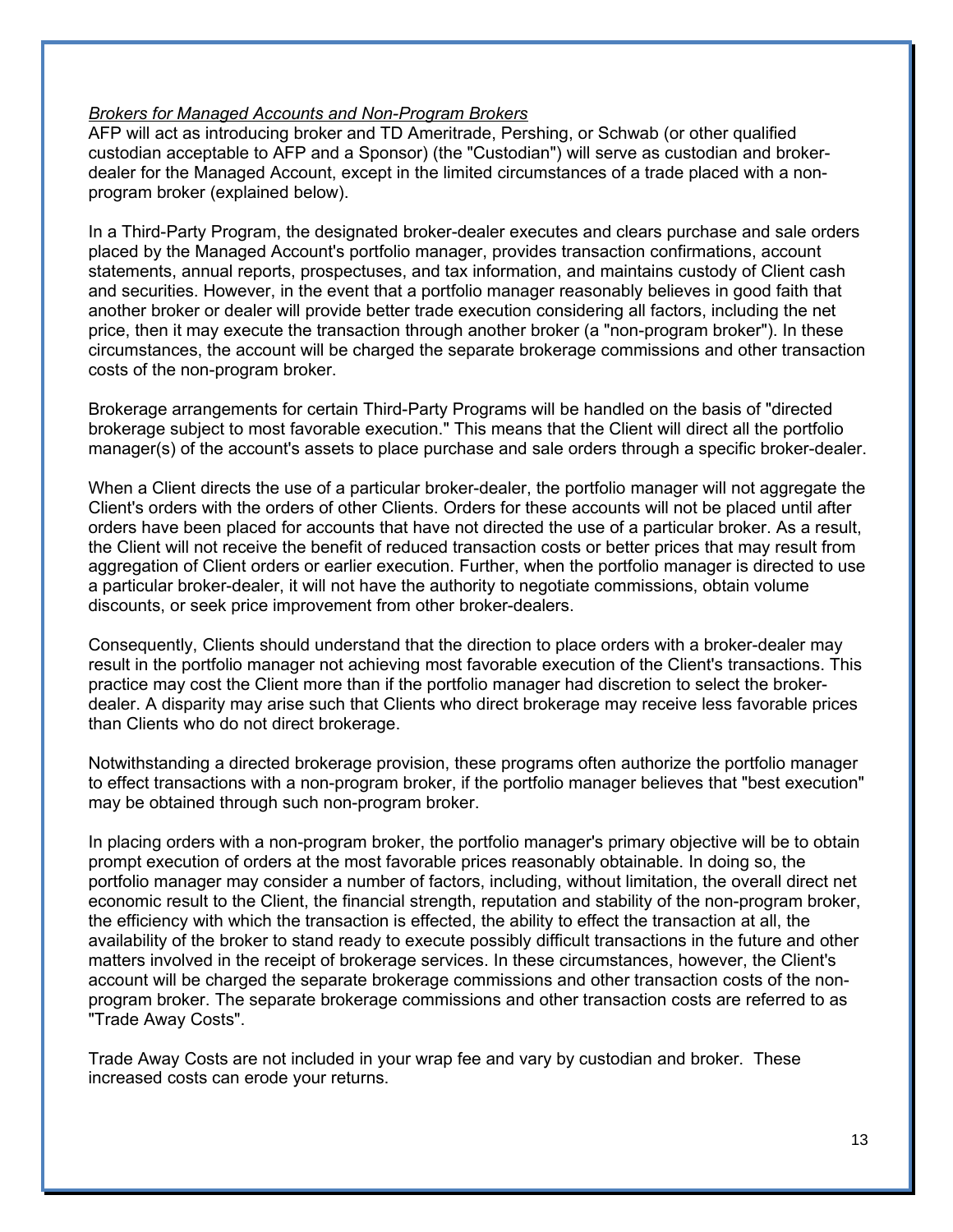### *Taxes; Services by Accountants*

AFP and Advisor will use reasonable efforts to follow the instructions of Client and Client's tax advisors regarding the timing and recognition of taxable gains and losses, subject to applicable tax laws and regulations, as we understand them. Client must acknowledge AFP and Advisor are not acting as accountants or tax advisors, and are not providing legal or tax advice. Client must rely on his or her own tax advisors with respect to the tax consequences of transactions involving the Managed Assets; provided, where an Advisor conducts business as an accountant and provides tax advice for Clients separate and apart from services as an investment adviser representative on behalf of AFP, Advisor will request the Clients' to acknowledge in writing that such advice is provided by the Advisor-Accountant in his or her separate capacity and is not provided by or on behalf of AFP and AFP has no responsibility or liability for the advice provided in such separate capacity.

### **Information About Wrap Fee Programs**

The Managed Programs are offered as "wrap fee" programs. Wrap fee programs have important differences from traditional investment advisory arrangements.

In a traditional investment advisory arrangement, the investment adviser provides investment advisory services for managing the Client's account, and then charges the Client an advisory fee that is based on a percentage of the account's assets (referred to as an "asset-based fee"). When the investment adviser places trade orders with a broker-dealer to invest the account's assets, the account pays brokerage commissions for the broker's services in executing the trade plus related costs (all referred to as "transaction-based costs").

By contrast, in a wrap fee program, the Client pays a single fee (the "wrap fee") that includes both the advisory services of the account's investment adviser and the brokerage services of the account's broker (subject to very limited exceptions stated in each program's agreements), and may also include custodial services of the account's custodian. The wrap fee is based on a percentage of the account's assets. In Wrap Fee Programs, the total wrap fee is the combination of the Advisory Fee and the Program Fee.

Although wrap fee programs can be beneficial for some Clients, they are not appropriate for everyone. Some Clients may pay higher overall costs in a wrap program than in a traditional program where they pay separately for investment advisory services and brokerage costs. The benefits of a wrap fee arrangement depend on a number of factors, most particularly the amount of the wrap fee, the number and frequency of account trades, the types of securities the account will trade, and the brokerage commission cost per trade.

Wrap fee programs calculate their fees based, in part, on certain assumptions regarding their expected brokerage commissions and other transaction costs. Clients who choose strategies with modest levels of trading would likely not incur sufficient transaction costs (if they paid commissions out-of-pocket) to justify the higher fees charged in a wrap fee program.

For example, a traditional program that emphasizes the use of "no-transaction fee" mutual funds ("NTF Funds"), for example, would incur very low (or no) transaction costs; as such, these Clients would not benefit from the lack of transaction charges in a wrap fee program. Similarly, Clients who do not expect their account to trade frequently or who have a history of a relatively small number of trades each year may find a wrap fee arrangement to be more costly than paying the separate costs of brokerage commissions and fees for investment advice.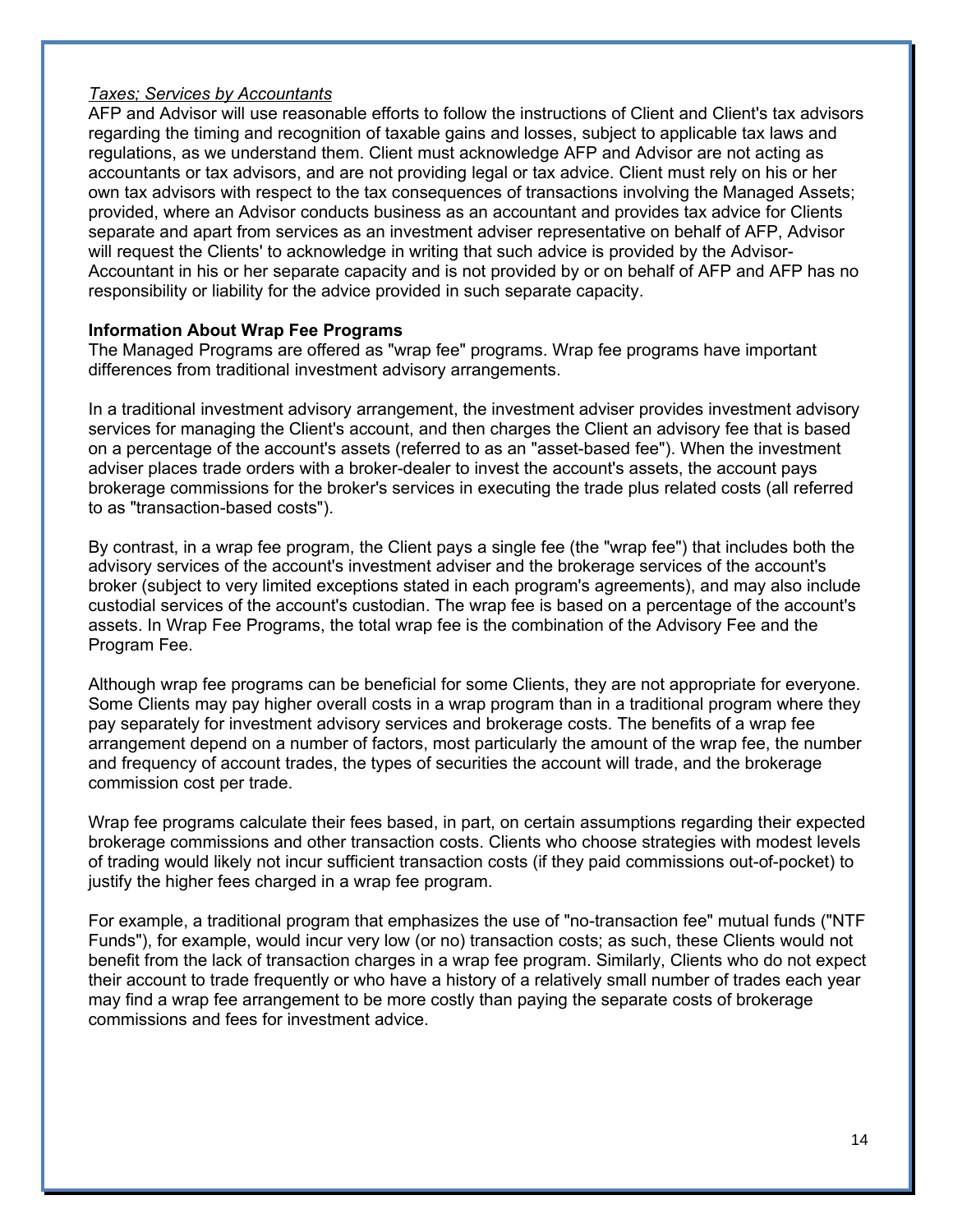A wrap fee arrangement is more likely to be beneficial for accounts that expect relatively frequent trading, such as where the account intends to pursue an active trading strategy using securities for which the transaction costs are relatively higher. In that case, the single wrap fee may cost less than the combined investment advisory fees and brokerage commissions that would be charged in a traditional arrangement.

Clients are cautioned to review the information regarding the cost of the wrap fee (the combination of the Advisory Fee and the Program Fee), the anticipated level of trading of the strategy they select, the approximate transaction costs, and Advisory Fees they might incur in a traditional arrangement, among the other matters discussed in this Brochure, to understand the costs and factors they should consider when deciding whether to participate in (or to continue to participate in) the Wrap Fee Programs.

No assumption should be made that any particular fee arrangement, such as a wrap fee arrangement or a portfolio management service of any nature will provide better returns than any other fee arrangement, service, or investment strategy.

Fees paid by Clients in the Wrap Programs may be more or less than fees charged for advisory, custodial or brokerage services offered separately, depending on the nature, size and frequency of account transactions, the costs of transactions, Manager fees, and other services.

Clients should also consider that a wrap fee arrangement creates a disincentive to trade wrap fee accounts because the execution costs of each trade will reduce the potential profit from the wrap fee. A wrap program sponsor may have an incentive to limit referrals to or may exclude outright from its program portfolio managers that trade actively. If the transaction charges are paid for by your Advisor, the Advisor has an incentive to reduce the number of trades entered for your account(s). This is a conflict of interest because it saves the Advisor money while you pay increased fees in the wrap program. This is often referred to as "reverse churning."

### **Additional Fees & Expenses**

In the Managed Programs, in addition to the Advisory Fees, Adviser Platform Fees, and Program Fees provided under the terms of the Advisory Agreement and Wrap Program Agreement, Clients will pay the following additional fees and expenses:

- Brokerage and Investment Expenses
- Investment Company Expenses
- Cash Management Expenses
- Custodial Expenses

### *Brokerage and Investment Expenses*

Client accounts will generally invest in mutual funds, ETFs, money market funds, and closed end funds, but may also invest in stocks, bonds, and other types of securities. Although many of the investment company investments are "load-waived" investments, Clients should expect that their account will incur some or all of the Brokerage and Investment Expenses described below.

Client accounts will pay their Custodian (Pershing, TD Ameritrade, or Schwab) you will also pay other costs that could significantly increase your overall expenses and decrease any profits from these programs. These fees, outlined below, are automatically deducted from the account at the time of the trade(s).

• dealer spread (mark-up/mark-down) incurred when securities are purchased on principal basis, rather than on an "agency basis" (where a commission would be charged); fixed income securities tend to be bought and sold more frequently on a principal basis, so accounts that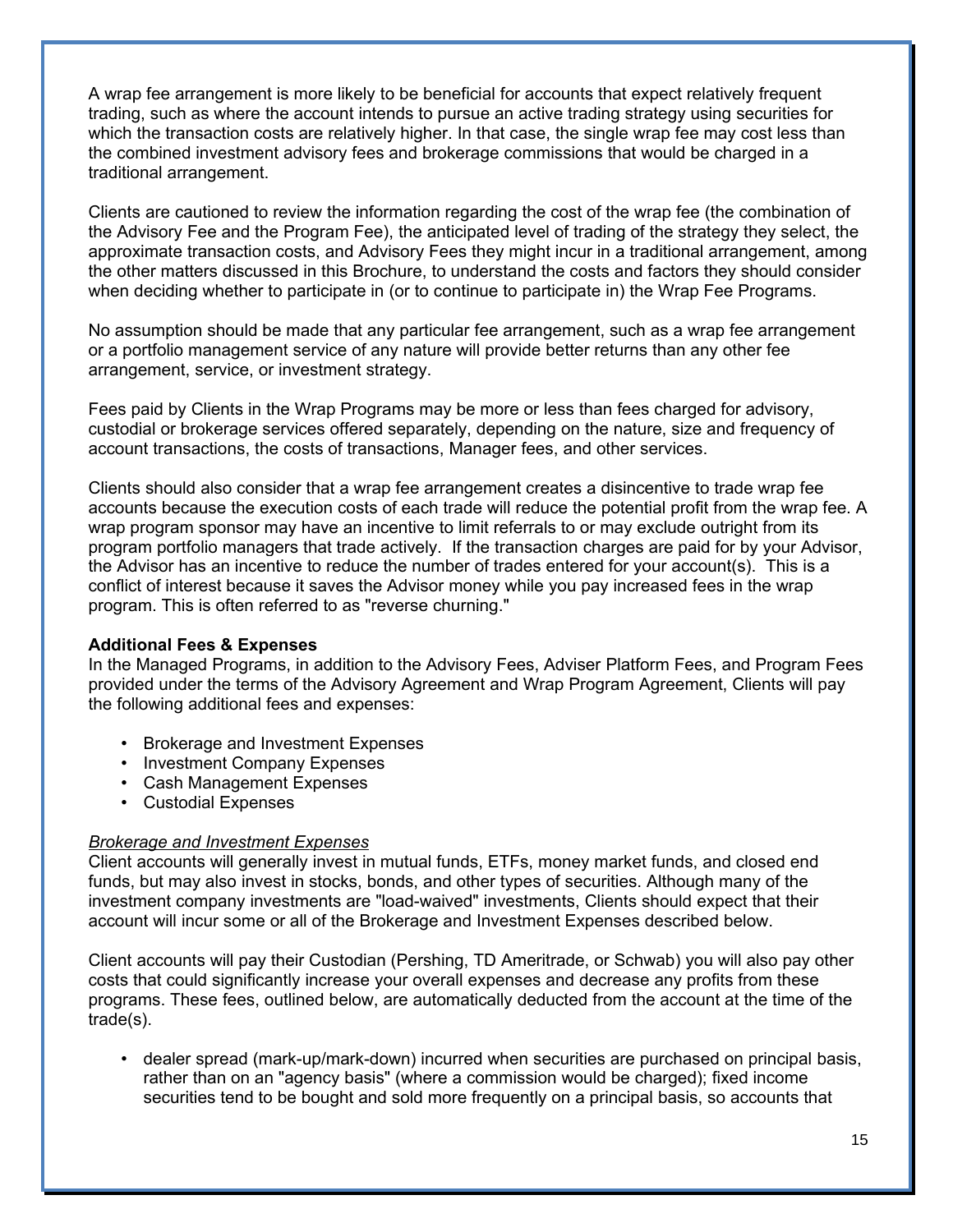invest more frequently in fixed income securities may incur the cost of the dealer mark-up/down for each purchase and sale;

- trade away costs as outlined above;
- margin interest charged by the custodian's broker-dealer affiliate; and
- service, handling, delivery, and mailing fees, electronic wire transfer fees, and other miscellaneous expenses related to the Client's account.

#### *Investment Company Expenses*

Mutual funds, money market funds, exchange-traded funds ("ETFs"), closed-end funds, and variable products (all referred to as a "fund") deduct from their assets the internal management fees, operating costs, and investment expenses they incur to operate the fund. Variable products also deduct mortality expenses. These internal expenses generally include recordkeeping fees, and transfer and subtransfer agent fees, among other fees and expenses. All of these represent indirect costs that are charged to the fund's shareholders.

Frequently, these internal expenses also include "Distribution Fees." These amounts are deducted from the fund's assets to compensate brokers who sell fund shares, as well as to pay for advertising, printing and mailing prospectuses to new investors, and printing and mailing sales literature. Mutual fund internal expenses also commonly include "Shareholder Service Fees" which are amounts deducted from the fund's assets to pay the costs of responding to investor inquiries and providing investors with information about their accounts.

Distribution Fees and Shareholder Service Fees are referred to collectively as "12b-1 Fees," named after the SEC rule that adopted them. The 12b-1 Fees are calculated for each class of shares of a fund, and are calculated as a percentage of the total assets attributable to the share class. The 12b-1 Fees, investment management fees, and other ongoing expenses are described in the fund's prospectus Fee Table. These fees will vary from fund to fund and for different share classes of the same fund. You can use prospectus Fee Tables to help compare the annual expenses of different funds.

### *Cash Management Fees and Expenses*

The cash balance in your eligible advisory account is automatically swept into interest-bearing FDICinsurance eligible Program deposit accounts ("Deposit Accounts") at one or more FDIC-insured financial institutions ("Program Bank").

Cash in a Client's account that is awaiting investment or reinvestment may be invested in a cash balance, money market fund, or deposit account at the Custodian (or their affiliate), pursuant to an automatic cash "sweep" program. AFP receives compensation in connection with the Pershing Cash Management Sweep Program as outlined below. Clients should refer to the Prospectus and Statements of Additional Information of the money market funds in which they invest for further information regarding such payments. Refer also to Item 9 of this Brochure for additional details around this conflict of interest.

Cash balances in the Advisory Program are also included in the value of account assets used to calculate the Advisory Fees and other asset-based fees we charge to your AFP advisory accounts.

The Bank Deposit Sweep Program is a core account investment vehicle used to hold cash balances awaiting reinvestment. The cash balance in a brokerage account at Pershing, Schwab or TD Ameritrade will be automatically deposited or "swept" into an interest-bearing Bank Deposit Sweep Program account.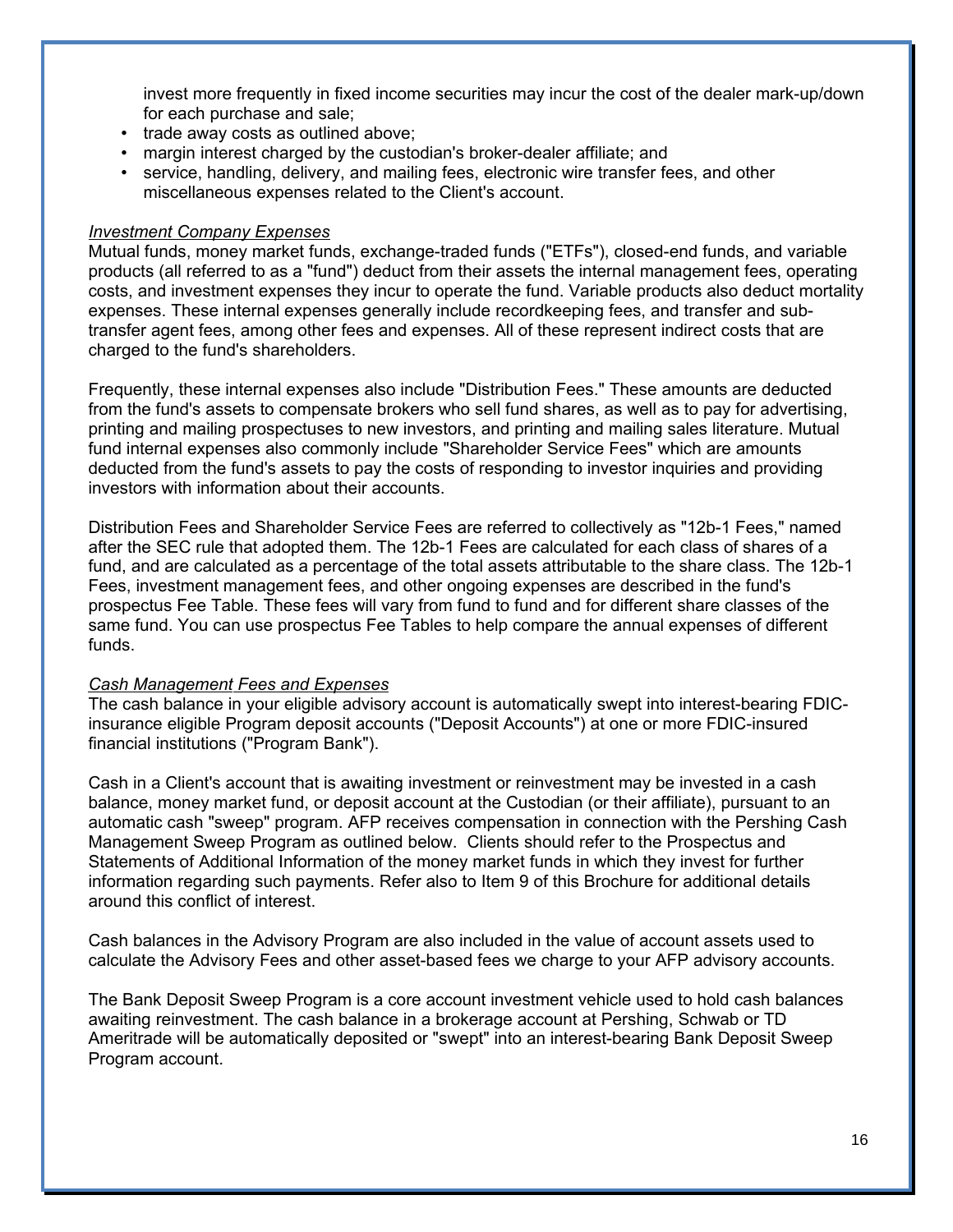An investment in an FDIC-Insured Deposit Program is protected by FDIC insurance and therefore not protected by Securities Investor Protection Corporation (SIPC). An investment in a money market mutual fund is not insured or guaranteed by the Federal Deposit Insured Corporation or any other government agency but is protected by Securities Investor Protection Corporation (SIPC). Although the funds seek to preserve the value of your investment at \$1.00 per share, it is possible to lose money by investment in a money market fund.

AFP receives compensation in connection with the Pershing Cash Management Sweep Program, which pays AFP a "distribution" fee based on the average money market fund balance, which can range from 10 to 50 basis points with respect to assets vested in money market funds (or from \$0.10 to \$0.50 for every \$100 annually), depending on the total amount of eligible assets in the fund Pershing Cash Management Sweep Program.

Clients should refer to the Prospectus and Statements of Additional Information of the money market funds in which they invest for further information regarding such payments. The possibility of compensation provides an incentive for us to invest Client accounts in Pershing custodial accounts to increase the compensation we receive as Clients use the cash management features Pershing offers. This also provides an incentive for us to invest the account so as to increase our compensation, which may not necessarily represent the optimal investment of the Client's assets. Our recommendation of these investment products is based on the compensation we will receive rather than the Client's interest in the lowest cost, or better performing cash management products and services.

AFP does not receive distribution fees from the Schwab Cash Sweep Program or the TD Ameritrade Cash Sweep Program.

The interest you earn through the Bank Sweep Program may be less that you could earn through other core account investment vehicles at other brokerage firms. If you are going to maintain cash in the Bank Sweep Program, you should evaluate whether you can earn a greater amount of interest by maintaining your cash in a different type of account outside of the Bank Sweep Program. Clients pay Advisory Fees on cash in the Cash Sweep Program, in addition to receiving a lower than market interest rate.

### *Custodial Expenses*

AFP will not have possession of Managed Assets. To participate in the Managed Programs, the Managed Assets must be maintained in an account (either the Managed Account or a Third-Party Account, as described in this Brochure) under Client's name with a Custodian designated for the particular Managed Program.

The Custodial account will be governed by a separate agreement (each a "Custodial Agreement") between the Client and each Custodian, and Client will be solely responsible for negotiating the terms of such agreement. The Custodial account will bear all fees and expenses of its Custodian and of transactions for such account, according to Client's agreement with the Custodian, all of which will be separate from and in addition to the Advisory Fees, Adviser Platform Fees, and Sponsor Program Fees payable pursuant to the Advisory Agreement or Wrap Program Agreement.

Clients must pay the cost of services provided by the Custodian for: (1) arranging for the receipt and delivery of securities that are purchased, sold, borrowed or loaned for the Custodial account; (2) making and receiving payments with respect to Custodial account transactions and securities; (3) maintaining custody of Custodial account securities; and (4) maintaining custody of cash, receiving dividends, and processing exchanges, distributions, and rights accruing to the Custodial account. The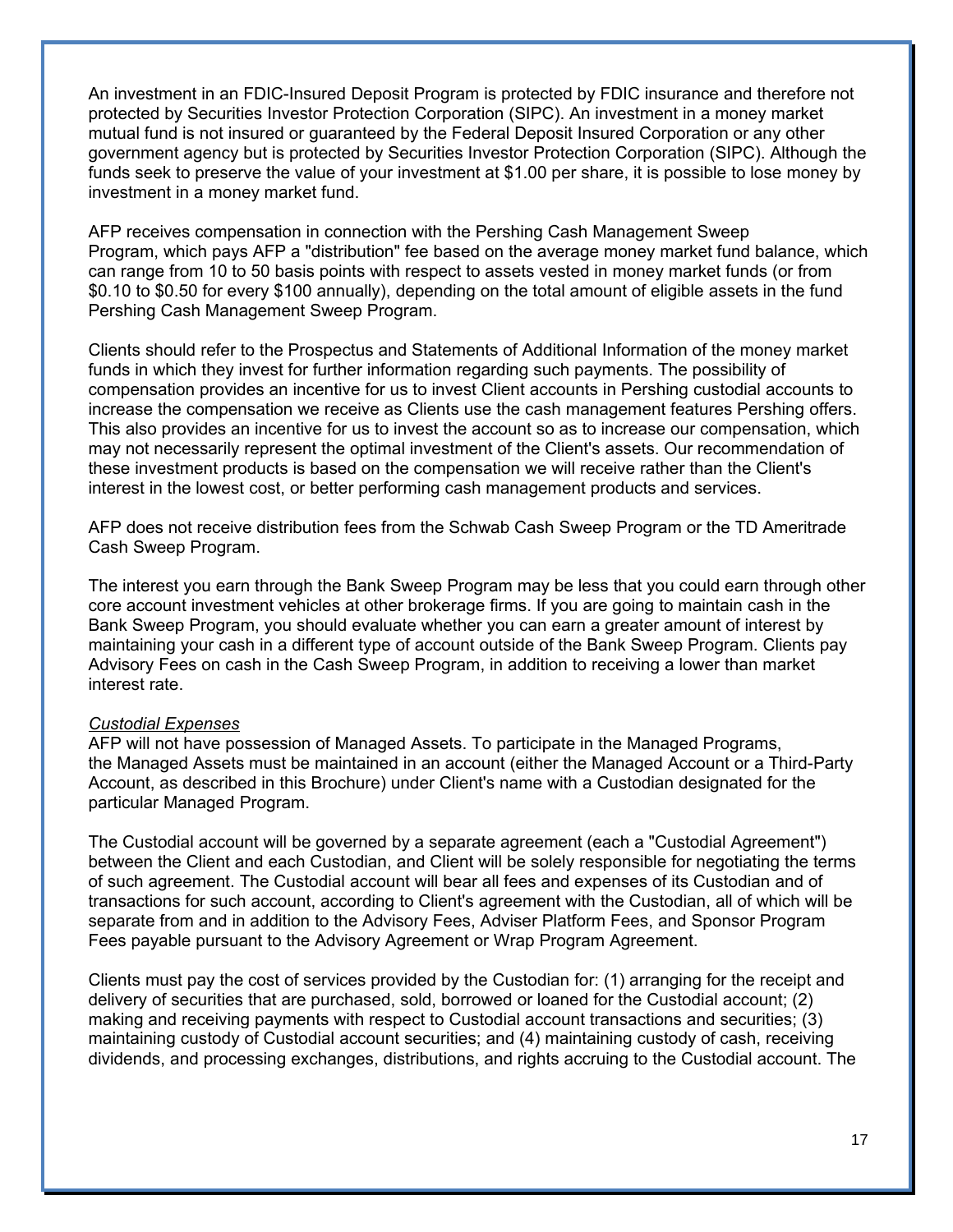specific fees and terms of each Custodian's services are described in the Client's separate Custodial Agreement(s). Please refer to Item 9, under the Compensation from Custodians subsection for additional information.

### **Compensation from the Sale of Securities and Other Products**

AFP is dually-registered as a broker-dealer and investment adviser and is also licensed as an insurance agency. Each of our officers and most of our Advisors are registered as broker-dealer registered representatives. Many are also appointed as agents for life insurance companies. In AFP's capacity as an investment adviser, it receives Advisory Fees (and in some programs, Advisor Platform Fees) from advisory clients. Additionally, in some programs, AFP receives a share of Sponsor Program Fees. AFP shares these forms of advisory compensation with the Advisors. Additional information can be found under Item 9.

As registered representatives of AFP and insurance agents, Representatives and Agents may recommend that a Client purchase or sell investments or insurance products, reallocate existing investments, or take steps to implement a financial plan outside of a Managed Account. If the Client elects to implement the recommendations regarding any investment or insurance products outside of a Managed Account the Representative or Agent will receive reasonable and customary compensation (including without limitation, commissions, asset-based sales charges or service fees, such as 12b-1 Fees from the sale of mutual funds, 529 Plans, or variable products, or commissions from long-term care or other insurance products). Such compensation will be separate from and in addition to the Advisory Fees, Adviser Platform Fees, or share of Sponsor Program Fees. The possibility of receiving such additional compensation creates a conflict of interest because it provides an incentive for the Representative or Agent to recommend such investment or insurance products based on the compensation ("commissions") the Representative or Agent would receive rather than based solely on the Client's investment or insurance needs. Generally initial commissions received are higher than advisory fees.

Additionally, AFP and the Representatives can select or recommend, and in many instances, will select or recommend to Clients, investments in mutual fund (or variable annuity separate account) share classes that pay sales charges and 12b-1 Fees when clients are eligible to purchase share classes of the same funds (or separate accounts) without sales charges or 12b-1 Fees, and are less expensive. The ability to earn the higher amount of compensation creates a conflict of interest by providing the incentive to recommend such share classes based on the benefit to the Representative rather than the Client's interest in the most economical investment.

Clients are under no obligation, contractually or otherwise, to purchase investment or insurance products through AFP, or a Representative or Agent, or otherwise to implement or act upon AFP's or a Representative's or Agent's recommendations. Clients can generally purchase similar investment or insurance products or services through other brokers, dealers, insurance agencies, or other financial intermediaries that are not affiliated with AFP. Refer to Mutual Fund Share Classes under Item 9 for further information regarding the conflicts of interest which exist.

### **Mutual Fund Share Classes**

Depending on the mutual fund share class selected by AFP or its Advisors, 12b-1 Fees are still paid by the mutual fund sponsor. These 12b-1 Fees can be shared with Advisors if also registered as a Representative with the broker-dealer and cause a conflict of interest. These 12b-1 Fees increase the fees you pay and reduce your returns.

You may purchase mutual funds directly with the mutual fund company or through a brokerage account. Mutual funds can offer no-load funds (meaning they'll have no sales charges) or load funds (meaning they'll have sales charges). Mutual fund companies pay AFP different sales charges and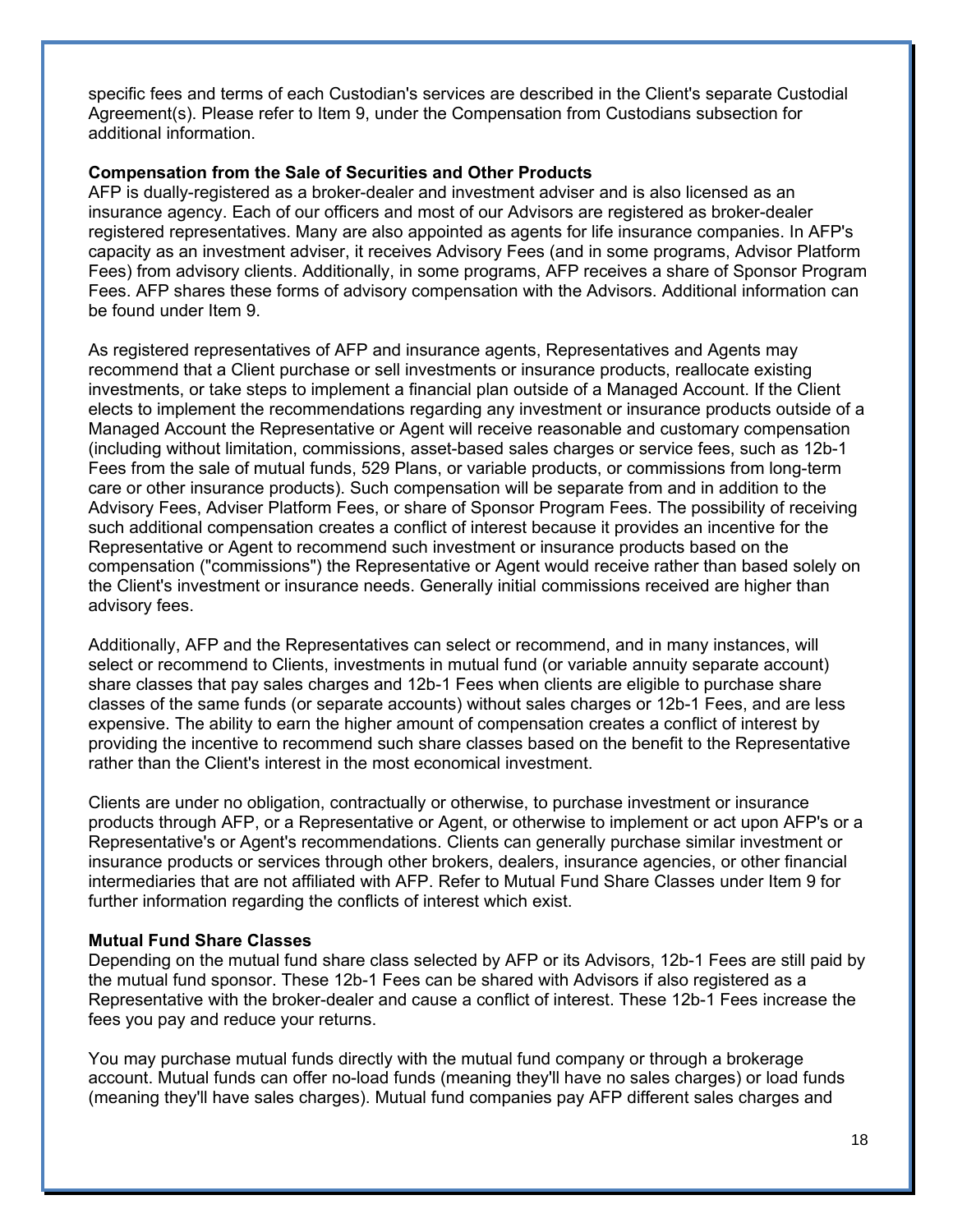12b-1 fees for different share classes and for different mutual funds held within the same mutual fund company. In addition, sales charges and 12b-1 fees are different from mutual fund company to mutual fund company. When you buy mutual fund shares through your Advisor, you have the option to choose from a number of different share classes. While these share classes represent ownership of the same portfolio - offered by the same fund company and managed by the same investment adviser - each share class has a different cost structure, which affects the costs you pay and can impact your investment returns. The different share classes you transact in also affect how much AFP and your Advisor are compensated. This creates a conflict of interest since your Advisor might be able to recommend a share class that compensates him/her a larger amount and thus, costs you more.

Most mutual fund issuers offer advisory share classes ("Advisory Shares") designed for fee-based investment advisory programs. The availability of Advisory Shares is determined by the product issuer or sponsor. In general, what differentiates Advisory Shares from traditional mutual fund shares is that Advisory Shares have reduced or eliminated the 12b-1 fees paid to firms that sell the fund, and in some cases also have lower ongoing expenses. AFP credits the mutual fund 12b-1 fees it receives back to the client accounts paying such 12b-1 fees. The use of Advisory Shares generally provides a lower cost share class to clients which is to the client's advantage.

If a more expensive share class is held in an advisory account, AFP converts the share class to a lower-cost share class, if one is available from the issuer. Clients who transfer securities into the Program bear the expense of any contingent or deferred sales loads incurred upon selling the product or converting the share class to a lower-cost share class. Clients also have the ability to retain the higher cost share class until any contingent or deferred sales loads have passed before including them in the Account.

### *Evaluate All Costs of Our Programs*

When evaluating the overall costs and benefits of our investment programs, Clients should consider not just our Advisory Fees and Adviser Platform Fees (where applicable), but also the potential Brokerage and Investment Expenses, Custodial Expenses, the Mutual Fund and ETF Expenses, and also the Cash Management Fees and Expenses. Not all investment programs charge platform fees. Clients should consider carefully all of the direct and indirect fees and expenses of our services and the investment products we recommend to fully understand the total costs and assess the value of our services. Fees and expenses are an important consideration since these charges lower an investor's returns.

### *Purchases of Similar Products and Services from Other Firms*

Clients are under no obligation to accept any recommendation made by AFP or our Advisors or Representatives to enter into any transaction to purchase any securities, insurance, or other investment products; Clients have the option to purchase investment products we recommend through other brokers or agents that are not affiliated with AFP. If a Client wishes to purchase such products, they may complete the purchase through any duly licensed and authorized broker-dealer, insurance agency or other financial services firm. However, they would not receive the benefit of our advice if purchased through a third party. Our Advisory Fees and the other costs of our programs are higher or lower than amounts charged by other investment advisers or financial services firms for similar services and who may provide better performance or lower risk.

Clients may also purchase mutual funds or other investment products or services directly from mutual fund companies, which may be available on a low or "no-load" basis. Although we do recommend "load-waived" mutual fund share classes, they may carry 12b-1 Fees higher than a Client may be able to obtain through a Client's direct purchases from a fund company.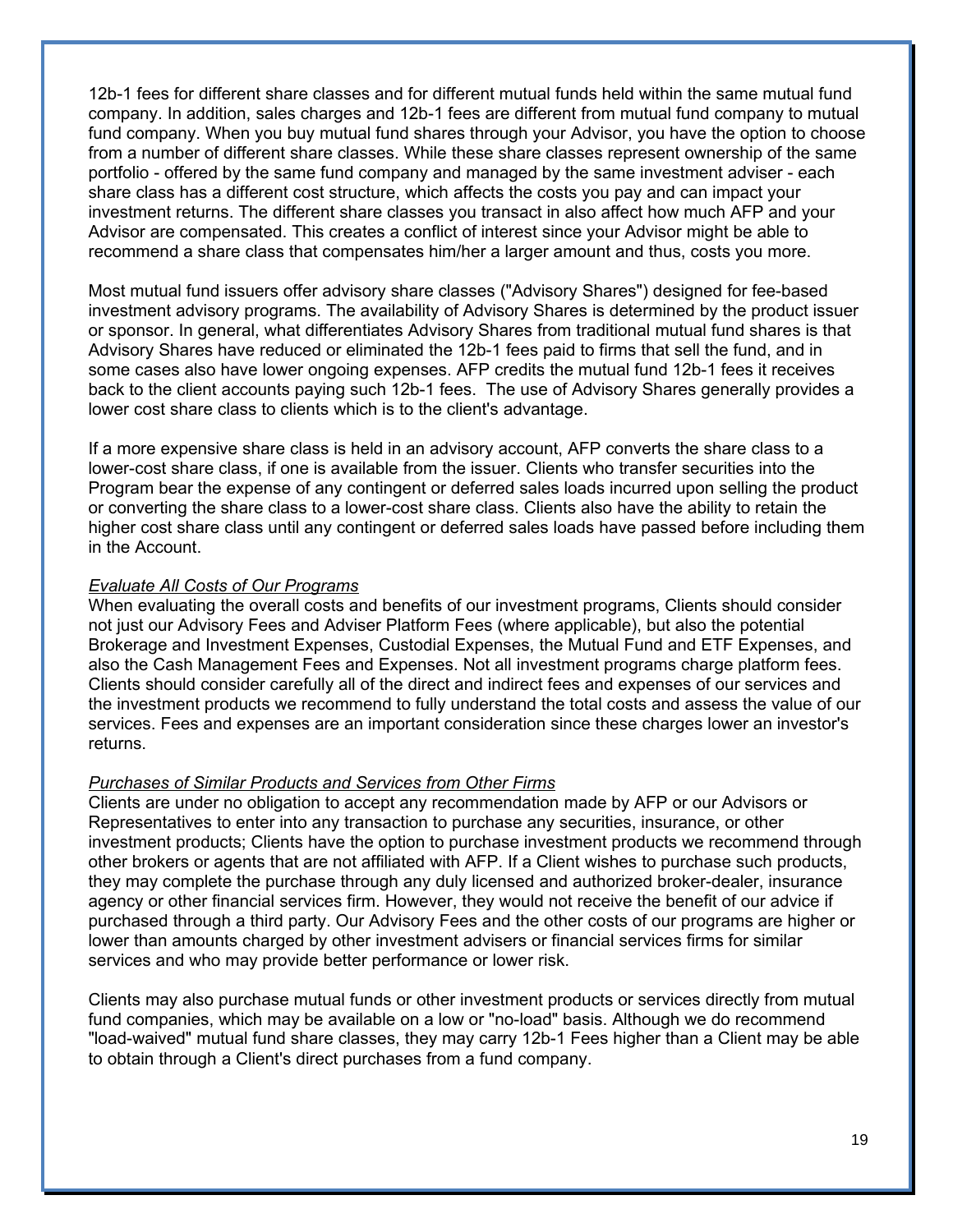If a Client chooses to purchase investments directly or through another intermediary, the Client will not receive the benefit of the services we provide in determining which investment products or services may be appropriate in view of the Client's financial situation, investment objectives, risk tolerance, and liquidity needs.

### *No Reduction or Offset of Advisory Fees or Adviser Platform Fees*

We do not reduce or offset Advisory Fees or SMA Advisory Fees by any of the Additional Compensation, or any other direct or indirect compensation we receive from any custodian, broker, mutual fund company, or insurance company based on or as a result of a Client's purchase or sale of securities, insurance, or other investment products, or based on the value of a Client's account, free credit balance, margin account balance, or retirement account balances. This creates a conflict of interest as it is possible to receive compensation from the commissions earned as well as advisory fees on the same investments. Refer to Item 9 regarding compensation from Sponsors of Third-Party Programs and other third-parties.

### *Addressing Our Conflicts of Interest*

Each form of Additional Compensation (except the Asset-Based Sales Charges from Client purchases at Pershing, which AFP returns to the Client) creates a conflict of interest in that it provides an incentive to recommend or select for the Client the particular product or service based on the compensation (or other economic benefit) to be received by AFP or the Representative, rather than based solely on the Client's need for such product or service. We seek to address these conflicts of interest as follows:

- we disclose these conflicts to our Clients in this Brochure;
- we collect and maintain adequate information about our Clients and their accounts, including their financial circumstances, investment objectives, and risk tolerance, and we conduct regular account reviews to confirm investment selections or recommendations are suitable;
- we periodically review overall holdings to identify significant disparities indicative of unusual treatment;
- we review our systems to ensure our 12b-1 surveillance and other compliance systems are operating, as intended; and
- we educate our Representatives and employees regarding their fiduciary responsibilities, regardless of fee arrangements.

Clients should refer to Item 9 regarding recommendations to purchase investment or insurance products, and additional forms of compensation AFP receives from custodians and third-parties.

### **Compensation and Financial Incentive**

*AFP Supervised Persons Recommending this Wrap Fee Program Receive Compensation as a Result of Client Participation in the Managed Programs*

The Client's Advisor is generally the person who recommends a Wrap Program to the Client. Advisors are paid a share of the Advisory Fees received by AFP from Clients who participate in the Wrap Programs.

Virtually all Advisors are also Representatives, and for Clients who choose a traditional arrangement where the Client pays separately for investment advice and brokerage services, the Representative will receive a share of brokerage commissions and a share of any advisory fees paid by the Client.

Depending upon a number of factors, particularly the type of securities in the Client's account, and the size, frequency, and cost of Client transactions, changes in account value over time, Client's ability to negotiate fees or commissions, and the amount of Client's wrap program fee, evaluated in light of the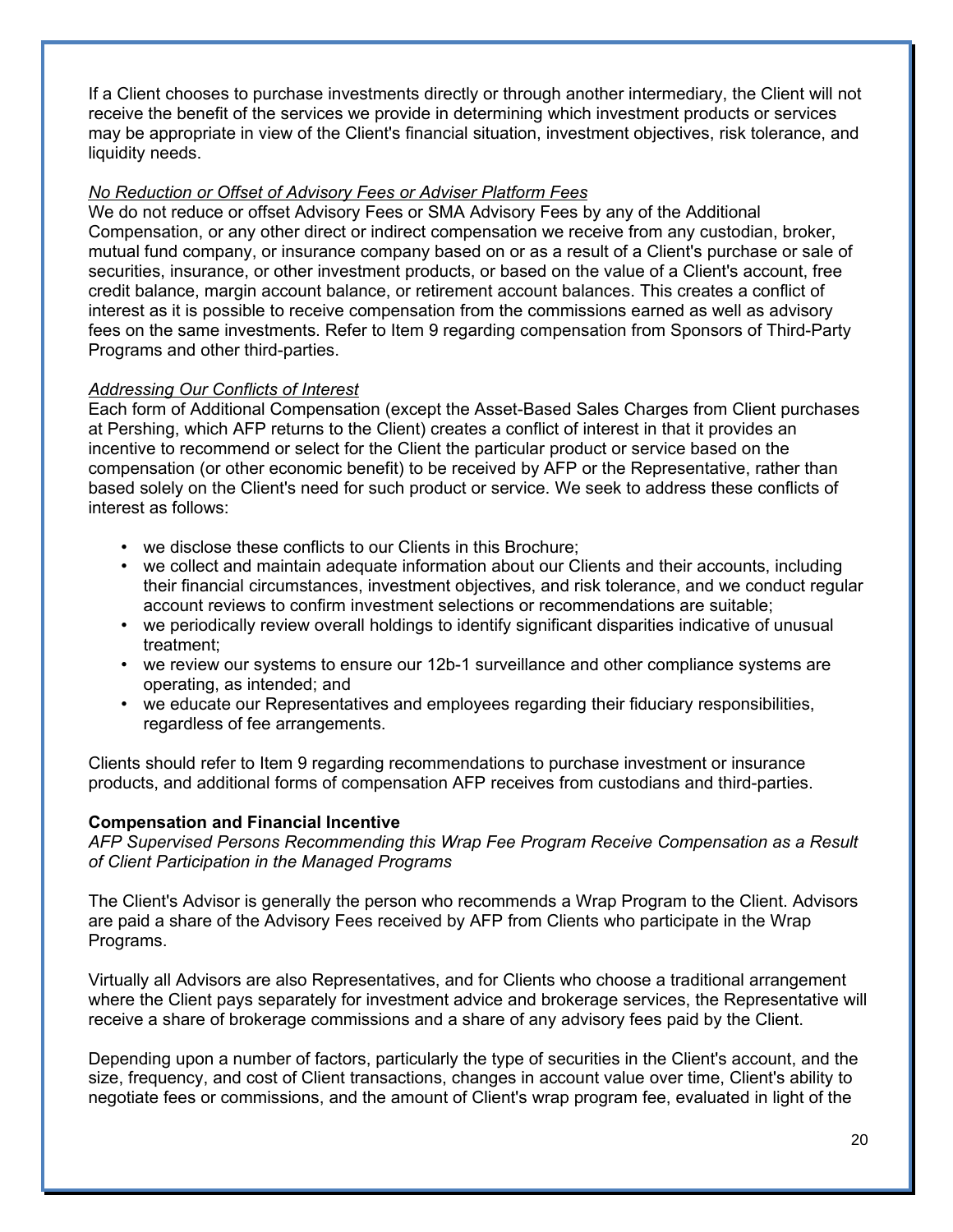current low cost for most brokerage transactions, the wrap program fee may be higher than the amount the Advisor would receive if the Client paid separately for investment advice, brokerage and other services.

Where compensation an Advisor can expect to earn from a traditional advisory fee plus brokerage commission arrangement is less than the compensation expected from a wrap fee arrangement, the Advisor will have a financial incentive to recommend the wrap fee arrangement over other programs or services based on the increased compensation to be received rather than the Client's interest in obtaining the most suitable investments for the lowest costs.

# **Item 5 Account Requirements & Types of Clients**

### **Account Requirements**

### *Minimum Account Size*

AFP does not impose a minimum account size. Third-Party Programs and Managers may impose minimum sizes to open and maintain accounts, which often exceed \$100,000 or higher. The SMA Program may be customized to the individual needs of a Client by choosing a suitable Third-Party Program and one or more Managers with minimum account sizes that meet the Client's needs.

### *Minimum Annual Program Fee*

Some Third-Party Programs impose Minimum Annual Program Fees. Client will be advised of Minimum Annual Program Fees prior to entering to the Advisory Agreement or a Wrap Program Agreement.

Unless otherwise required according to the terms of a Sponsor Wrap Program Agreement, Minimum Annual Program Fees are expressed as annual amounts, but the Minimum Annual Program Fee is determined and assessed quarterly. For example, if an account has a \$2500 Minimum Annual Program Fee, it will be assessed a minimum fee of approximately \$625 every quarter. Therefore, if a Client has large asset inflows or outflows during the year, depending on the timing of such transactions, it is possible for the account to be assessed a minimum fee for a particular quarter even if the account's average balance for the entire year is above the minimum asset value threshold.

The Sponsor of Third-Party Programs, and the Third-Party Managers control the specific terms and conditions of a Third-Party Program with respect to minimum account size, and minimum annual fees (amount and calculation).

### *Investment Restrictions*

In the RDP Portfolios and the Proprietary Portfolios (unless a Third-Party Manager is acting as portfolio manager), the Client may set reasonable restrictions on the investment of the Managed Assets, including the types of securities that should not be purchased, or if already held, securities that should not be sold.

Although AFP permits such reasonable restrictions in SMA Program Accounts, Third-Party Managers set their separate policies with respect to SMA Program Accounts.

### **Types of Clients**

AFP's Wrap Fee Program Clients are comprised of individuals, high net worth individuals and their families.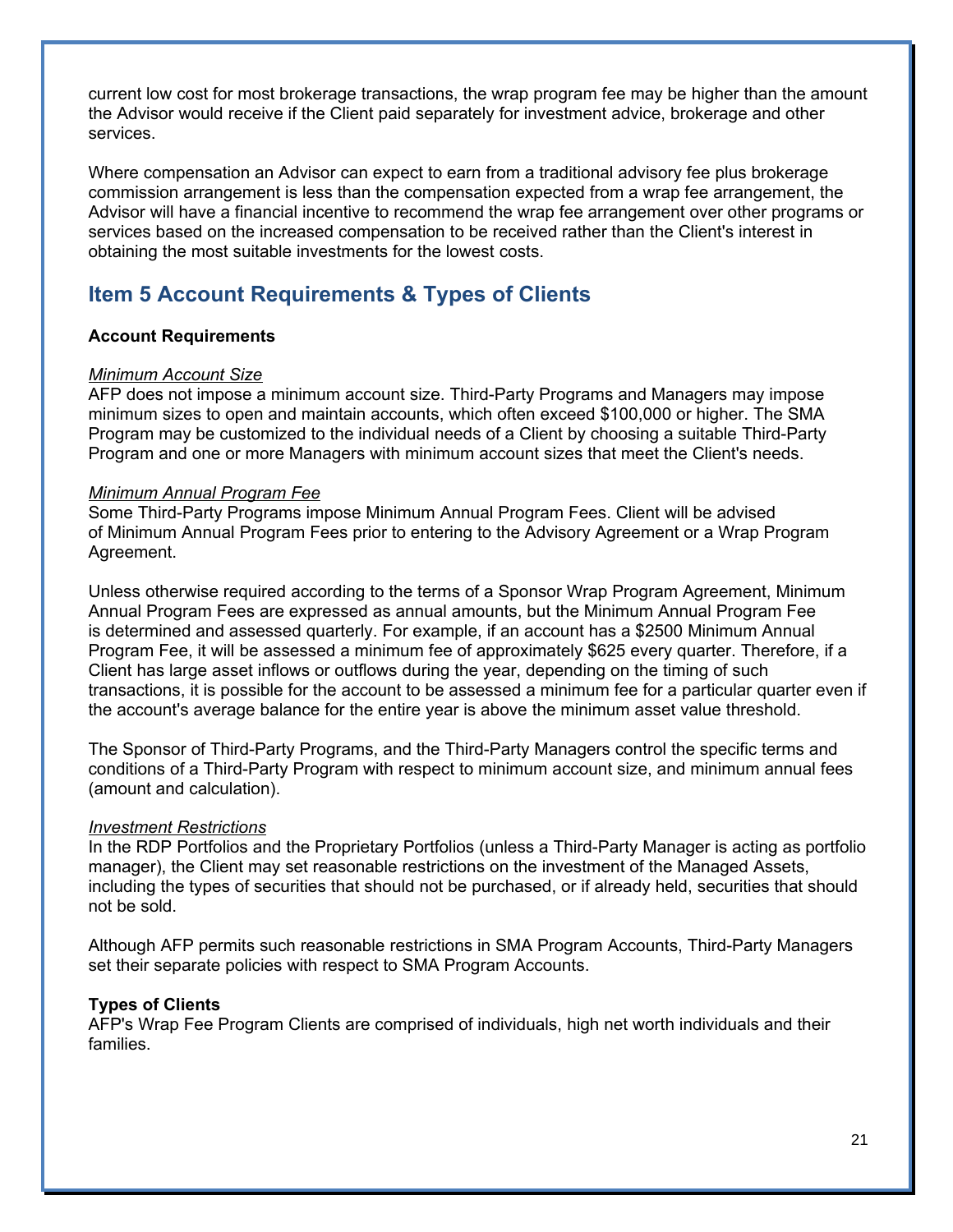# **Item 6 Portfolio Manager Selection & Evaluation**

### **Selection & Review of Portfolio Managers**

#### *Sponsors and Third-Party Programs*

For the Sponsors, Third-Party Programs, Third-Party Managers and model portfolios ("Third-Party Models") we recommend or select in any of the programs in the Ausdal Wrap Fee Program, we rely largely on the research and performance information provided by the Sponsors or Third-Party Manager to evaluate and reach our decisions to recommend particular Sponsors, Third-Party Programs, or Third-Party Managers. With respect to Third-Party Programs, Sponsors conduct ongoing research with respect to the Third-Party Managers, and are responsible for identifying and selecting the Third-Party Managers that will participate in the Third-Party Program.

Each Sponsor has represented to us that it has implemented procedures similar to the following to review and select Third-Party Managers. We have not independently verified these procedures. Although each Sponsor's processes may differ in some aspects from the information below, the following is a general overview of the most commonly followed procedures:

Each Sponsor makes available to AFP and the Advisor research regarding Third-Party Managers, including investment discipline and approach. Sponsors generally follow proprietary screening and evaluation processes that focus on technical, quantitative, and qualitative analyses, as well as review of factors, such as a Manager's reputation and approach to investing. Many Sponsors have represented that they compare information they receive from Managers to other data, when available, from publicly available data sources to assist in assessing the accuracy of the information received from Managers; however, they do not warrant or guarantee the accuracy of any of the information provided to AFP. Each Sponsor maintains full discretionary authority to hire and fire the Managers. For discretionary accounts, AFP retains the discretionary authority to hire and fire any Third-Party Manager, and reallocate the Managed Assets, or terminate the Client's participation in a Third-Party Program.

We have not independently verified the processes or procedures described above, nor do we (or any third-party) audit, verify, or guarantee the accuracy, completeness, or methods of calculation of any performance or other information provided by a Sponsor or any Third-Party Manager. There can be no assurance that the performance or other information provided by a Sponsor or Third-Party Manager is or will be calculated on any uniform or consistent basis, or has been or will be calculated according to or based on any industry or other standards.

### **Related Persons Acting As Portfolio Managers**

The only "related persons" who act as portfolio managers for Client Accounts are AFP's Advisors who serve as portfolio managers for RDP Wrap Program accounts, and AFP's supervised persons serving on the AFP Investment Committee or as Senior Managers. As such, refer to Supervised Persons Acting As Portfolio Managers (below) which provides information regarding supervised persons who act as portfolio managers.

### **Supervised Persons Acting As Portfolio Managers**

AFP's Advisors act as portfolio managers in the RDP Program, and members of the Investment Committee and Senior Management assist in managing portfolios (or models) with respect to the Proprietary Program Accounts.

AFP acts as portfolio manager in a limited number of SMA Programs. In the case where AFP acts as portfolio manager, AFP will receive a portion of the SMA Advisory Fee attributable to the Third-Party Manager Fee for assets assigned to a model managed by AFP.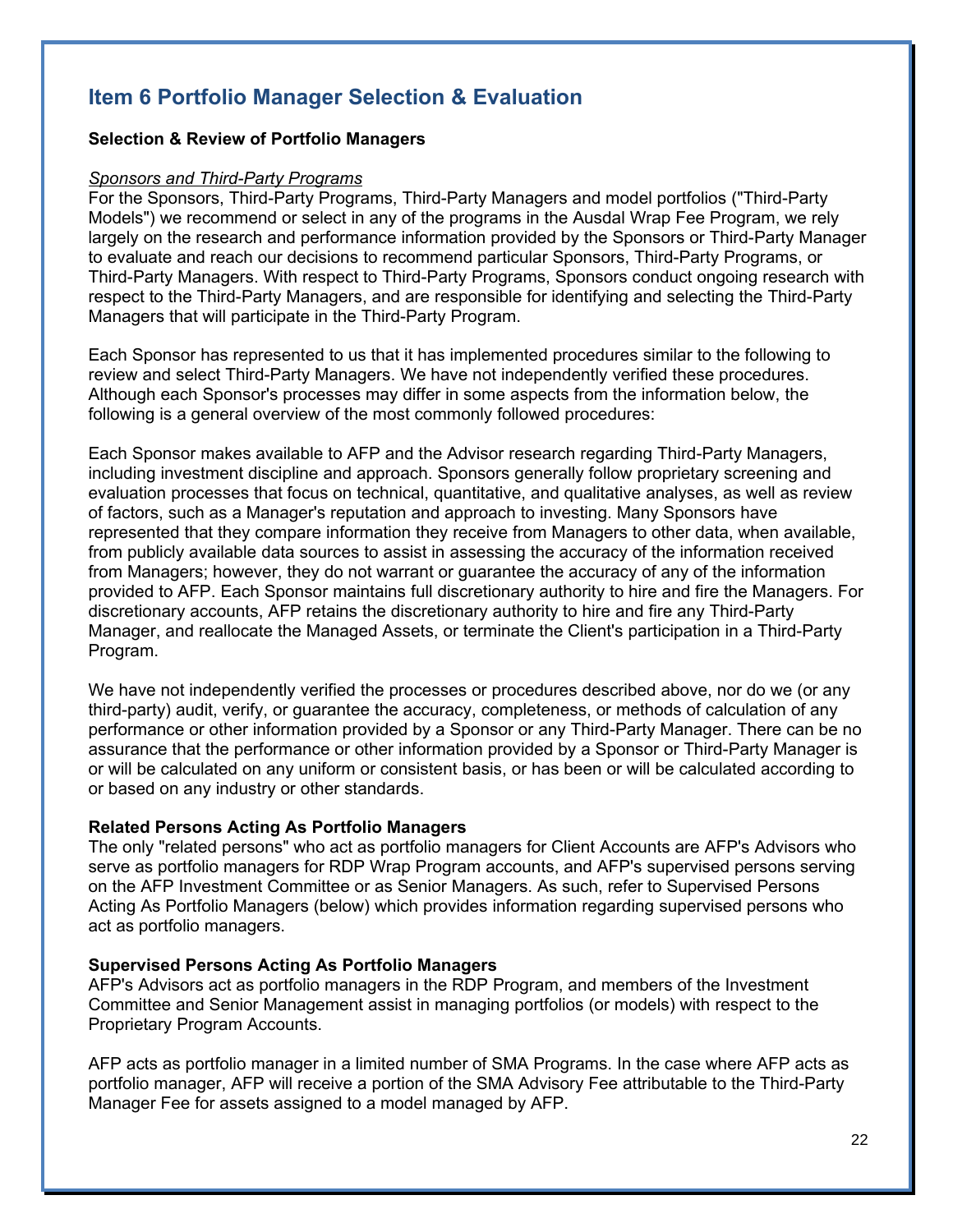### **Services Tailored to Individual Needs of Clients & Investment Restrictions**

Services provided through the Managed Programs are tailored to the individual needs of the Client. Clients participating in the Managed Programs will complete an account profile that collects the information about the Client and Managed Assets necessary to permit a model manager or the portfolio manager to develop (or identify) a suitable model portfolio for the Client and Managed Assets, including (to the extent relevant to the particular Client and Managed Account), information about the Client's personal and family situation, and investment experience, and the investment objective, tolerance for risk, income and liquidity needs, investment time horizon, and any other factors established by the Client for the Managed Assets and Managed Account (all the "Suitability Information").

For Third-Party Programs, Suitability Information is provided to the Sponsor, which is responsible for making it available to the Managers. We forward or update any changes in this information, as we receive it from the Client. Any such updated information is forwarded by the Advisor to the Sponsor, which is responsible for providing the updating information to the Manager.

Portfolio managers in the RDP Program and Proprietary Program (except Third-Party Managers) will invest and re-invest the Managed Assets according to the model portfolio's "target allocations" among stocks, bonds, mutual funds, exchange-traded funds (or other securities, as suitable for the Client and Managed Account) to reflect the specific asset classes, market sectors, geographic regions, or other dimensions comprising the Managed Account's model portfolio. The portfolio manager will manage the portfolio on a continuous basis according to the investment style and strategy adopted by the Advisor to achieve the Managed Account's goals and objectives, including such investment policies and guidelines, tolerances and allowances for "drift," under-weighting and over-weighting, and temporary or permanent adjustments to the target allocations, as the portfolio manager shall allow or adopt from time to time, in the portfolio manager's discretion.

For RDP Program Accounts, AFP's Investment Committee (or Senior Manager acting on its behalf) or other authorized portfolio manager will manage the portfolio to reflect the target allocations of the Managed Account's underlying model portfolio. Proprietary Program Managed Accounts that have designated Probabilities Portfolio models will be managed according to Signals received from PFM from time to time; provided, such Signals are not mandatory, and the portfolio manager may elect to disregard a Signal and take a different action, in the portfolio manager's discretion.

For 401k/403b accounts managed through the FeeX platform, the account is custodied at the custodian of the Plan's choice which may not be our recommended custodian. These assets are considered "held away" assets. Additionally, the investment selection is limited to the investments available through the related Plan.

In the SMA Program, the Third-Party Manager is primarily responsibility for day-to-day portfolio management of the Third-Party Assets; AFP and Advisor are responsible for monitoring the portfolio for consistency with the target asset allocations and model portfolio, and to ensure the portfolio is rebalanced to continue to adhere to portfolio targets.

### **Client Investment Restrictions**

In all Managed Accounts managed by AFP, an Advisor, or supervised person, AFP permits the Client to impose reasonable restrictions on the investments not to be purchased for the Managed Account, and for investments already held in the Managed Account, to impose reasonable restrictions on the investments not to be sold.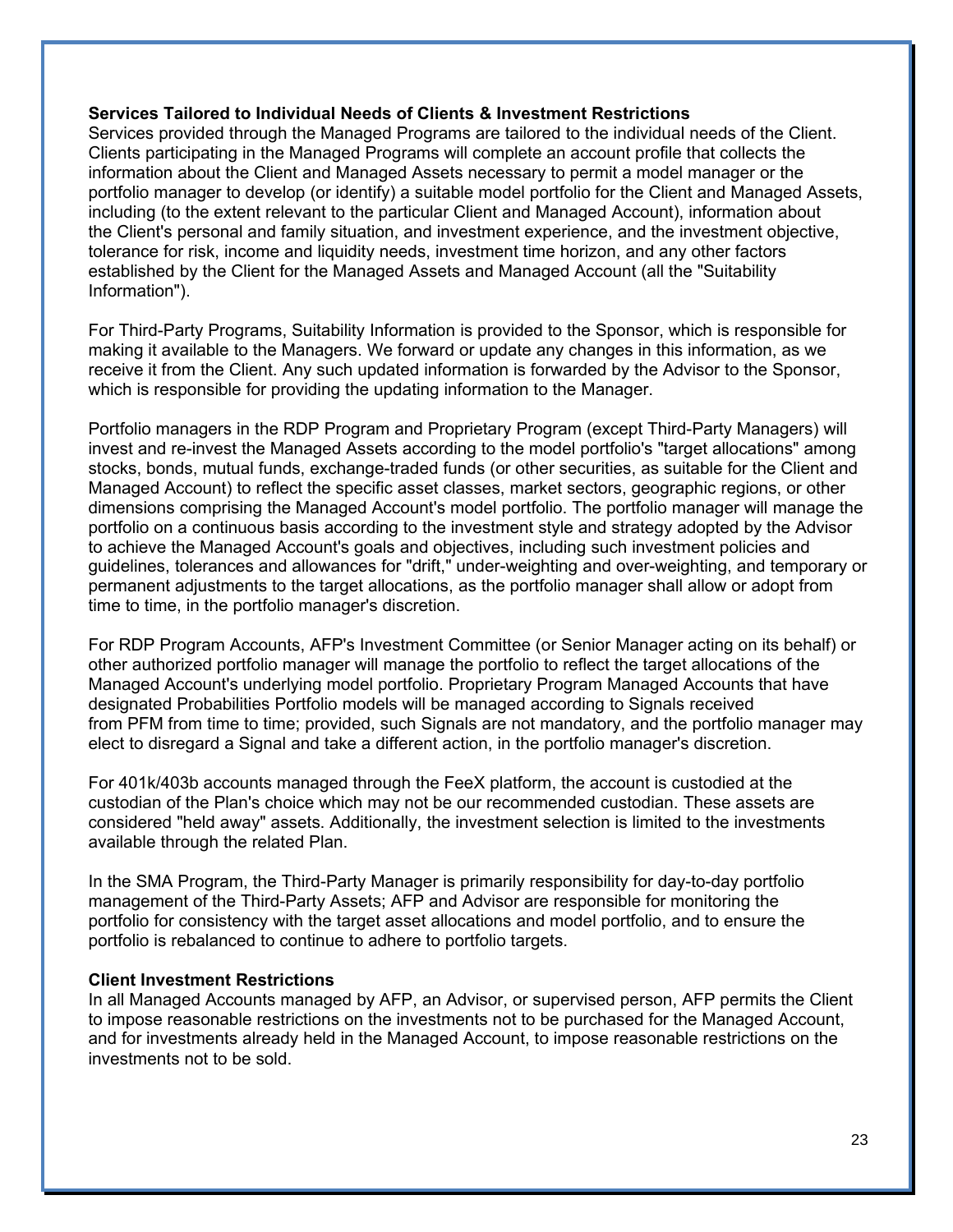However, Clients should be aware that while AFP will permit reasonable restrictions on the investment of Managed Assets, not all Third-Party Managers accept investment restrictions with respect to management of the Third-Party Assets. Third-Party Managers establish separate and independent investment policies which take precedence over AFP's policies in the Third-Party Programs.

### **Portfolio Manager Disclosure**

### **Differences Managing Wrap Fee and Non-Wrap Fee Accounts**

The unique characteristics of a wrap program can create differences in how accounts are managed, depending on the specific facts and circumstances existing at the time. The following examples are representative of the ways in which the accounts may be managed different. However, the reader should consider that if the cost of brokerage commissions and other transaction costs continue to decline, wrap programs may begin to lose their price advantage over a traditional arrangement that charges separately for investment advice and brokerage.

### **Investment Strategy and Portfolio Composition Are Typically Different in Wrap and Non-Wrap Accounts**

- Wrap accounts tend to emphasize portfolio management strategies that adapt easily with higher levels of trading, on an ongoing basis, and select securities such as equities or options that are conducive to such a strategy.
- Sometimes, it may be less clear whether a particular portfolio or strategy is appropriate for a wrap fee account. It is less clear that wrap accounts will be benefit an ETF asset allocation strategy. A number of factors must be weighed: how actively traded will the portfolio be traded? What is the commission per trade? What are the costs for the wrap fees versus the costs for the separate investment advice and brokerage costs? If the activity level and transaction costs are high enough, the wrap fee program might be beneficial.
- We would not manage a portfolio of fixed income securities (a "bond ladder") or other portfolio where a "buy & hold" strategy is expected. In that case, the account would not have sufficient transactions to benefit from the higher wrap fee.

### **Strategies Using Wrap and Tax-Favored Accounts May Offer Benefits** (*where suitable for the Client*)

• Where suitable for the Client, use of an actively traded strategy in a tax-favored account may help Clients to benefit from their wrap program and avoid the potentially negative tax consequences such strategies can carry.

### **Receipt of Share of Wrap Fees**

AFP (through its supervised persons) provides portfolio management services to Clients in the RDP Program, Proprietary Portfolios and SMA Programs, and is compensated for such portfolio management services.

### **Performance-Based Fees**

AFP does not have any performance-based fee arrangements with Clients.

### **Methods of Analysis, Investment Strategies and Risk of Loss**

### **RDP Program & Proprietary Program**

For RDP Program accounts, each Advisor is permitted to adopt his or her preferred method of analysis in developing the portfolios and selecting the securities, some of which are discussed below.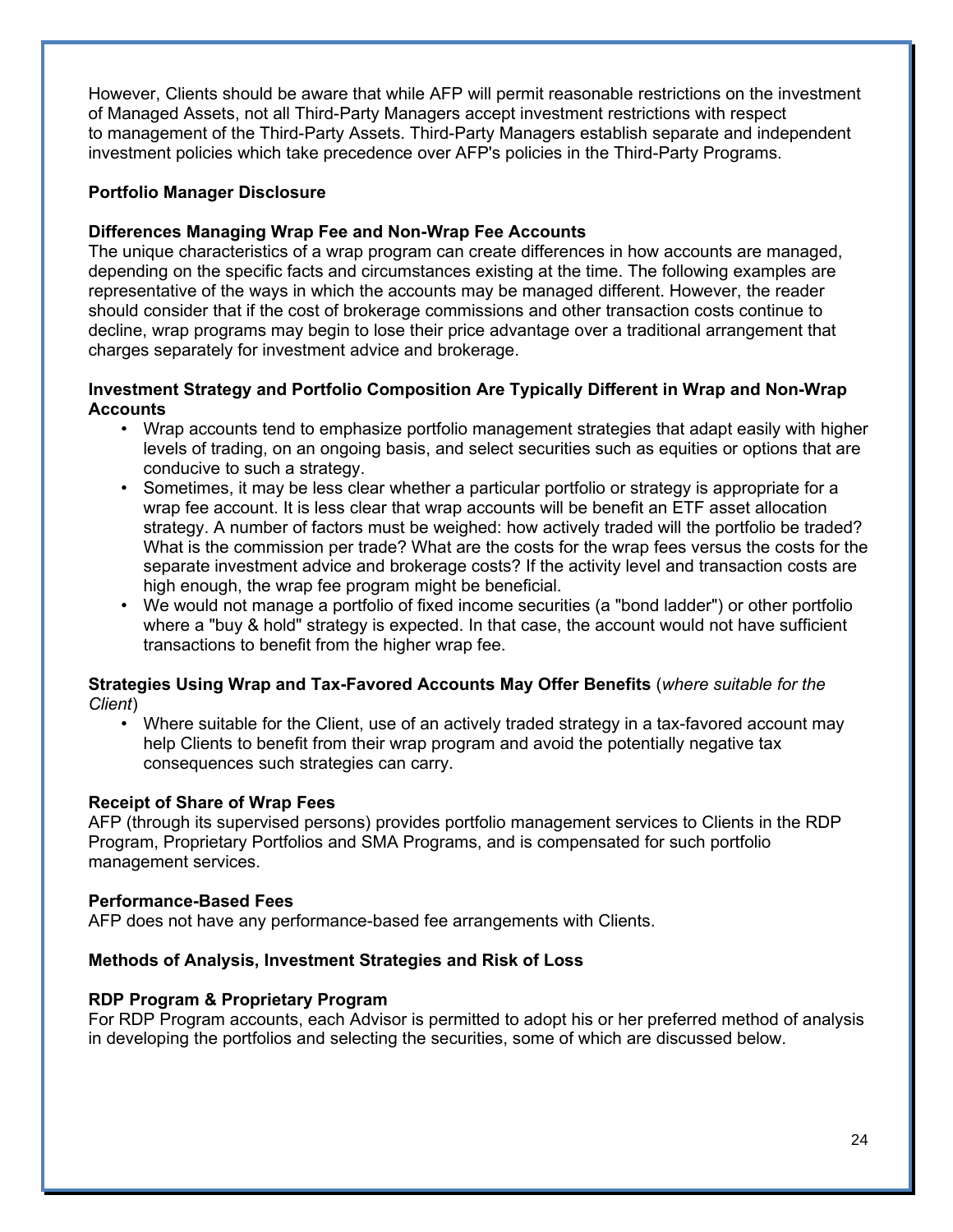For Proprietary Program accounts, the Investment Committee will typically rely on the Signals we receive from our third-party Signal Provider and our evaluation of available and appropriate mutual funds (or other Portfolio investments) in managing accounts. In addition to the investment recommendations provided by the Signal Provider, we conduct our own internal evaluation and selection of appropriate fund families and other investments, and allocation of Client account assets.

Proprietary Program investments may be selected or recommended on the basis of any or all of the following criteria: performance history; asset class and industry sector; the track record, management style and philosophy of the investment manager; the security's fee structure; the fund company's policies and limitations regarding excessive trading and penalties for early redemptions; the size of the investment in comparison to the size of the issuer; the fund company's trading restrictions, and our and our brokers' ability to place and execute orders and maintain records in an efficient manner, at reasonable costs. We may receive and rely on historic financial and other data from sources we deem to be reliable.

### **Methods of Analysis Advisors May Use**

Following are typical methods of analysis that Advisors in any of our programs may use; however, Clients should inquire of their specific Advisor the particular method the Advisor intends to use in managing the Client's account. Each Advisor may adopt the method of analysis he or she deems appropriate.

**Fundamental Analysis**: Fundamental analysis involves analyzing a company's income statement, financial statements and health, its management and competitive advantages, and its competitors and markets. The fundamental analysis school of thought maintains that markets may misprice a security in the short run but that the "correct" price will eventually be reached. Profits can be made by trading the mispriced security and then waiting for the market to recognize its "mistake" and re-price the security. However, fundamental analysis does not attempt to anticipate market movements. This presents a potential risk, as the price of a security can move up or down along with the overall market regardless of the economic and financial factors considered in evaluating the stock. Therefore, unforeseen market conditions and company developments may result in significant price fluctuations that can lead to investor losses.

**Technical Analysis**: Technical analysis seeks to identify price patterns and trends in financial markets and attempt to exploit those patterns. Technical analysts follow and examine indicators such as price, volume, moving averages, and market sentiment.

**Mutual fund and ETF Analysis**: In analyzing mutual funds, we look at the experience and track record of the portfolio managers to determine if they have demonstrated the ability to invest successfully over periods of time and in different economic conditions. We also consider whether or not there is a significant overlap with the underlying investments held by other mutual funds. We monitor the mutual funds in an attempt to determine if they are continuing to follow their stated investment strategies. We also evaluate the fees of the portfolio managers and the internal expenses of the mutual funds to determine whether the Client is receiving adequate value for these fees and expenses.

A risk of our mutual fund and ETF analysis is that, as in all investments, past performance does not guarantee future results. A manager who has been successful may not be able to replicate that success in the future. In addition, as we do not control the underlying investments in a fund or ETF, managers of different funds in a Client's account may purchase the same security, increasing the risk to the Client if that security were to fall in value. There is also a risk that a manager may deviate from the stated investment mandate or strategy of the fund or ETF, which could make the fund or ETF less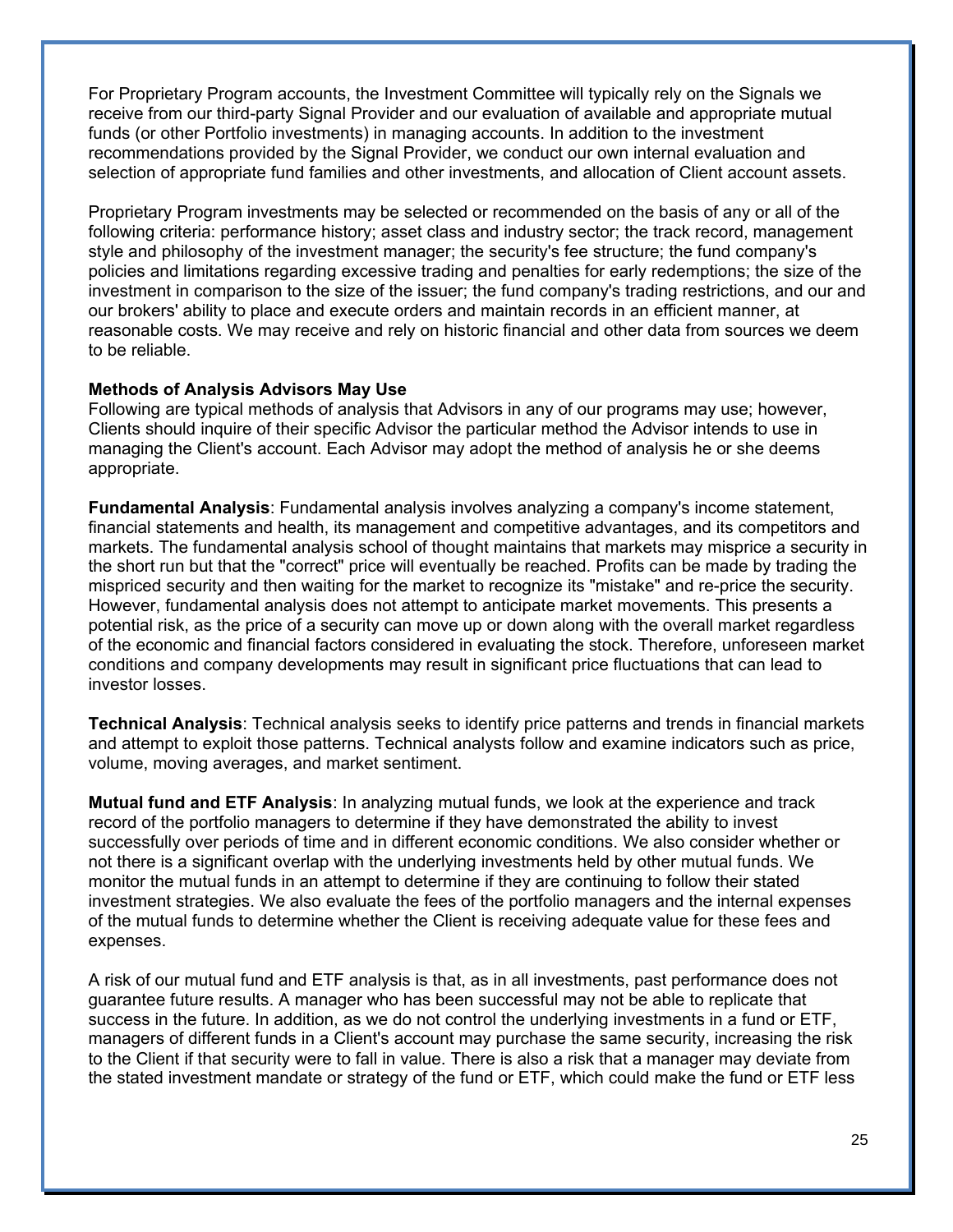suitable for the Client's portfolio. Moreover, we do not control the portfolio manager's daily business or compliance operations, and we may be unaware of the lack of internal controls necessary to prevent business, regulatory or reputational deficiencies.

### **Investment Strategies and Risks**

For the methods of analysis and strategies we use, we have identified the material risks we believe are involved. Of course, we cannot guarantee these are the only risks of investing through our programs.

When deciding whether to participate or to continue to participate in one of our programs, prospective or current Clients should feel comfortable that they have an understanding of how our programs work, the strategies we use, the risks of those strategies, the kinds of investments we use, the fees and expenses they will pay and the compensation we will receive, and the conflicts of interests that can potentially affect the advice we give.

We urge prospective Clients to ask questions if they do not understand any of these points.

### **Recommendation of Particular Types of Securities**

We recommend various types of securities and we do not primarily recommend one particular type of security over another since each client has different needs and different tolerance for risk. Each type of security has its own unique set of risks associated with it and it would not be possible to list here all of the specific risks of every type of investment. Even within the same type of investment, risks can vary widely. However, in very general terms, the higher the anticipated return of an investment, the higher the risk of loss associated with the investment. A description of the types of securities we may recommend to you and some of their inherent risks are provided below.

### **Leveraged and Inverse Funds and ETFs**

#### *Risk of Leveraged Funds and ETFs*

As the name implies, leveraged funds and ETFs seek to provide leveraged returns at multiples of the underlying benchmark or index they track. Leveraged funds and ETFs generally seek to provide a multiple (i.e., 200%, 300%) of the daily return of an index or other benchmark for a single day excluding fees and other expenses. In addition to using leverage, these funds and ETFs often use derivative products such as swaps, options, and futures contracts to accomplish their objectives. **The use of leverage as well as derivative instruments can cause leveraged funds and ETFs to be more volatile and subject to extreme price movements.**

#### *Inverse Funds and ETFs*

Inverse mutual funds and ETFs, which are sometimes referred to as "short" funds and ETFs, seek to provide the opposite of the performance of the index or benchmark they track. Inverse funds and ETFs are often marketed as a way to profit from, or hedge exposure to, downward moving markets. Some inverse funds and ETFs also use leverage, such that they seek to achieve a return that is a multiple of the opposite performance of the underlying index or benchmark (i.e., -200%, -300%). In addition to leverage, these funds and ETFs may also use derivative instruments to accomplish their objectives. **As such, inverse funds and ETFs are volatile and provide the potential for significant losses.**

#### *Risks Associated with Leveraged and Inverse Funds*

Risk associated with holding leveraged and inverse ETF's include, but are not limited to:

- **Use of Leverage and Derivative Instruments**: Many leveraged and inverse funds and ETFs use leverage and derivative instruments to achieve their stated investment objectives. As such, these funds and ETFs can be extremely volatile and carry a risk of substantial losses.
- **Most Leveraged and Inverse Funds and ETFs Seek Daily Target Returns**: Most leveraged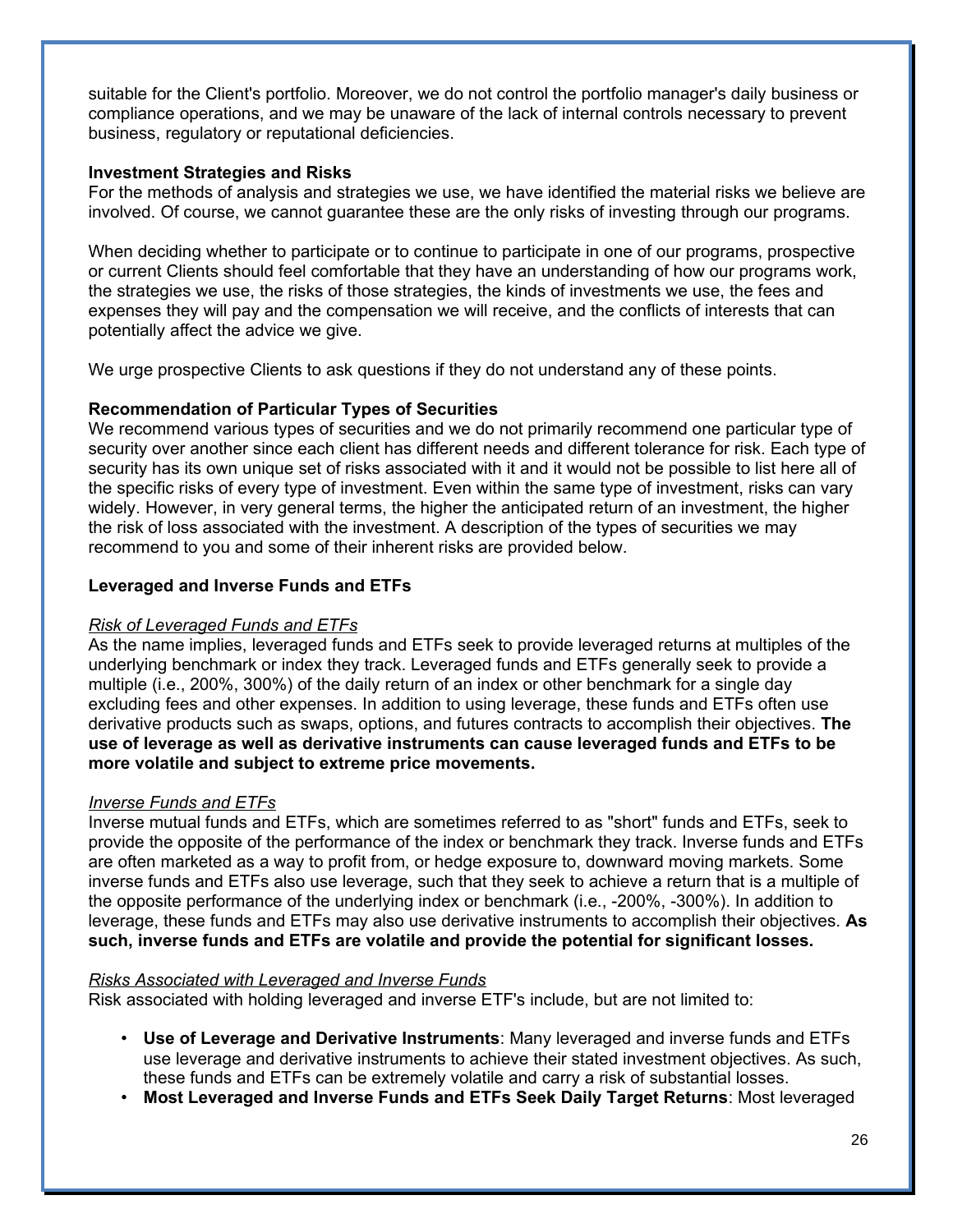and inverse funds and ETFs "reset" daily, meaning that they are designed to achieve their stated objectives on a daily basis. Due to the effect of compounding, the return for investors who invest for a period different than one trading day may vary significantly from the fund's stated goal as well as the target benchmark's performance. This is especially true in very volatile markets or if a leveraged fund is tracking a very volatile underlying index.

- **Higher Operating Expenses and Fees**: Investors should be aware that leveraged funds and ETFs typically rebalance their portfolios on a daily basis in order to compensate for anticipated changes in overall market conditions. This rebalancing can result in frequent trading and increased portfolio turnover. Leveraged and inverse funds will therefore generally have higher operating expenses and investment management fees than other funds and ETFs.
- **Tax Treatment of Leveraged and Inverse Funds and ETFs May Vary**: In some cases, leveraged and inverse funds and ETFs may generate their returns through the use of derivative instruments. Because derivatives are taxed differently from equity or fixed-income securities, investors should be aware that these funds may not have the same tax efficiencies as other funds.

### **Non-Traded Investments**

### *Real Estate Investment Trust (REITs)*

A Real Estate Investment Trust (REIT) is a tax designation for a corporate entity which pools capital of many investors to purchase and manage real estate. Many REITs invest in income-producing properties in the office, industrial, retail, and residential real estate sectors. REITs are granted special tax considerations which can significantly reduce or eliminate corporate income taxes. In order to qualify as a REIT and for these special tax considerations, REITs are required by law to distribute 90% of their taxable income to investors. REITs can be traded on a public exchange like a stock, offered as a non-traded, public company or offered as a private placement. A Non-traded public company electing REIT tax status is registered with the Securities and Exchange Commission (SEC), but is not listed on an exchange. On the other hand a private company that elects REIT status is exempt from registration. As such, less information may be readily available to investors as with any private offering.

### *Business Development Companies (BDCs)*

A BDC is a form of publicly registered company in the United States that provides financing to small and mid-sized businesses. This form of company was created by Congress in 1980 as an amendment to the Investment Company Act of 1940. As a result, Congress created a new category of closed-end funds known as a business development company.

BDCs are closed-end funds that make investments in private, or in some cases public companies, typically with lower trading volumes, with investment objectives of providing for the possibility of capital appreciation and current income. BDCs are investment companies and answer to an independent board of directors. A BDC can trade on the market but can also be a public, non-traded company, just like a public, non-traded REIT. However, one difference is that unlike a REIT, a BDC cannot be a private offering.

BDCs, which essentially can be viewed as a hybrid between a traditional investment company and an operating company, represent a transparent portfolio of loans, similar in some sense to private equity or venture capital.

Publicly filing firms may elect to be regulated as a BDC if they meet certain requirements of the Investment Company Act. One such requirement is that a BDC must maintain at least 70% of its investments in eligible assets before investing in non-eligible assets. Eligible assets can include a domestic issuer that either does not have any class of securities listed on a national securities exchange, or has a class of equity securities listed on a national securities exchange, but has an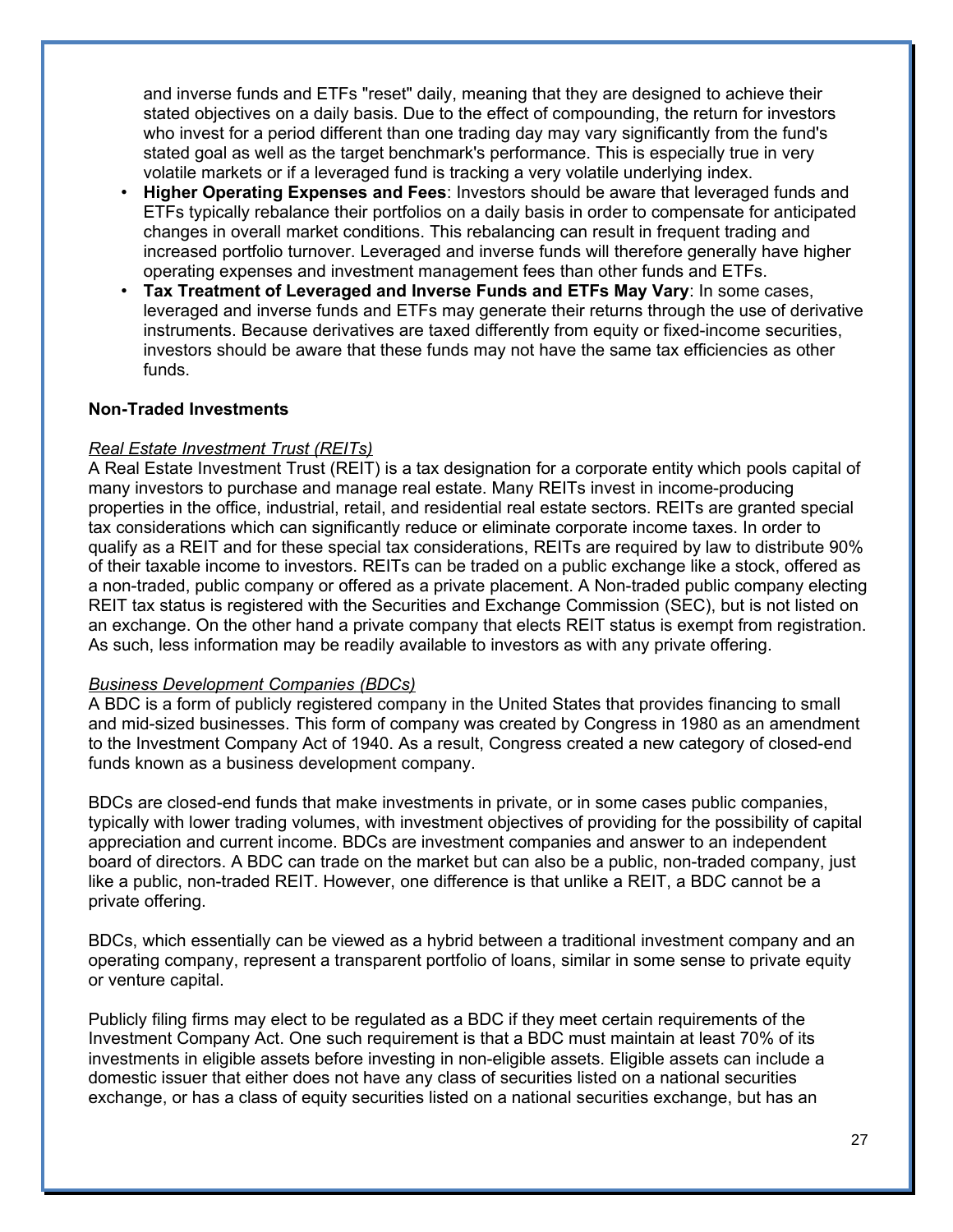aggregate market value of outstanding voting and non-voting common equity of less than \$250 million and, in each case, is not, with limited exceptions, a registered or unregistered investment company; or either:

- Does not have a class of securities that are "margin securities"
- Is controlled by a BDC and has an affiliated person of the BDC as a director
- Has total assets of not more than \$4 million and capital and surplus (shareholders' equity less retained earnings) of not less than \$2 million.

The majority of BDCs elect to be treated as a regulated investment company (RIC) for tax purposes. As a result, they must distribute at least 90% of their investment company taxable income, as defined by the Internal Revenue Code, to shareholders every year. A BDC can also receive tax exempt status on the 4% nondeductible federal excise tax if they:

- Distribute 98% of their ordinary income for each calendar year to their shareholders;
- Distribute 98% of their capital gain net income in a calendar year to their shareholders; and
- Distribute any income not distributed in prior years.

To continue to be treated as a RIC for tax purposes, BDCs must also:

- Continue to qualify as a BDC in accordance with the Investment Company Act of 1940;
- Derive at least 90% of their gross income from dividends, interest, payments on securities loans, gains from the sale of stock or other securities, or other income derived from their business of investing in these stocks or securities; and
- Satisfy quarterly RIC diversification requirements by not investing more than 5% of their assets in any single security and no more than 10% of a given security's total voting assets. Following these same requirements, they also may not invest more than 25% into businesses they control or businesses within the same industry.

### *Non-Traded Closed End Funds*

Like a public, non-traded REIT, a public non-traded closed end fund is not traded on the exchange. A closed end fund cannot elect REIT status and cannot be a private company. Like a BDC, a closed end fund is regulated under the investment act of 1940, but is unlike a BDC in terms of the type of investments it can hold. Basically, a closed end fund is a fund with a fixed number of shares, as opposed to an open end fund that creates and redeems shares on a daily basis.

### *Non-Traded Public Companies*

Other companies that are not organized as a REIT, BDC or closed end fund may be organized as a non-traded company, similar to a public company like Apple, except that the company does not trade on an exchange. This structure is sometimes used for offerings that are not real estate, such as specific sector offerings like clean energy.

### **Risks Associated with Non-Traded Company Investments**

The risks of non-traded REITs, BDCs, non-traded closed end funds and non-traded public companies are varied and significant. Because they are not exchange-traded investments, they often lack a developed secondary market, making them illiquid investments. This could limit or restrict a Client's ability to dispose of such investments in a timely manner and/or at an advantageous price. Consequently, a Client should exercise caution to avoid over-concentration of their assets in these types of illiquid investments.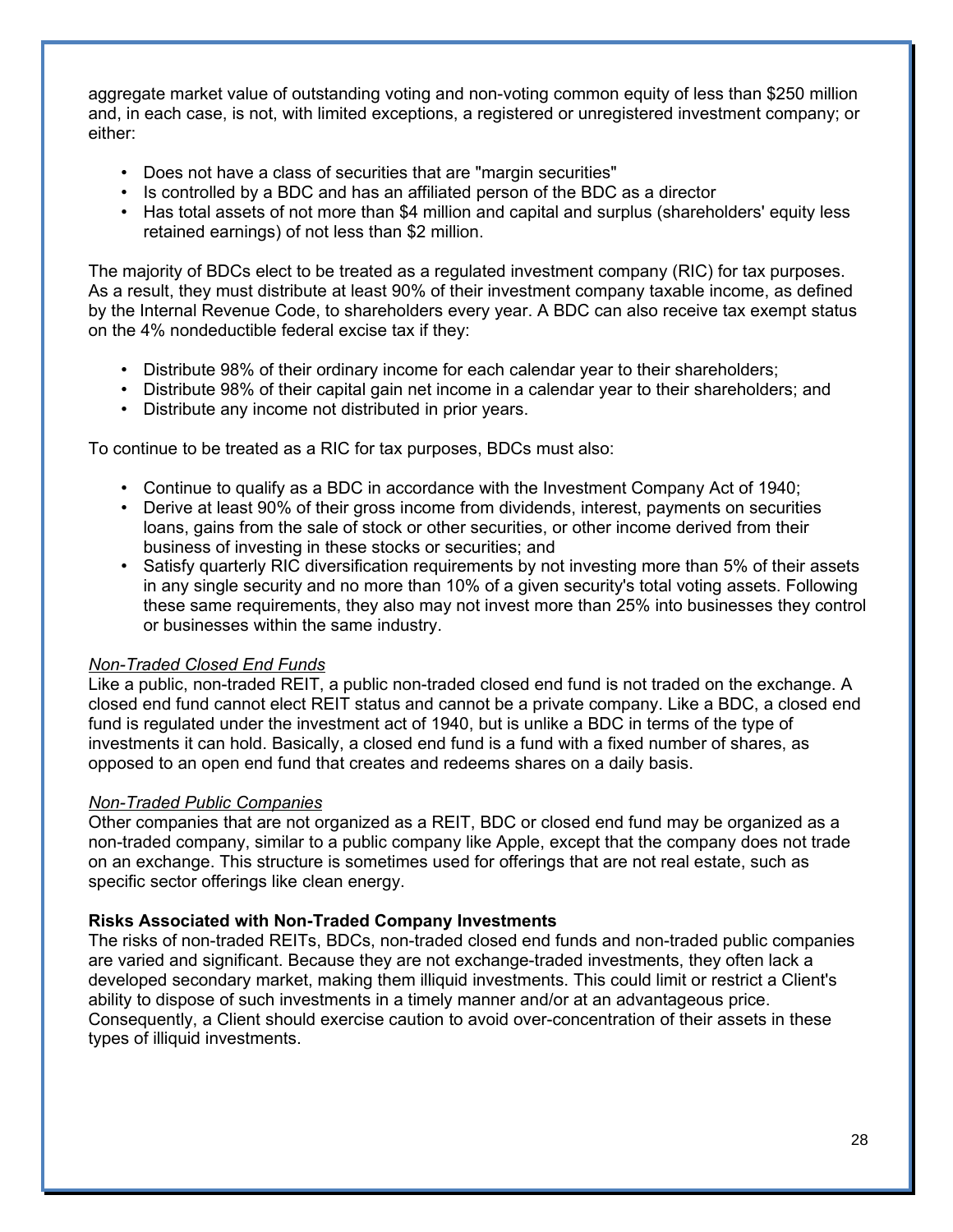### **Valuation and Advisory Fees Associated with Non-Traded Company Investments**

Ausdal may advise certain qualified Clients to invest in non-traded REITs, BDCs, non-traded closed end funds or non-traded public companies. In order for these offerings to be purchased in an Ausdal advisory account, the distributor must provide advisory-class pricing for their products through a custodian. Generally this means that the distributor allows purchases at a price that "waives" the sales charge, or "load," therefore allowing Ausdal to include the product in the quarterly or monthly asset management fee billing established for the Client's account.

The price of a non-listed security on your account statement provided by a custodian could potentially reflect the original purchase price and not any price or value from a secondary market, a repurchase offered by the sponsor, or the book value. The actual value of the investment on a secondary market or through a repurchase by a sponsor could potentially be significantly higher or lower than the original purchase price contained on the account statement provided by the custodian. The asset management fee for non-traded investments included in your program may be based upon the current valuation set by the product sponsor as reflected on the custodian's account statement. Due to the fact that nontraded investments are illiquid, the value is not easily or readily ascertainable or reported. As a result, the value shown on the account statement provided by the custodian is the most reliable method for determining the present value of the investment.

### *Variable Annuities Risk*

A variable annuity is a form of insurance where the seller or issuer (typically an insurance company) makes a series of future payments to a buyer (annuitant) in exchange for the immediate payment of a lump sum (single-payment annuity) or a series of regular payments (regular-payment annuity). The payment stream from the issuer to the annuitant has an unknown duration based principally upon the date of death of the annuitant. At this point, the contract will terminate and the remainder of the funds accumulated forfeited unless there are other annuitants or beneficiaries in the contract. Annuities can be purchased to provide an income during retirement. Unlike fixed annuities that make payments in fixed amounts or in amounts that increase by a fixed percentage, variable annuities, pay amounts that vary according to the performance of a specified set of investments, typically bond and equity mutual funds. Many variable annuities typically impose asset-based sales charges or surrender charges for withdrawals within a specified period. Variable annuities may impose a variety of fees and expenses, in addition to sales and surrender charges, such as mortality and expense risk charges; administrative fees; underlying fund expenses; and charges for special features, all of which can reduce the return. Earnings in a variable annuity do not provide all the tax advantages of 401(k)s and other before-tax retirement plans. Once the investor starts withdrawing money from their variable annuity, earnings are taxed at the ordinary income rate, rather than at the lower capital gains rates applied to other non-taxdeferred vehicles which are held for more than one year. Proceeds of most variable annuities do not receive a "step-up" in cost basis when the owner dies like stocks, bonds and mutual funds do. Some variable annuities offer "bonus credits." These are usually not free. In order to fund them, insurance companies typically impose mortality and expense charges and surrender charge periods. In an exchange of an existing annuity for a new annuity (so-called 1035 exchanges), the new variable annuity may have a lower contract value and a smaller death benefit; may impose new surrender charges or increase the period of time for which the surrender charge applies; may have higher annual fees; and provide another commission for the broker.

### *Fee Based Annuities Risk*

Fee based annuities are products meant for registered investment advisers, who are paid a flat, annual advisory fee, often based on assets under management, rather than a commission for each product sale. Fee based annuities do not come with a sales load to compensate the adviser. Fee based annuities include an annual advisory fee in the sub-accounts in addition to the annuity's fees. If the advisory fee if paid out of certain annuity products, specifically, nonqualified annuities, the fee payment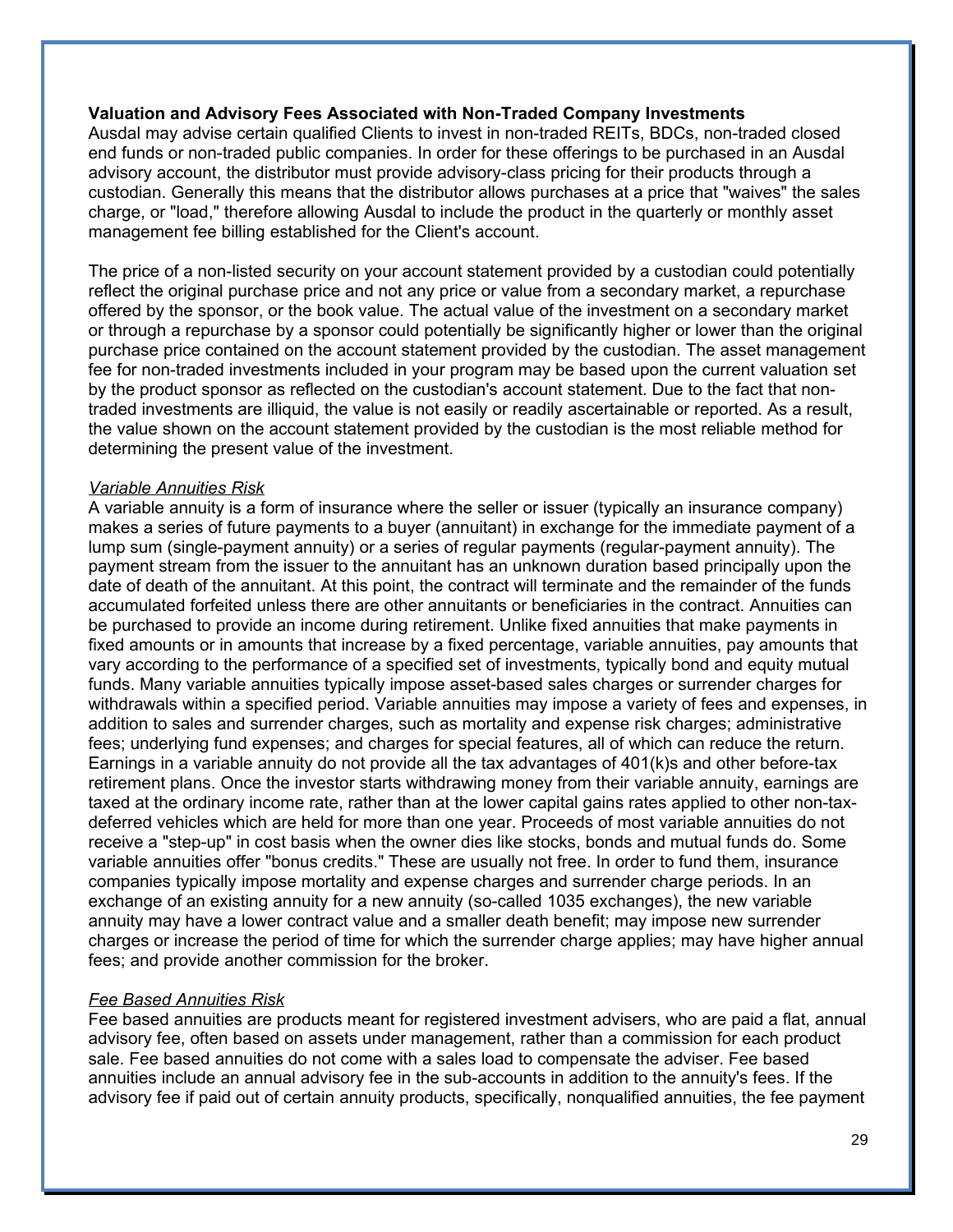may be considered a taxable event. Additionally, pulling an advisory fee from the annuity could have other adverse effects, if the product has any type of insurance rider, causing a dilution or nullifying those benefits. Factors such as the advisory fee, expected life of the annuity and if the annuity is actively or passively managed should be considered when selecting a fee-based annuity. Other benefits, such as upfront bonuses, generally only come with commissioned annuities. To get a full understanding of the costs, features and benefits of an annuity, you should closely read your annuity contract. The insurance features of annuity contracts are backed by the full faith and credit of the underlying insurance company.

### **Risk of Loss and Other Risks**

The risks described below apply to all of our Programs.

#### *Risk of Loss*

Investing in securities involves risk of loss that Clients should be prepared to bear. Securities are not guaranteed and Clients may lose money on their investments. We ask that Clients work with us to be sure we understand their willingness and financial ability to bear the risks of their current investments and the investments we recommend for their account.

#### *Interest Rate Risk*

Interest rates may go up, causing the value of debt securities held by an account (or by any mutual fund, money market fund, or other fixed income security owned by the account) to decline. This is known as interest rate risk, which may be greater for securities with longer maturities. Again, this is a known risk factor for the Programs, depending on specific allocations.

#### *Credit Risk*

The issuer (or other obligor) of a security owned by the account (or by any mutual fund, money market fund, or variable product owned by the account) may fail to pay principal or interest, or otherwise defaults, or may be perceived to be less creditworthy, or the security's credit rating may be downgraded, or the credit quality or value of any underlying asset may decline. This is known as credit risk. This risk is greater for high yield securities than for securities of higher credit quality. Accounts participating in the Programs may invest in high yield securities.

#### *Prepayment Risk*

During periods of declining interest rates, the issuer of a security may exercise its option to prepay principal earlier than scheduled, forcing the account (or any mutual fund or money market fund) to reinvest in lower yielding securities. This is known as call or prepayment risk.

#### *Extension Risk*

During periods of rising interest rates, the average life of certain types of securities may be extended because of slower than expected principal payments. This may lock in a below market interest rate, increase the security's duration (a calculation of a security's future payments designed to measure sensitivity to interest rate changes), increase the security's sensitivity to interest rate changes and reduce the value of the security. This is known as extension risk.

#### *Liquidity Risk*

From time to time, as a result of economic, market, or issuer-specific reasons, one or more investments held by the account may become difficult to sell at a favorable price, and in certain adverse markets or economic conditions, may become difficult to sell at any price. The causes of a loss of liquidity may not be related to any specific adverse changes in the business of a particular issuer. These examples of liquidity risk.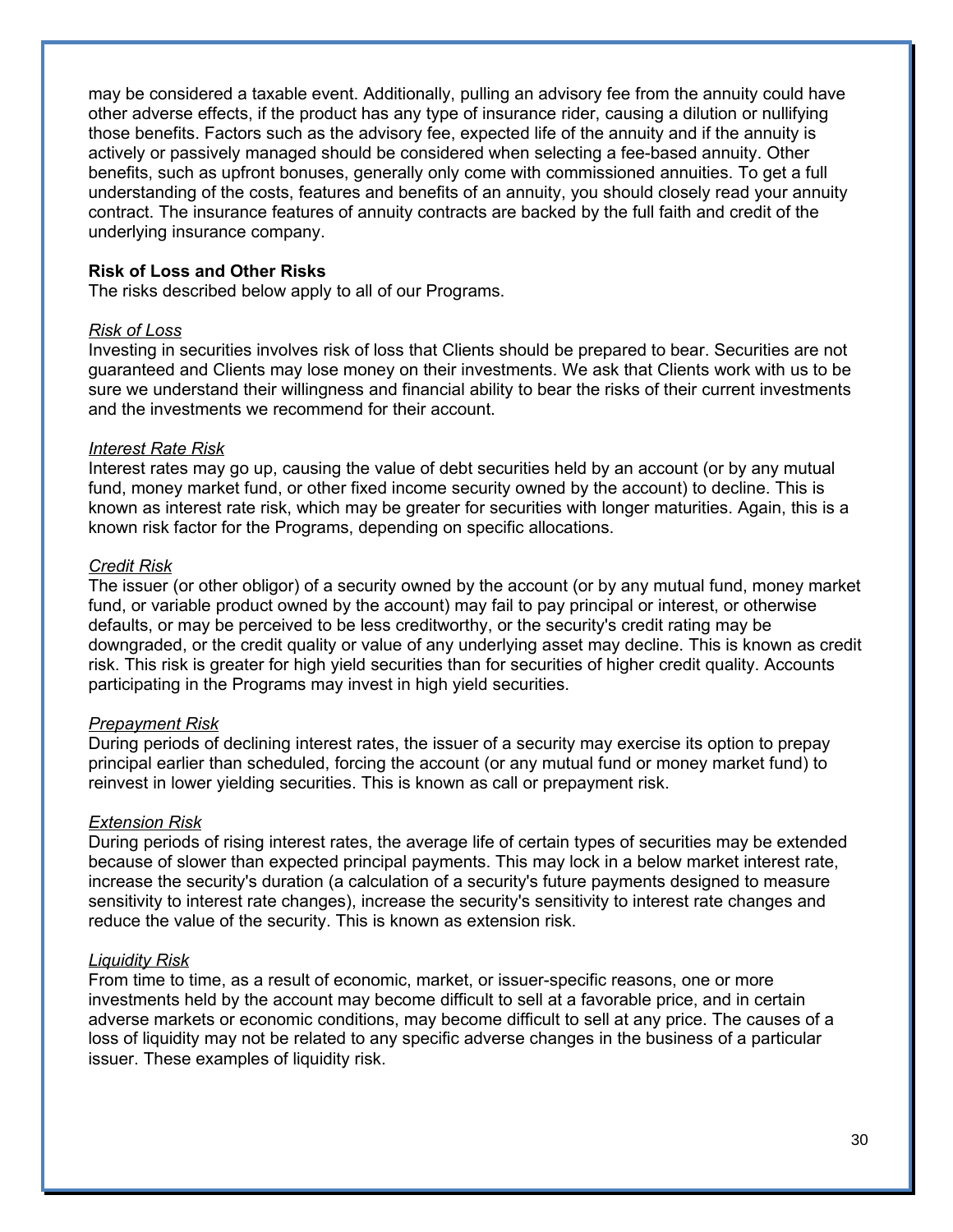### *Risk of holding cash balances for an extended periods of time*

Some strategies may seek to improve long-term risk-adjusted performance by holding substantial cash balances for extended periods of time. However, because the account will continue to be charged Advisory Fees on the cash balances, and holding cash balances in this manner can ultimately reduce portfolio returns, especially in times when money market rates are extremely low.

### *Risk of Delays In Accounts*

For a variety of reasons, there may be periods of time when we will not be able to trade an account. For example, accounts may require several weeks after the Advisory Agreement is signed by all parties before we will be able to enter trades with the Custodian (and such period may be lengthened as a result of delays by Client or third parties in transferring assets to the Custodian). Similarly, accounts that are transferred between Custodians, or whose registrations are changed, or that change Portfolios may experience periods during which we will not be able to trade the account. Further, there will likely be periods when we are not able to trade an account as a result of the Firm's administration, review, portfolio management, trade execution, or other handling of that account or the account for other Clients.

During periods when we are not able to trade the account, we may receive a Signal that we may not be able to effect. As a result, the account may incur losses that would not have been incurred, or may miss profits or opportunities that would have been realized, if the account had been traded.

Following such periods, we will endeavor to trade the account and effect transactions so that the account reflects the Portfolio designated for the account, but such transactions may result in immediate losses for the account. We assume no responsibility for losses or missed profits or opportunities resulting from: the account not being traded during any such period; engaging in transactions so that an account reflects the Portfolio; or from implementing any instruction from the Client.

Advisor does not guarantee that transactions will occur within any minimum period of time following receipt of a Signal or that transactions for any account will occur at the same time as transactions for other accounts. We will attempt, when reasonably able, to move all Clients promptly following receipt of a Signal, but Clients should expect that delays will occur, transactions for particular accounts may be delayed until after transactions for other accounts have been effected, and losses may be incurred or profits or opportunities may be missed, all at the risk (and potential benefit) of the Client. Although with respect to any particular Signal or transaction, certain accounts may not be treated the same as other accounts, we will implement procedures to avoid particular accounts being treated unfairly over reasonable periods of time.

### *Insolvency of Brokers and Others*

Clients will be subject to the risk of failure of the brokerage firms that execute their trades, the clearing firms that such brokers use, and the clearinghouses of which such clearing firms are members. Although we believe the institutions we recommend have sufficient capital, there is no assurance this will continue to be the case.

### *Margin Transactions*

Although not expected to be used frequently, there may be occasions when the Client's account will use a margin account offered by the Custodian to borrow sufficient funds to purchase a security for an account. This typically happens if sufficient cash is not available in the account to purchase the security and it is not advantageous to sell other investments. The use of margin carries risks that Clients should understand. We do not expect to use significant amounts of margin or other leverage in our strategies; however, certain types of transactions may or must be executed through a "margin account."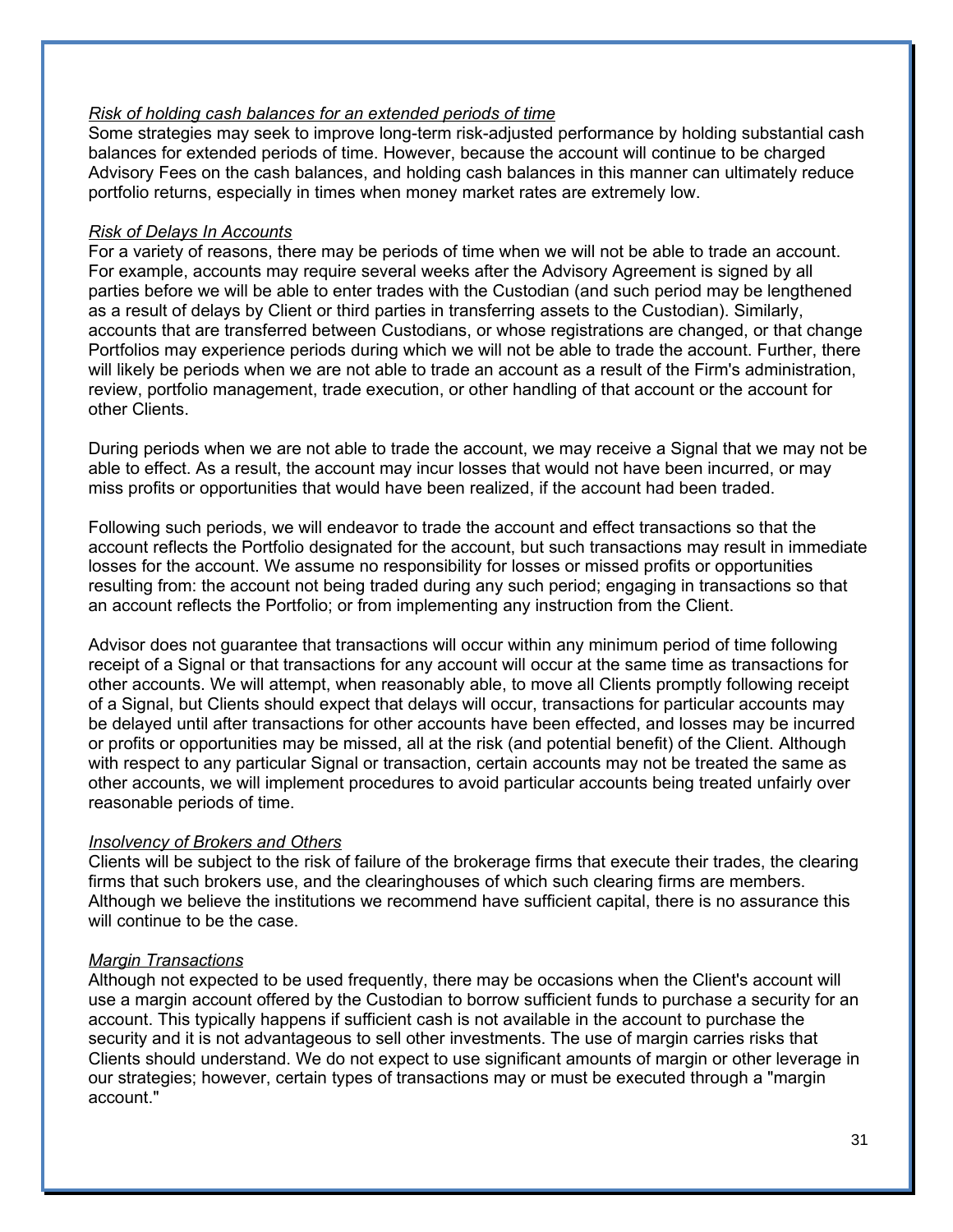In volatile markets, security prices can fall very quickly. If the net value of a Client's account (less the amount the Client owes to the broker) falls below a certain level, the broker will issue a "margin call" and the Client will be required to sell the security (and other positions) or add more cash to the account. You could lose more money than you originally invested. Additionally, the Client must pay interest on the margin balance owed to the broker until it is repaid in full. The amount of margin interest will diminish the Client's profits and in some cases could cause net losses in the Client's account.

### *Allocation of Investment Opportunities*

At times, there will be limited supply of an investment and we will be required to decide which accounts will be able to purchase the investment. Although we do not receive allocations of initial public offerings of stock (IPOs), this would be an example of a situation where demand for an investment opportunity could far outweigh supply. When supply is not sufficient to meet demand, we will be required to decide how which account will participate, and to what extent, in the allocation of the amount of the security we are able to acquire.

In determining which portfolios or accounts will participate or receive an allocation of a limited investment opportunity, we may consider and give greater weight to, among other factors, any one or more of the following factors: asset class or type of security; identity and industry sector of the issuer; market and economic conditions; quantity of the security available to us; available cash, liquidity needs, size, and investment objective of the eligible accounts; effective, current, or target yields, returns, spreads, coupon, duration, or credit quality; volatility (as measured by standard deviation, by comparison against a benchmark or index, or by other measures selected by us); actual, estimated, or target rates of return targets; liquidity, tax position, and investment restrictions. Such factors may be calculated, derived, or estimated by us or any third party or data source we believe is reasonably reliable.

### *Risk of Trade Errors*

When effecting trades to implement the investment decisions we make on your behalf, we may make an error while placing a trade. If we make an error, we will bear the costs of correcting the trade. Trade errors that result in a benefit to the client (for example, failed to sell a security in a timely manner, security price subsequently increases and then the position is sold, resulting in more gain for the client) are generally left in the client's account. For errors that cannot be moved out of a Client's account and create a loss, the Client will be credited the dollar amount needed to make the Client whole. Where multiple transactions are involved, gains and losses resulting from the trade correction process may be netted in determining the dollar amount to make the Client whole. However, AFP works with several different custodians that handle trade errors in different ways according to their own policies and procedures. Therefore, trade errors that result in a gain can be handled one or more of the following ways:

- Trade errors that result in a gain will be credited to the client's account;
- Trade errors that result in a gain are donated to charity;
- Trade errors resulting in a gains that are considered nominal (i.e. \$100 or less) are written off by the custodian; and
- Trade errors that occur on the same day or during the same quarter may be netted, resulting in gains offsetting losses.

Offsetting of trade error gains presents a conflict of interest as AFP has an incentive to transact to produce trade errors that result in a gain to offset the trade errors that result in a loss. However, all net gains are ultimately donated to charity and not retained by AFP. "Soft dollars" may not be used to pay for correcting trade errors. The handling of trade errors is one of the qualitative factors that is reviewed by AFP as part of the best execution review.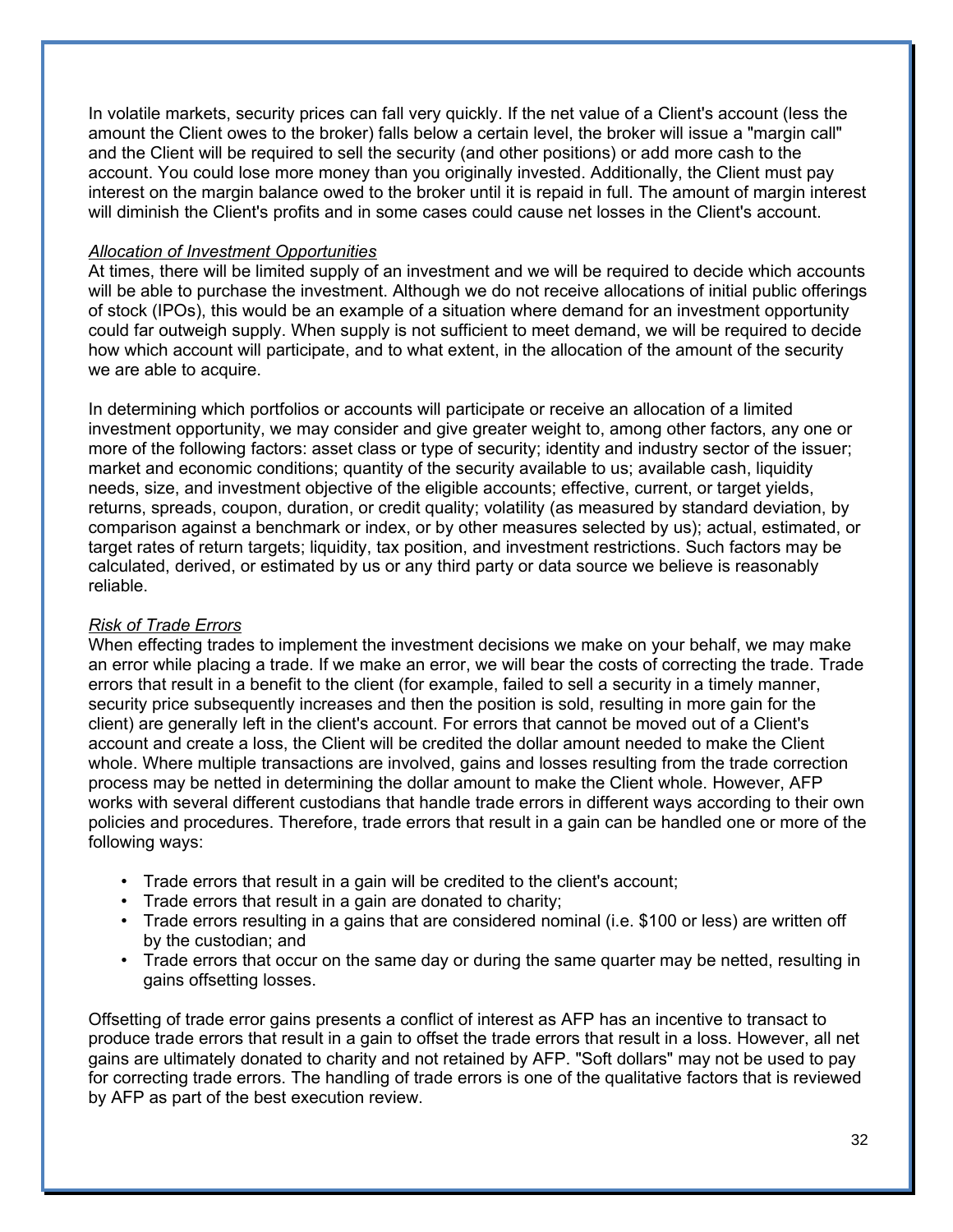### *Risks of Market, Economic, Political, or Regulatory Events*

As a general matter, the values of account assets may fall due to changes in general market conditions, such as real or perceived adverse economic, political, or regulatory conditions, inflation, changes in interest or currency rates or adverse investor sentiment. Adverse market conditions may be prolonged and may not have the same impact on all types of securities. The values of securities may fall due to factors affecting a particular issuer or the securities market as a whole. The risk to portfolios in the programs will depend on the specific portfolio allocation.

### **Voting Client Securities**

The Client retains responsibility for voting proxies on all securities owned in their Advisory Account(s). We will not vote proxies, exercise rights, make elections, or take other such actions with respect to securities held for accounts we manage. When completing the account application to open the Advisory Account(s), the Client will select whether to receive proxy materials directly or if they should be forwarded to AFP. AFP will discard proxy materials received for Clients' accounts and will not provide votes. In the absence of a written request, we will discard proxy and related materials.

Clients may obtain proxy materials by written request to the account's Custodian. For information about how to obtain proxy materials from a Custodian, Clients may contact us by email to ausdal@ausdal.com, or by mail to the address on the front of this Brochure. However, we do not provide advice about the issues raised by proxy solicitations or other requests for corporate actions.

### **Class Action Lawsuits**

Similarly, we do not advise or exercise rights, make elections, or take other actions with respect to legal proceedings involving companies whose securities are or were held for a Client's account, such as asserting claims or voting in bankruptcy or reorganization proceedings, or filing "proofs of claim" in class action litigation.

If desired, a Client may instruct us in writing to forward to the Client or a third party any materials we receive pertaining to such matters. Upon our receipt of such written instructions, we will use reasonable efforts to forward such materials in a timely manner. In the absence of a written request, we will discard such materials. Written instructions should be sent by email to ausdal@ausdal.com, or by mail to the address shown on the cover page of this Brochure.

The Sponsors or Managers of Third-Party Programs may have different policies with respect to the voting of proxies. These policies will be stated in the Wrap Fee Brochure of the Sponsor or Manager delivered to the Client.

## **Item 7 Client Information Provided To Portfolio Managers**

Clients participating in the Managed Programs will complete an account profile that provides the portfolio manager sufficient information about the Client and Managed Assets to permit the portfolio manager to develop (or identify) a model portfolio that is suitable for the Client and Managed Assets to be managed through the selected Managed Program, including (to the extent relevant to the particular Client and Managed Account), information about the Client's personal and family situation, and investment experience, and the investment objective, tolerance for risk, income and liquidity needs, investment time horizon, and any other factors established by the Client for the Managed Assets and Managed Account (all the "Suitability Information").

At the opening of the account, the Advisor collects the Suitability Information, which includes information about the Client's personal situation, and the Managed Account's investment objective, tolerance for risk, and investment time horizon, among other characteristics. For the Third-Party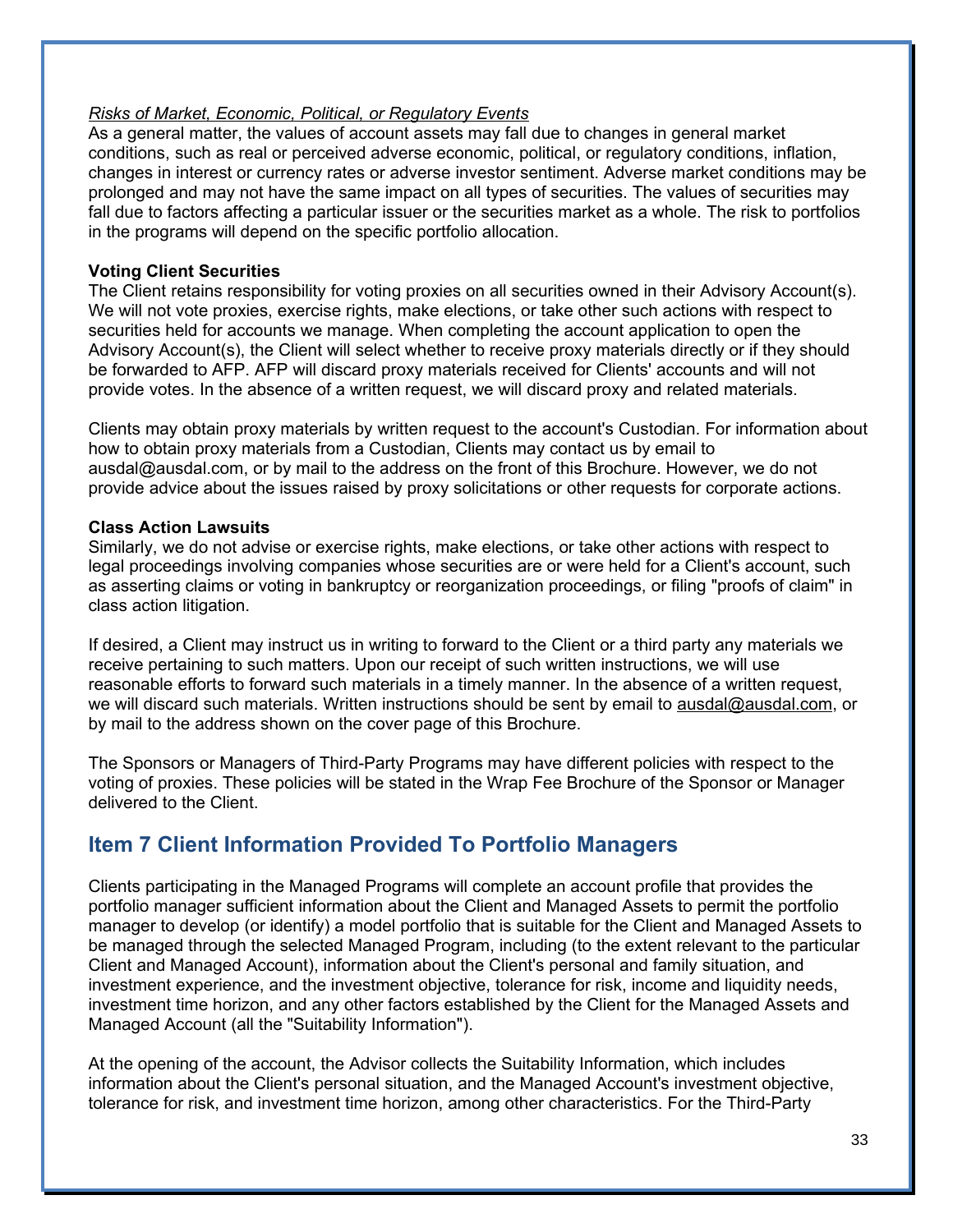Programs, this information is provided to the Sponsor, which is responsible for making it available to the Managers who act as portfolio managers. We forward or update any changes in this information, as we receive it from the Client.

Some Sponsors provide Clients with quarterly (or other) reports and remind the Client to contact the Advisor upon any change of the Client's or the Managed Account's information. Sponsors provide any updated information to the Clients.

Clients are responsible for notifying Advisor or AFP regarding changes to their personal situation or in the account's financial situation or investment objectives, liquidity needs, or risk tolerance, or if the Client wishes to impose or modify any reasonable account restrictions. Any such updated information is forwarded by the Advisor to the Sponsor, which is responsible for providing the updating information to the Manager.

### *Confidentiality of Client Information*

Protecting the confidentiality of our customers' nonpublic information is paramount for the Firm. As such, we have instituted policies and procedures to ensure that nonpublic customer information is kept confidential. We do not disclose nonpublic personal information about our Clients or former Clients to any non-affiliated third parties, except as provided pursuant to our privacy policies or as required by or permitted by law.

In the course of servicing a Client's account, the Firm may share Client information with service providers, such as Sponsors, Managers, Custodians, transfer agents, accountants, and attorneys. The Firm will share information about the Client, the Client's account, and account activity.

### **Item 8 Client Contact with Portfolio Managers**

The Client's primary contact with respect to the RDP Program and Proprietary Program will be the Client's Advisor. The Advisor will be available to answer questions about administration of the account and its investments. A member of the Investment Committee (or Senior Management, in the absence of the Investment Committee) will be available for reasonable consultation. For orderly processing, requests for consultations should be made through the Client's Advisor.

With respect to Third-Party Programs, the Advisor is also the Client's primary contact. If a Client has questions the Advisor cannot answer, Clients are encouraged to contact the Sponsor of their Program directly, at the address or telephone number shown in the Third-Party Program documentation. Knowledgeable personnel are generally available to answer Client questions.

However, should the Client request a direct consultation, staff of the Sponsor and Manager personnel who are knowledgeable about the Client's Managed Account and its management will be made reasonably available for consultation. For orderly processing, requests for consultations should be made through the Client's Advisor.

## **Item 9 Additional Information**

#### **Disclosure & Industry Information**

#### **Disciplinary Information**

We are required to disclose in Item 9 information about legal or disciplinary events involving the Firm or our management that may be material to evaluation of our advisory business or the integrity of our management.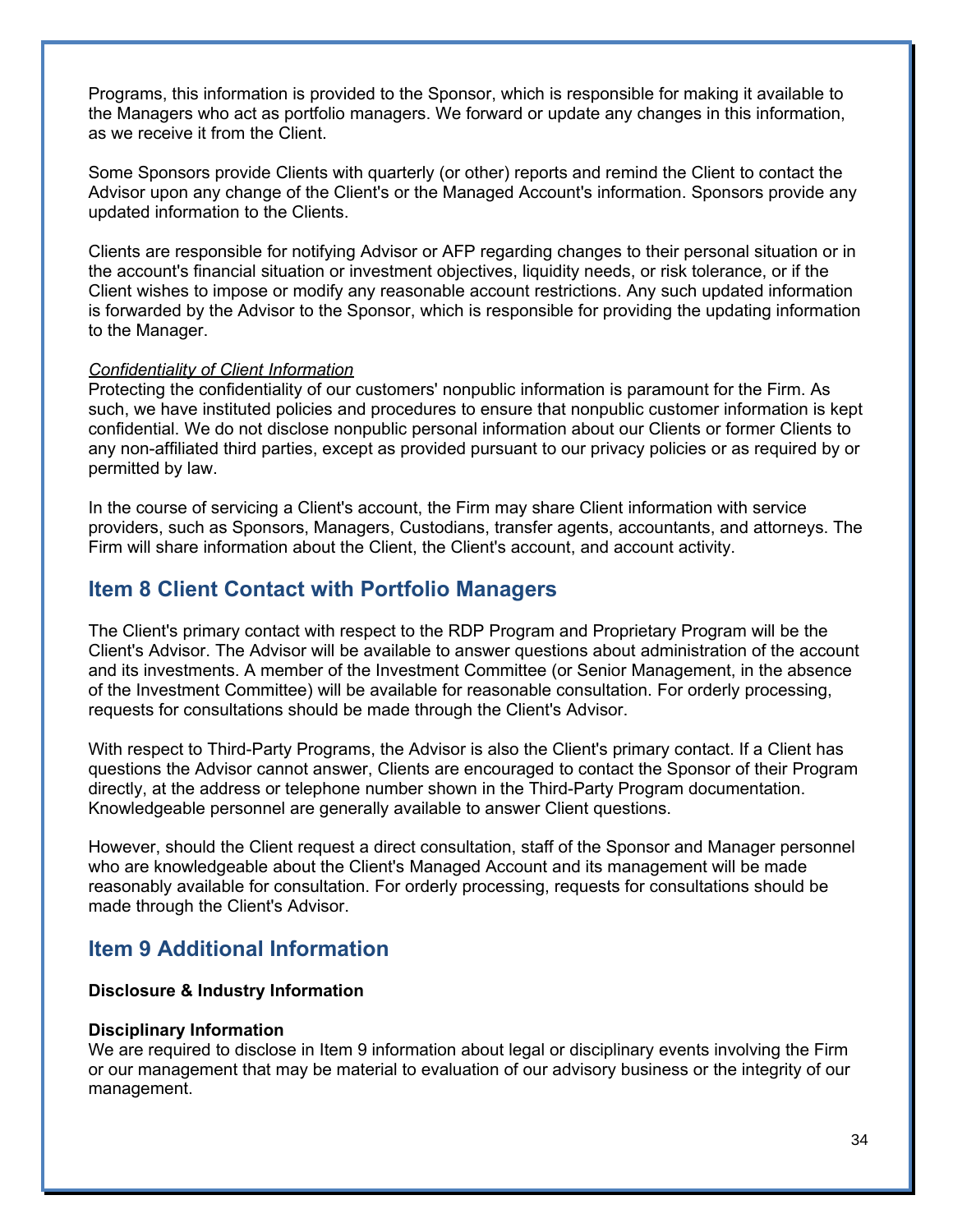On June 27, 2011, Ausdal Financial Partners, Inc. discovered that certain e-mail addresses were not being retained by AFP's then third-party email vendor. AFP promptly contacted the e-mail vendor to inquire why e-mails were not being retained. Ausdal learned that the e-mail addresses at issue had not been properly set up.

AFP promptly conducted a firm-wide undertaking to ensure that all of its representatives and associated person's emails would be captured by its existing e-mail vendor's system. On a goingforward basis, AFP was also able to recapture a number of the e-mails for certain of the AFP representatives and/or associated personnel that had not been captured and retained. This was made possible because these certain individuals had maintained emails on their personal hard drives. AFP self-reported this issue to FINRA, in writing, on July 15, 2011. AFP changed e-mail vendors as of October 28, 2011. All AFP representatives and associated persons were required to use the new email vendor's platform as of January 1, 2012. AFP representatives were advised of this requirement at the AFP annual compliance meetings held on October 20, 2011 and November 10, 2011. AFP representatives work directly with AFP's new e-mail vendor to ensure that the representatives AFP email address is set up properly and is being captured and retained by the new e-mail vendor's system. AFP, upon receiving notice from the e-mail vendor that the AFP representative's e-mail address has been set up properly and e-mails are being captured and retained, then conducts its own testing to verify that all representative e-mails are, in fact, being captured and retained.

FINRA findings - Section 17(a) of the Securities Exchange Act of 1934 and Rule 17a-4, FINRA Rule 2010, NASD Rules 2110, 3110; the firm failed to retain some e-mail correspondence related to its business as a broker-dealer for over two years. The firm began using a new third-party provider to retain its e-mails and when the provider implemented the firm's e-mail retention system, it established e-mail addresses for the firm's personnel on its server. After the initial set-up, the firm was responsible for establishing new e-mail addresses on the server for several newly registered representatives and associated personnel and therefore failed to retain the e-mails of these representatives and associated personnel. The firm was able to retrieve e-mails for some of these representatives and associated personnel after it discovered that the e-mail addresses had not been established on the server. The firm allowed its registered representatives to use their personal e-mail addresses, as long as they forwarded securities related e-mails to any of the e-mail review boxes established by the firm. However, for a period, the e-mails sent to one of these e-mail review boxes were not retained. These e-mails were deleted on a weekly basis because the review box would become full and would not accept any additional e-mails. Without admitting or denying the findings, the firm consented to the sanctions and to the entry of findings and therefore the firm was censured and fined \$25,000.

### **Other Financial Industry Activities & Affiliations**

### *Registration as a Broker-Dealer and Insurance Agency*

Our firm is also registered as a broker-dealer and is a member of the Financial Industry Regulatory Authority and the Securities Investor Protection Corporation. The principal business of AFP is that of a securities broker-dealer. AFP's management employees (who are also registered as Advisors) and virtually all Advisors are registered as broker-dealer registered representatives of AFP ("Representatives"), and are authorized to sell securities. Our firm is also licensed as an insurance agency. Many Representatives are also licensed to sell life, health, and annuity products and are appointed as agents ("Agents") by various life insurance companies; AFP is a party to standard agency contracts with life insurance companies which govern compensation from insurance products and renewals. Please see below for additional information related to these conflicts of interest.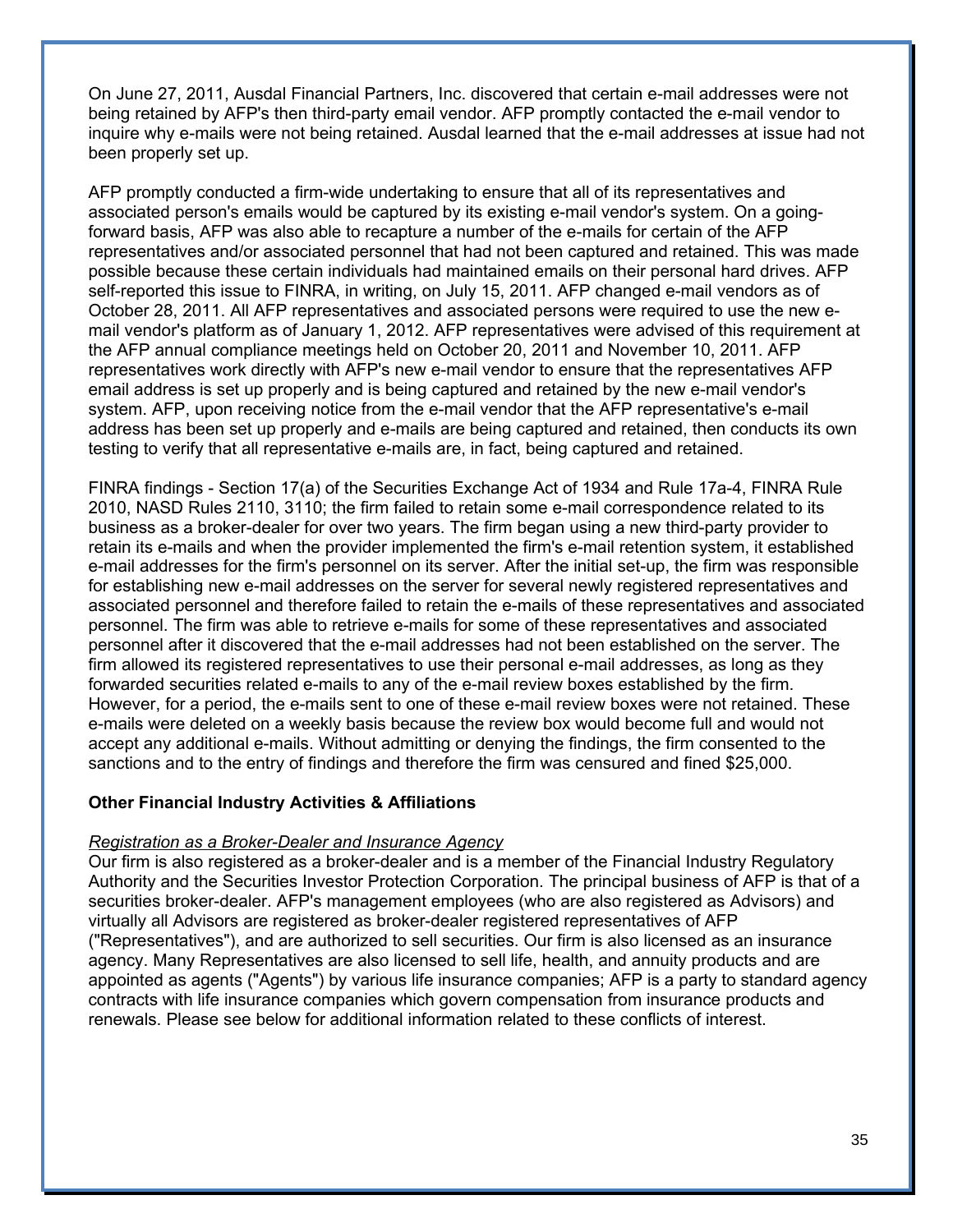### *Registered Representatives and Insurance Agents*

Clients are under no obligation, contractual or otherwise, to purchase investment or insurance products through AFP, or a Representative or Agent, or otherwise to implement or act upon AFP's or a Representative's or Agent's recommendations. Clients can generally purchase similar investment or insurance products or services through other brokers, dealers, insurance agencies, or other financial intermediaries that are not affiliated with AFP. Clients may purchase mutual funds directly from mutual fund companies. The products may be available on a low or "no-load" basis. We also recommend "noload" mutual fund share classes; however, many of the mutual funds we recommend carry 12b-1 Fees or other internal expenses higher than a Client is able to obtain through direct purchases from a mutual fund company or from other financial services firms. If a Client chooses to purchase investments directly from a mutual fund company or through another intermediary, the Client will not receive the benefit of the services we provide in determining which investment products or services may be appropriate in view of the Client's financial situation, investment objectives, risk tolerance, and liquidity needs.

AFP has adopted the following to address the conflicts of interest with respect to selection or recommendation of investment or insurance products outside of Managed Account(s):

- we disclose the existence of the conflict of interest that arises from the incentive AFP and a Representative (or Agent) have to earn additional compensation from recommending the purchase of securities or insurance products in addition to the Advisory Fees, Adviser Platform Fees, and share of Sponsor Program Fees AFP receives;
- we disclose to Clients they have the right to decide whether or not to act on such recommendations, and if they choose to act on such recommendations, they have the right to purchase such products through AFP and Representative (or Agent), or through another broker-dealer, insurance agency, financial institution, or professional of their choosing, which may charge less (or more) for such products;
- we request Clients provide and update material information regarding their personal and financial situation, and the investment objective, tolerance for risk, liquidity needs, and investment time horizon for the Managed Account(s), and where possible, overall household financial situation, and we conduct regular reviews of account investments;
- we require that our Advisors and Representatives seek prior approval of outside employment activity so that we may detect conflicts of interests and ensure such conflicts are properly addressed;
- we periodically ask Advisors and Representatives to certify information regarding their outside employment activities; and
- we educate our Advisors and Representatives regarding the responsibilities of a fiduciary, including the need for having a reasonable and independent basis for the investment advice provided to Clients.

### *Mutual Fund Share Classes*

We also recommend "no-load" mutual fund share classes; however, many of the mutual funds we recommend carry 12b-1 Fees or other internal expenses higher than a Client is able to obtain through direct purchases from a mutual fund company or from other financial services firms. If a Client chooses to purchase investments directly from a mutual fund company or through another intermediary, the Client will not receive the benefit of the services we provide in determining which investment products or services may be appropriate in view of the Client's financial situation, investment objectives, risk tolerance, and liquidity needs.

For additional information, please refer to Item 4, Mutual Fund Share Classes.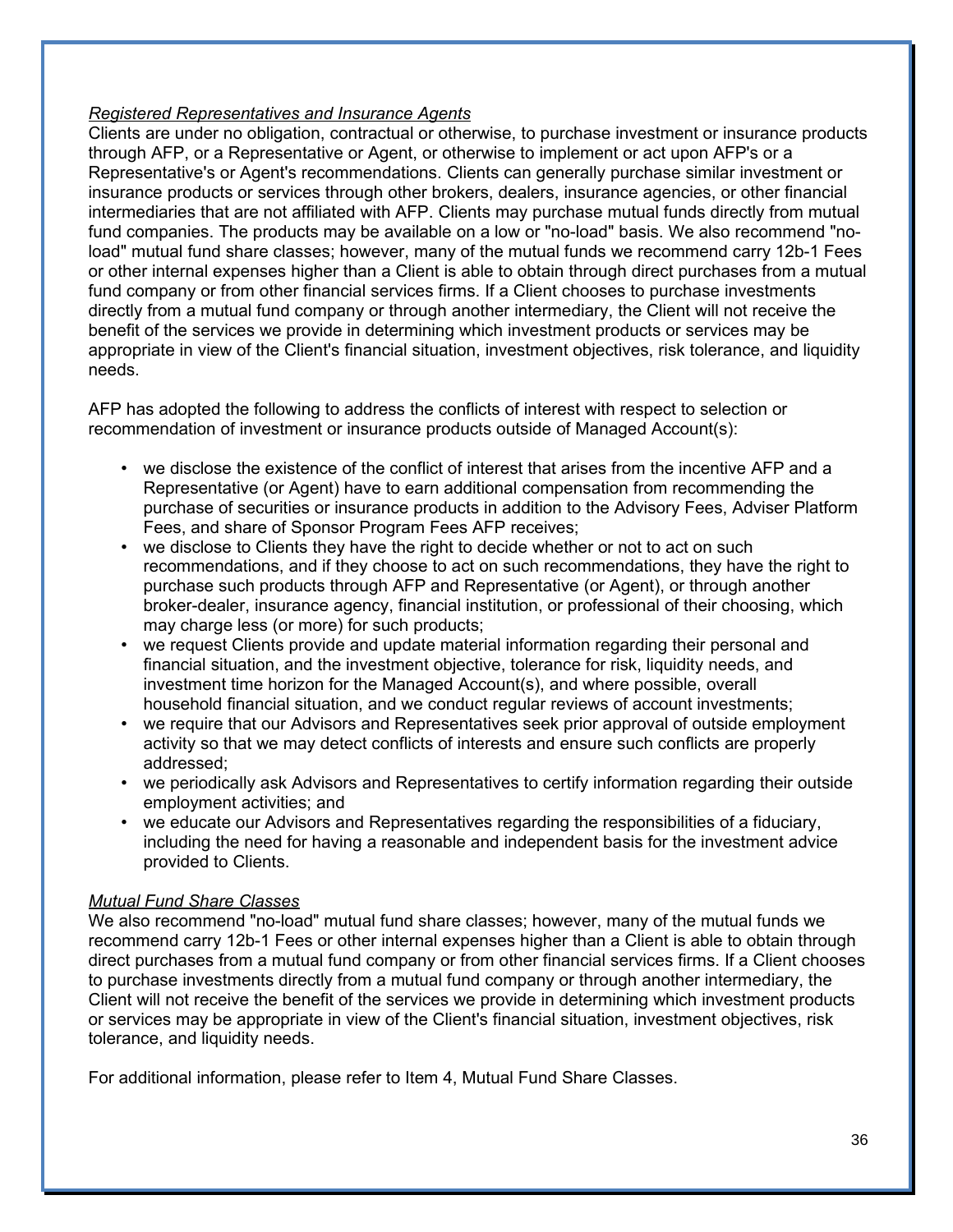### *Cash Management Fees and Expenses*

The Bank Deposit Sweep Program is a core account investment vehicle used to hold cash balances awaiting reinvestment. The cash balance in a brokerage account at Pershing, Schwab or TD Ameritrade will be automatically deposited or "swept" into an interest-bearing Bank Deposit Sweep Program account.

An investment in a FDIC-Insured Deposit Program is protected by FDIC insurance and therefore not protected by Securities Investor Protection Corporation (SIPC). An investment in a money market mutual fund is not insured or guaranteed by the Federal Deposit Insured Corporation or any other government agency but is protected by Securities Investor Protection Corporation (SIPC). Although the funds seek to preserve the value of your investment at \$1.00 per share, it is possible to lose money by investment in the fund.

For additional information on any fund, including investment objectives, risks, charges, and expenses, please consult the fund's prospectus. Contact your financial organization for the fund prospectus and read it carefully before investing.

See Cash Management Fees and Expenses under Item 4 for additional information regarding compensation and our conflicts of interest.

#### *Registrations with Registered Investment Advisers*

Certain persons providing investment advice on behalf of our firm are dually registered as investment adviser representatives with our firm and an unaffiliated registered investment adviser. In their separate investment adviser representative capacities, they are providing sub-advisory services to AFP through model portfolio management. Advisory clients maintain accounts through AFP and not directly with the third-party registered investment adviser. Dually registered investment adviser representatives will not earn fee-based compensation from both firms with respect to the same account. New clients will be asked to sign an addendum to the advisory contract when AFP engages a third-party registered investment adviser as a sub-advisor for your account. You are under no obligation to utilize the services of the third-party registered investment adviser through our firm.

#### *Other Financial Related Business Activities - Private Placements*

Certain persons providing investment advice on behalf of our firm are principals of Mint Hill Capital Holding Company, L.L.C., a limited liability company organized under the laws of North Carolina. Mint Hill Capital Holding Company, L.L.C. serves as the Manager to Mint Hill Capital 1, L.L.C. ("the Fund"), a pooled investment vehicle offered only by private placement memorandum and other offering documents to certain sophisticated investors meeting certain minimum financial requirements as summarized in the offering documents. AFP serves as the placement agent for the Fund. Clients and employees of AFP will be solicited to invest in the Fund. This activity presents a conflict of interest because our firm has a financial incentive to recommend the Fund to qualified investors. Our associated persons, in their separate capacities as principals of Mint Hill Capital Holding Company, L.L.C., have a financial incentive, including but not limited to, management fees, developer fees, and carried interest, to recommend the Fund to you. Additionally, please refer to the conflicts of interest referenced above and below in this section, when AFP acts as a placement agent and AFP Representatives solicit investments in the Fund.

Investments in the Fund will be held in a brokerage account and are not permitted in advisory accounts. The fees charged by the Fund are separate and apart from our advisory fees. Persons affiliated with our firm have made an investment in the Fund and have an incentive to recommend the Fund over other investments. In an effort to mitigate the conflicts of interest related to investing in the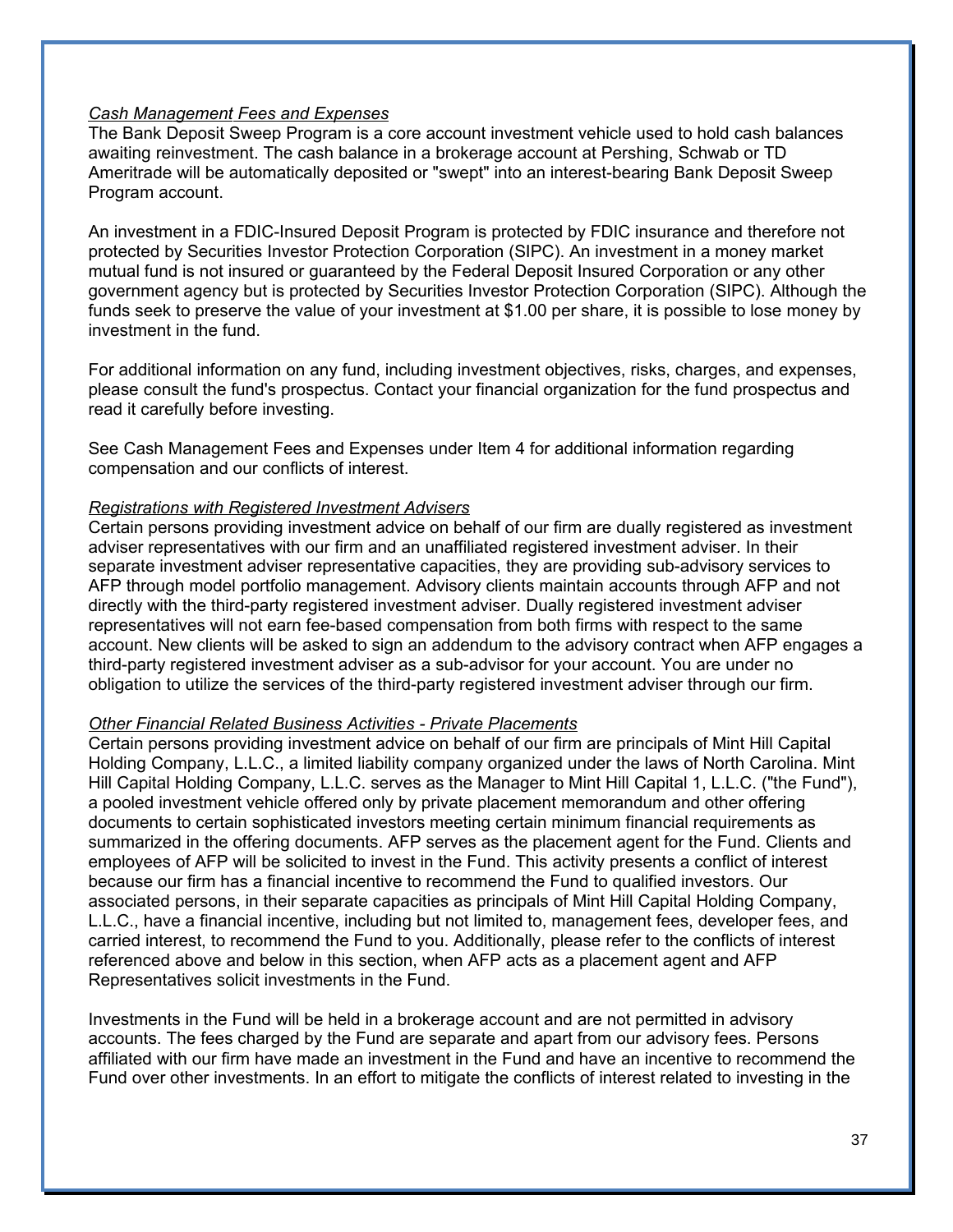Fund, we are disclosing the material conflicts to you. You are under no obligation to invest in the Fund or any other securities recommended by AFP, AFP Representatives or any person affiliated with our firm.

### **Ausdal Financial Partners - Strategic Alliance Program**

**Strategic Alliance Program**: The Strategic Alliance Program is a joint educational and marketing program involving various financial service providers, some of which are investment advisers, while others are investment companies, insurance companies, and other financial services firms. The Strategic Alliance Program offers participants exposure to AFP Advisors and Representatives via educational sessions and other meetings. Expenses associated with sponsorship of these events are funded through a fixed fee paid by partner firms. In any given year there are between 10 and 15 "Strategic Alliance" partners participating in the program with contributions ranging from \$5,000 to \$15,000 per firm. During the course of the year, Strategic Alliance Partner may be allowed:

- Business contact information for all AFP Advisors and Representatives
- Speaking Time at one AFP Quarterly Educational Meeting
- Participation in AFP's National Sales Conference (exhibition space and speaking time)
- Booth space at various other AFP functions

In general, these partners are selected based on the popularity of the products and services with AFP's Advisors and Representatives. In some cases, new "partners" are selected for inclusion based on AFP's assessment of the proposed partner's potential value to AFP, its Advisors and Representatives, and its Clients. Strategic Alliance Partners are not the sole participants in Ausdal meetings and events. Many other products and services are included in Ausdal meetings and events irrespective of financial support.

Although other product sponsors are granted access to AFP's meetings, as a result of AFP's economic interest in continuing to receive the significant sponsorship payments by the Strategic Partners through the Strategic Alliance Program, a conflict of interest exists where AFP has an incentive to provide priority access to its Advisors and Representatives to the Strategic Partners based on the economic benefits to be received rather than based solely on the investment needs and benefits to the Client.

AFP has adopted the following steps to address the conflicts of interest with respect to recommendations related to the Strategic Alliance Program:

- we disclose the conflict to our Clients in this Brochure;
- we conduct appropriate ongoing due diligence to ensure we have a reasonable basis for recommending Strategic Partners generally, and individually with respect to each Client;
- we disclose to Clients they have the right to decide whether to accept or reject any recommendation of a Strategic Partner, and if they choose to act on such recommendation, whether to implement a recommendation to purchase any investment, insurance or other product or service by or through AFP and an Advisor, or to select another broker-dealer, insurance agency, or financial institution of their choosing, which may charge less (or more) for such products;
- we collect and maintain adequate information about our Clients and their accounts, including their financial circumstances, investment objectives, and risk tolerance, and we conduct regular account reviews to confirm investment selections or recommendations are suitable;
- we periodically review overall holdings to identify significant disparities indicative of unusual treatment; and we educate our Advisors and employees regarding our fiduciary responsibilities, regardless of fee arrangements; and
- we educate our employees regarding the responsibilities of a fiduciary, including the need to have a reasonable and independent basis for the investment advice provided to Clients.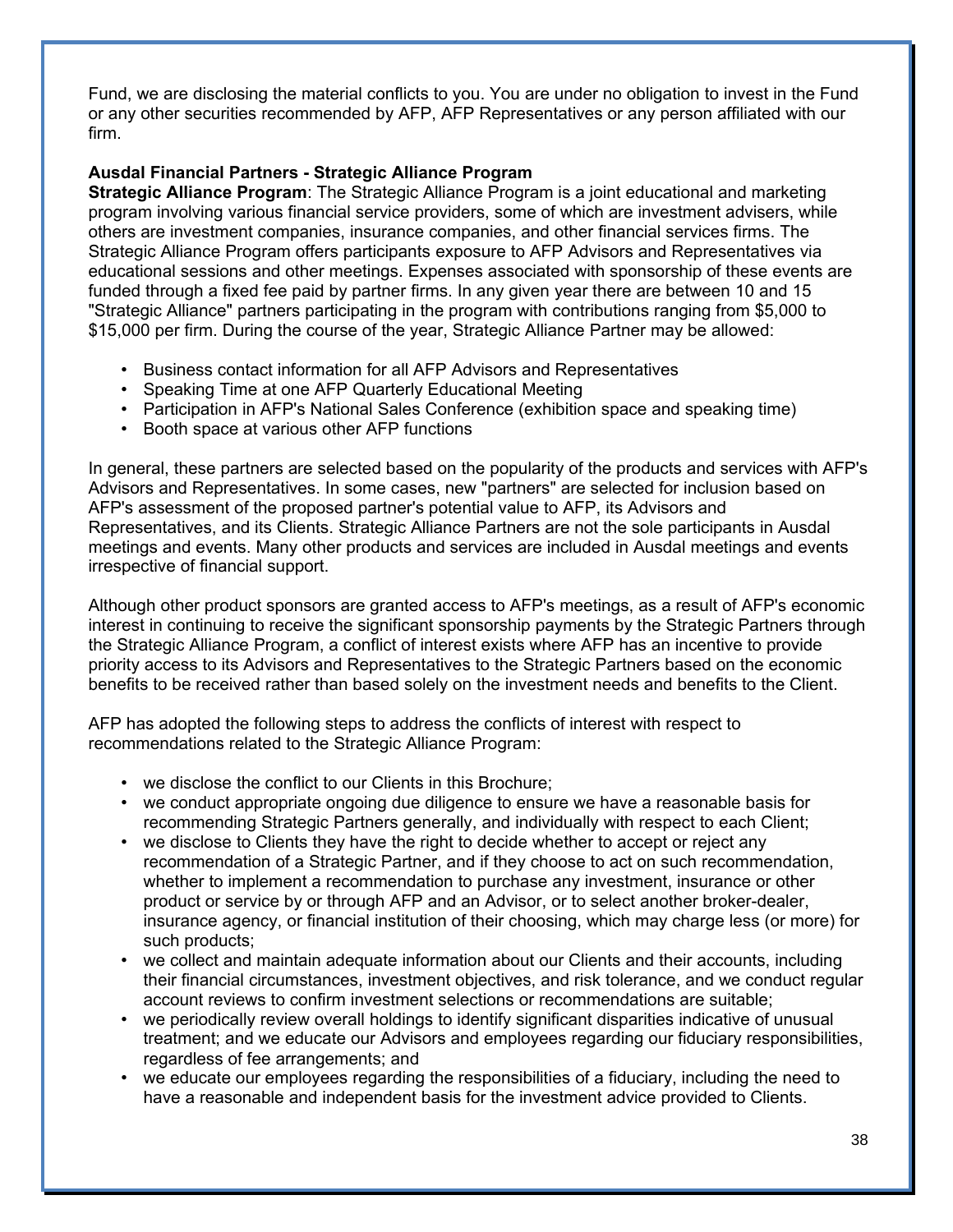The inclusion of a firm as a Strategic Alliance Partner does not necessarily mean their product or service will benefit any Client and may serve only to benefit AFP and its advisors.

### **Code of Ethics, Review of Accounts, Client Referrals, Financial Information**

### **Code of Ethics and Personal Trading**

We have adopted a Code of Ethics expressing our commitment to ethical conduct. Our Code of Ethics describes our fiduciary responsibilities to our Clients, and our procedures in supervising the personal securities transactions of our supervised persons who have access to information regarding Client recommendations or transactions ("access persons").

A copy of our Code of Ethics is available to our Clients and prospective Clients. You may request our Code of Ethics by email at ausdal@ausdal.com or by calling us at (800) 722-8732.

We owe a duty of loyalty, fairness, and good faith towards our Clients and have an obligation to adhere not only to the specific provisions of the Code of Ethics but also to the general principles that guide the Code.

Our Code of Ethics includes policies and procedures for the review of our access persons' quarterly securities transactions reports as well as initial and annual securities holdings reports that must be submitted by the Firm's access persons. Among other things, our Code of Ethics also requires the prior approval of any acquisition of securities in a limited offering (e.g., private placement) or an initial public offering. Our Code also provides for oversight, enforcement, and recordkeeping provisions.

Our Chief Compliance Officer may grant exceptions to certain provisions contained in the Code where we reasonably believe the interests of our Clients will not be materially adversely affected or compromised. Doubts arising in connection with personal securities trading should be resolved in favor of the Client even at the personal expense of our employees.

Our Code of Ethics prohibits the misuse of material non-public information. While we do not believe that we have any particular access to material non-public information regarding publicly traded companies that would be subject to misuse, all employees are reminded that any such information may not be used in a personal or professional capacity.

The Firm and its principals, officers, affiliates, employees and Advisors may act as investment adviser for others, may manage funds or capital for others, may have, make and maintain investments in its or their own names, or may serve as an officer, director, consultant, partner or stockholder of one or more investment partnerships or other businesses, subject to compliance with the Firm's Code of Ethics. In doing so, the Firm or such persons may give advice, take action, and refrain from taking action, any of which may differ from advice given, action taken or not, or the timing of any action, for any particular Client.

Neither the Firm nor any Advisor has any obligation to purchase or sell, or to recommend for purchase or sale, any security which the Firm or any principal, officer, employee or Advisor purchases or sells for his own account or for the accounts of other Clients, unless such conduct is a fiduciary obligation.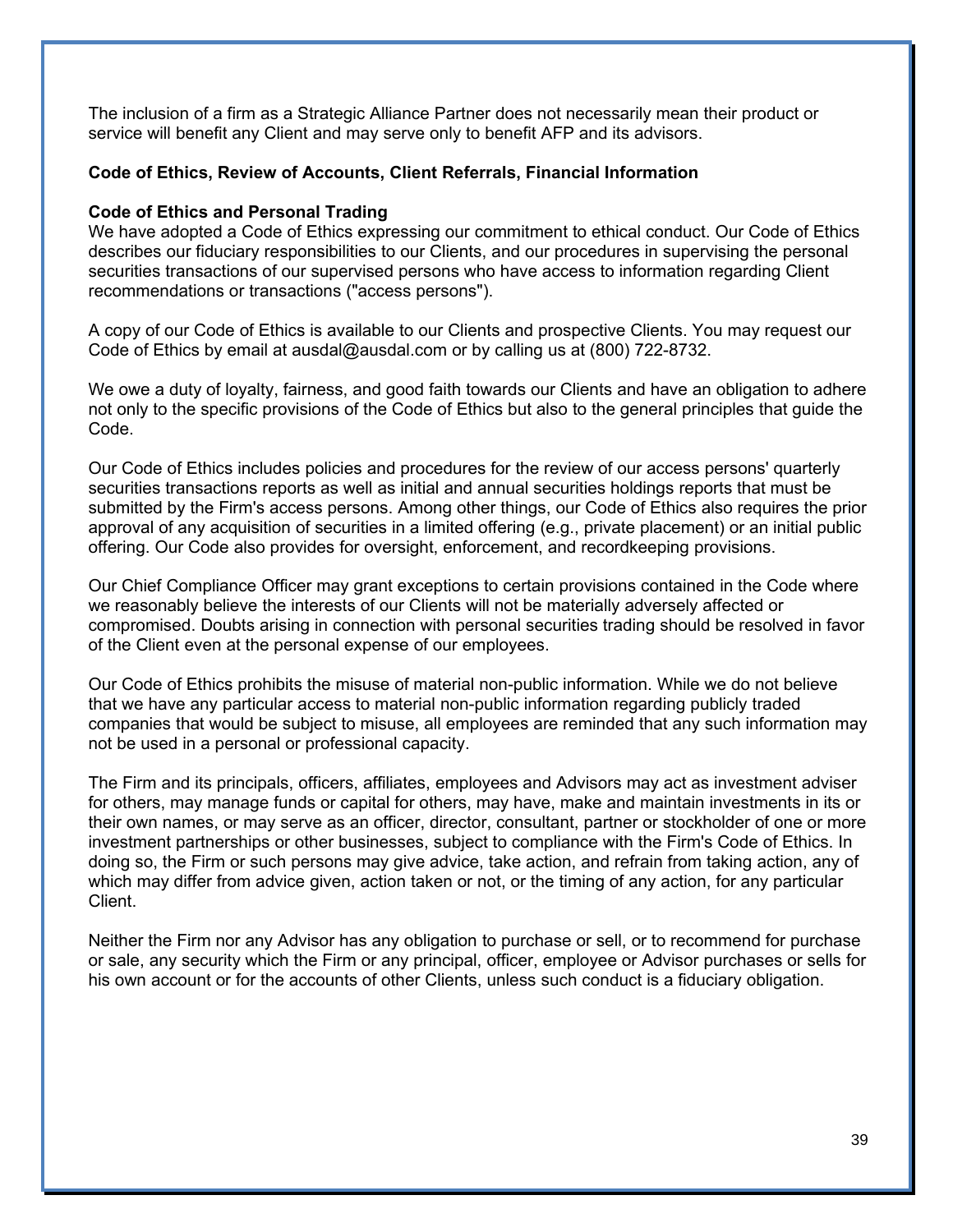### **Participation or Interest in Client Transactions - Principal Transactions**

We direct trades to one or more broker dealers that acts as principal, buys securities from (or sells securities to) our clients in regard to certain transactions. These transactions present a conflict of interest as both our employees as well as the broker dealer's earn transactional fees (mark-ups or mark-downs) from such transactions and has an incentive to execute client orders in this manner. We address this conflict in the following manner:

- 1. We will only trade as principal when we believe the transaction is in the best interest of our clients;
- 2. We believe the transaction fulfills our duty of best execution with respect to the particular transaction; and
- 3. Prior to the completion of such a trade we will make disclosures to our effected clients regarding:
	- a. the price of the security;
	- b. other best quoted prices;
	- c. any commission, mark-up, or mark-down; and
	- d. obtain our client's consent.

### **Recommendations Involving Our Financial Interests**

### *Probabilities Funds Management, LLC*

Probabilities Fund Management, LLC ("PFM"), is an SEC-registered investment adviser currently engaged in developing the Probabilities Portfolios and selecting securities to be used for the Growth Sleeve, and also provides signals ("Signals") AFP and its portfolio managers expect to follow in managing Probabilities Portfolios Accounts. However, AFP and its portfolio managers may, in their discretion, reject, delay implementation, or modify, in whole or in part, a Signal and may engage in other transactions for the Probabilities Portfolios, as they deem appropriate. There is no set minimum or maximum number of positions that will be held for Proprietary Portfolio Accounts, or any specific frequency that account positions will be traded.

AFP's former Advisor is the majority owner of PFM, AFP's president serves as an uncompensated consultant to PFM's Investment Committee, and AFP owns a small (less than 5%) equity interest in PFM. AFP benefits financially from advisory fees paid to PFM.AFP must still disclose it has a conflict of interest due to the fact its recommending of models or portfolios developed or advised by PFM will be based on the economic benefits from such recommendation, rather than based upon the investment needs of the client.

We strive to address this conflict in a manner consistent with our fiduciary duty, by disclosing it in this Brochure; by disclosing to Clients they have the right to decide whether or not to act on any such recommendation by AFP or any of its supervised persons; and if they choose to act, Clients may elect to implement any recommendation through AFP and a Representative, or another broker-dealer, insurance agency, or financial institution of their choosing, which may charge less (or more) for such products; and we educate our supervised persons regarding the responsibilities of a fiduciary, including the need for having a reasonable and independent basis for investment advice provided to Clients.

### *Amplify Holdings, LLC*

AFP has signed a best efforts selling agreement to participate in the private placement offering to accredited investors of membership interests ("Interests") in Amplify Holdings, LLC ("Amplify"), a business that is distributing shares of multiple Exchange-Traded Funds ("ETFs"). Amplify was formerly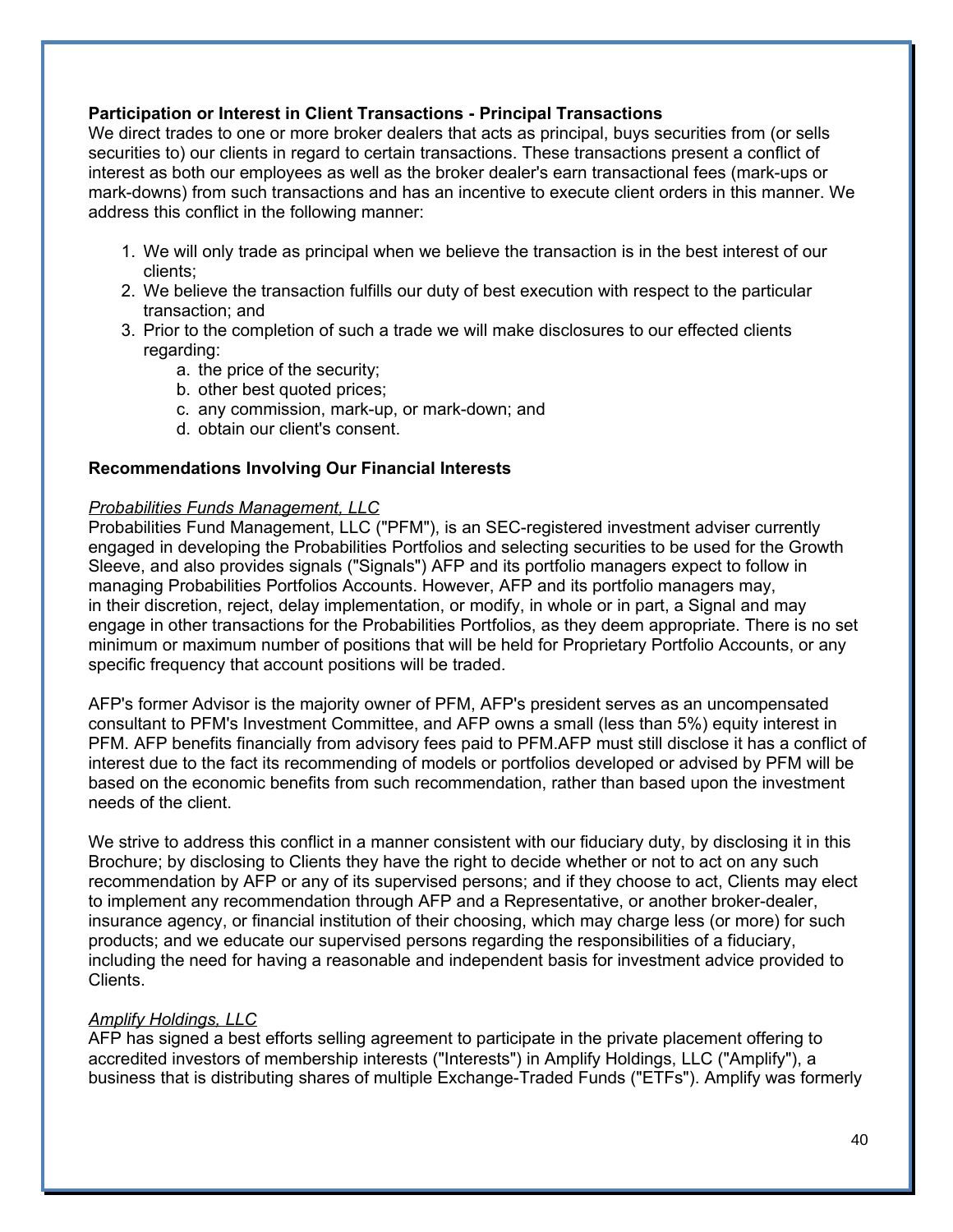considered a "related person" with respect to AFP because the companies were under "common control" due to a former member of AFP's board of directors serving on Amplify's board of directors. However, common control has ended and Amplify is no longer AFP's related person.

It is expected AFP Representatives will continue to solicit AFP advisory Clients to purchase the Interests. Any such purchases will be made through such Clients' brokerage or other accounts which AFP is not managing as advisory accounts. The Interests will not be held as assets in any advisory account and AFP will not purchase the Interests in any advisory account through the exercise of discretion. AFP will earn selling compensation as a broker-dealer from the sale of the Interests, and the selling Representative will share in such compensation for selling the Interests, even if the investment is not successful for investors.

In addition, Representatives of AFP will be authorized to sell to their advisory Clients shares of Amplify's ETFs, which will result in financial benefit to principals and Representatives of AFP in cases where the principals and/or Representative personally have acquired interests in Amplify. Consequently, even though we have adopted procedures to ensure that no Client invests advisory assets, and that all investments are suitable for the investor, it is possible that our judgment could be materially affected by the prospective of the financial gain, such that AFP and the Representative will recommend Clients purchase the Amplify ETFs based on the economic benefits to be received rather than based solely on the Client's investment needs.

### *Mint Hill Capital 1, L.L.C.*

AFP has signed a best efforts selling agreement to participate in the private placement offering to accredited investors of membership interests (referred to as "Units") in Mint Hill Capital 1, LLC ("the Fund"). As described above, certain associated persons serve as the manager to the Fund through an outside business activity, and therefore, have additional financial incentives to recommend Units of the Fund. Please refer to the *Other Financial Related Business Activities - Private Placements* subsection above for additional information related to conflicts of interest related to the Manager of the Fund.

It is expected AFP Representatives will continue to solicit AFP advisory Clients to purchase the Fund's Units. Any such purchases will be made through such Clients' brokerage or other accounts which AFP is not managing as advisory accounts. The Units will not be held as assets in any advisory account and AFP will not purchase the Units in any advisory account through the exercise of discretion. AFP will earn selling compensation as a broker-dealer from the sale of the Units, and the selling Representative will share in such compensation for selling Units, even if the investment is not successful for investors.

In addition, Representatives of AFP will be authorized to sell to their advisory Clients Units of the Fund, which will result in financial benefit to principals and Representatives of AFP in cases where the principals and/or Representative personally have acquired Units in the Fund. Consequently, even though we have adopted procedures to ensure that no Client invests advisory assets, and that all investments are suitable for the investor, it is possible that our judgment could be materially affected by the prospective of the financial gain, such that AFP and the Representative will recommend Clients purchase the Fund based on the economic benefits to be received rather than based solely on the Client's investment needs.

### **Investments in Securities We Recommend to Clients**

Individuals associated with the Firm may buy or sell securities for their personal accounts identical to or different from those recommended to Clients. It is the policy of the Firm that no person employed by the Firm shall prefer his or her own interest to that of an advisory Client or make personal investment decisions based on the investment decisions of Clients. Subject to the Code of Ethics, the Firm and its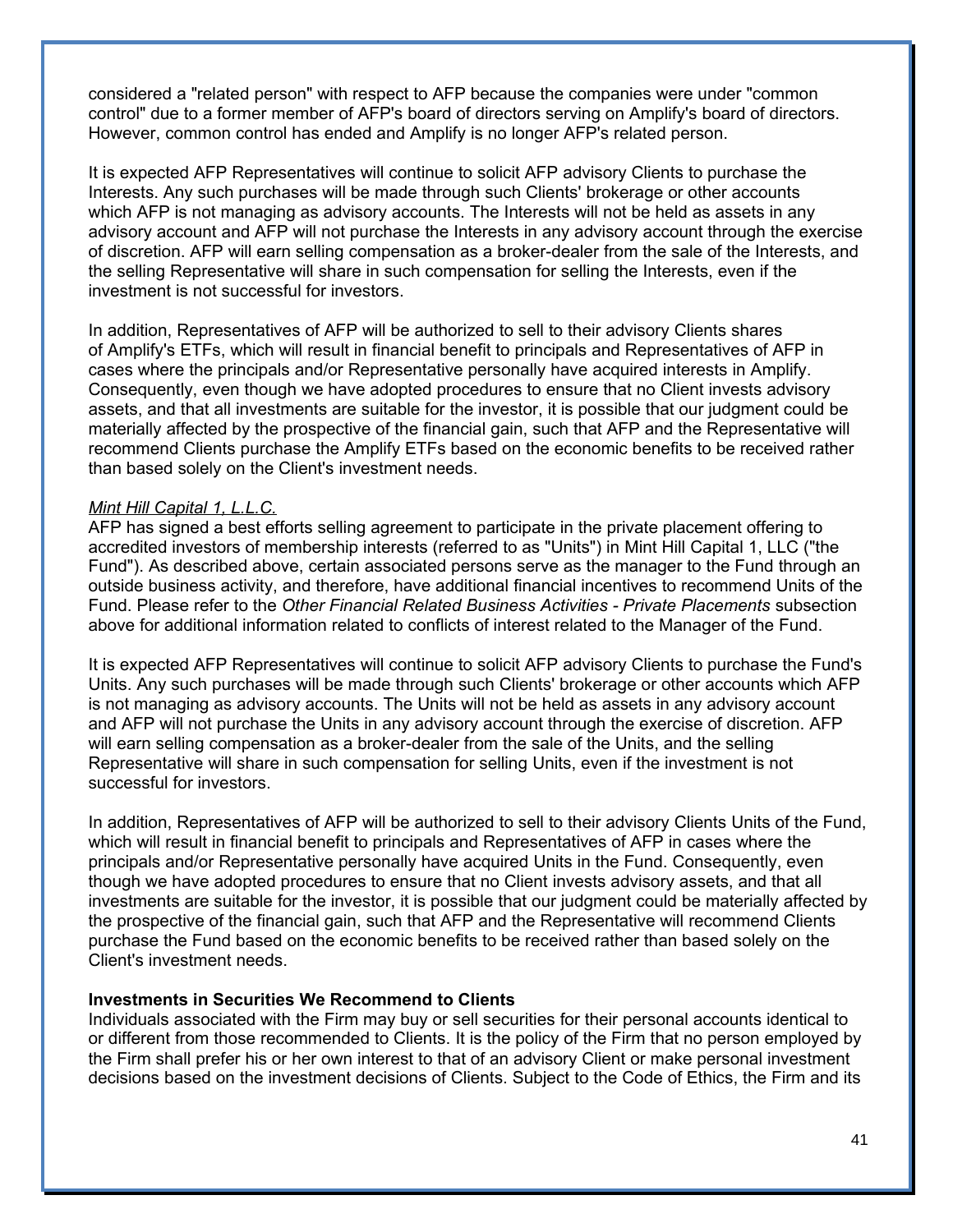employees are permitted to trade for their own accounts side-by-side and in block transactions with the Firm's Clients in the same securities, and at the same time. We have adopted the procedures described below to address the actual and potential conflicts of interest raised by our policies.

### **Investments around Time of Client Transactions**

Subject to the procedures in this section, the Firm and its employees are permitted to trade for their own accounts side-by-side with Clients in the same securities at or around the same time as Clients on the same trading day, and are permitted to aggregate trades for their proprietary accounts with trades for Client accounts. The Firm, its employees, and its affiliates may buy or sell securities for their personal accounts identical to the securities recommended to Clients.

In addition to the procedures described above, we have adopted the procedures described below to address these conflicts of interest or our policies described above:

- the Firm prohibits employees from knowingly purchasing or selling securities (other than mutual funds or other securities that are not treated as "reportable securities") immediately prior to Client transactions, in order to prevent employees from benefiting from transactions placed on behalf of advisory accounts;
- no director, officer, or employee of the Firm shall buy or sell securities for their personal portfolio(s) where their decision is substantially derived, in whole or in part, by reason of his or her employment, unless the information is also available to the investing public on reasonable inquiry;
- no director, officer, or employee of the Firm shall knowingly prefer his or her own interest to that of an advisory Client;
- the Firm maintains records of securities held by the Firm and its access persons. These holdings are reviewed on a regular basis by the Investment Committee;
- the Firm emphasizes the unrestricted right of the Client to decline to implement any advice it has rendered (except where the Firm has entered an order pursuant to its exercise of discretionary authority);
- the Firm requires all employees to act in accordance with all applicable Federal and State laws and regulations governing registered investment advisory practices; and
- any individual not in observance of the above may be subject to discipline.

### **Review of Accounts**

RDP Program account investments are reviewed continuously by the Advisor assigned to the account. The Advisor also conducts periodic evaluations of the portfolio for consistency with investment objectives and restrictions, and with the account's stated objectives and strategy.

Proprietary Program model Portfolios are reviewed continuously by the Investment Committee (or a senior manager of the Firm). Individual accounts are reviewed periodically by the Advisor for consistency with investment objectives and restrictions, and with the account's stated objectives and strategy.

Third-Party Managers are responsible for managing the Managed Accounts on a continuous and regular basis. The Advisor is responsible for monitoring the Managed Account on an ongoing basis for consistency with the account's stated objectives and strategy, and target allocations.

In general, more frequent reviews or monitoring can be triggered by significant market or economic factors, or if the Client notifies the Advisor of changes in the Client's financial situation, large withdrawals or significant deposits, or changes in the account investment objectives, liquidity needs, or risk tolerance. The Investment Committee (or a manager of the Firm) will be responsible for overseeing all reviews; and the Advisor shall be responsible for monitoring Third-Party Managers.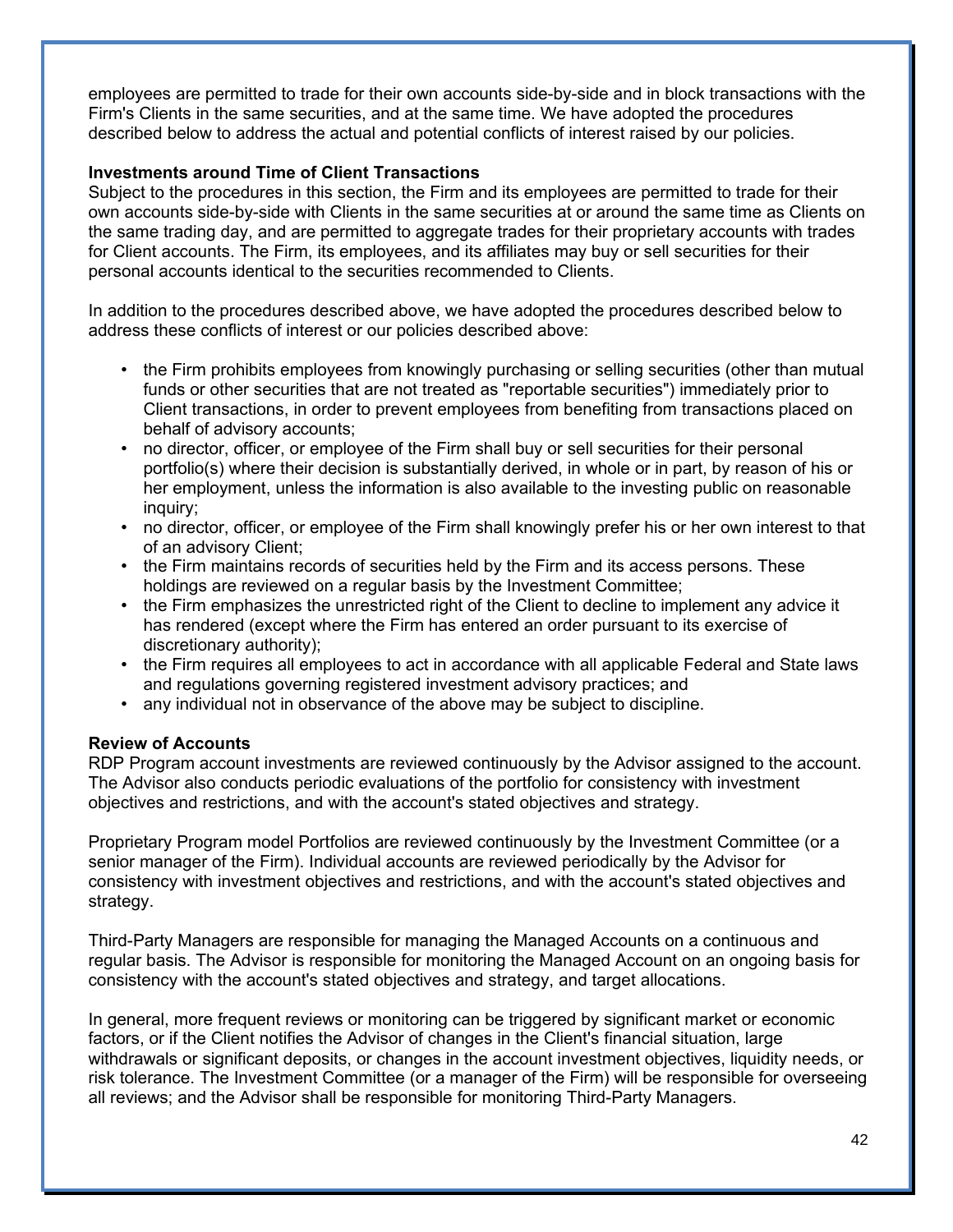### **Client Reports**

Clients will receive account statements directly from their Custodian on at least a quarterly basis showing all transactions in their account during the reporting period. Clients should review the Custodian's statements carefully. AFP does not provide reports regarding Client accounts, and never provides account statements detailing account debits, credits, receipts, deliveries, and positions as part of its advisory services. Some Advisors may agree with their Clients to provide reports (but not statements) to the Client. If a Client receives a report from an Advisor which refers to the value of an asset also shown on a Custodian's statement, we urge the Client to compare the information with the statement they receive from the Custodian and contact us immediately if any discrepancies are found.

### **Client Referrals & Compensation**

Below is a summary of the arrangements where AFP receives an economic benefit from third-parties for providing investment advice or advisory services to a Client: Some of the discussion below refers to information found in AFP's Form ADV Part 2A Brochure, which can be found on the SEC's website shown on the front of this Brochure, [www.adviserinfo.sec.gov,](http://www.adviserinfo.sec.gov/) and searching AFP's CRD number: 7995.

### **Compensation from Custodians**

**Pershing Fees:** For Client accounts maintained at Pershing, Clients are charged as follows, of which Pershing and AFP have agreed AFP will receive a portion, according to their separate agreements. The amount AFP receives and the basis for such calculation varies by fee, and is subject to change without notice. AFP's share can vary widely, depending on the amount of the client transaction, and factors such as whether the fees are for retirement, IRA or individual accounts.

- **Annual IRA Fees** currently, clients are charged up to \$35 per year for standard IRAs (more for Simple, 401k, etc.); and
- **Transfer Fees** currently, clients are charged \$100 for transfers of IRAs and non-IRA accounts.

Annual IRA and transfer fees are AFP fees charged in an effort to offset administrative, operational and mailing costs associated with accounts held at Pershing. AFP believes these charges are in-line with other firms in the industry.

**FundVest Account Compensation:** AFP has entered into an arrangement with Pershing whereby Pershing pays AFP a monthly fee (up to 10 basis points annually, or \$0.10 per every \$100.00 annually) based on the value of Client assets invested in the Pershing FundVest funds, which includes approximately 3000 funds from approximately 200 fund families. Investments can be made in the FundVest funds without paying a load or a trading commission. These funds are called "No Transaction Fee" ("NTF") funds. Funds participating in FundVest pay Pershing fees to be on the FundVest list, and Pershing shares this compensation with AFP. Consequently, AFP has an incentive to recommend Client assets invest in the FundVest Funds based on increasing the compensation Pershing shares with AFP, rather than based on the Clients' investment needs or interests in purchasing mutual funds at the lowest costs. Clients should be aware that AFP does not share the FundVest Account Compensation with the Advisors, and thus this compensation does not influence the Advisors' decision to select the FundVest funds. Additionally, AFP's selection of the FundVest funds continues to be subject to the obligation to seek best execution in the purchase of securities for the Client's account.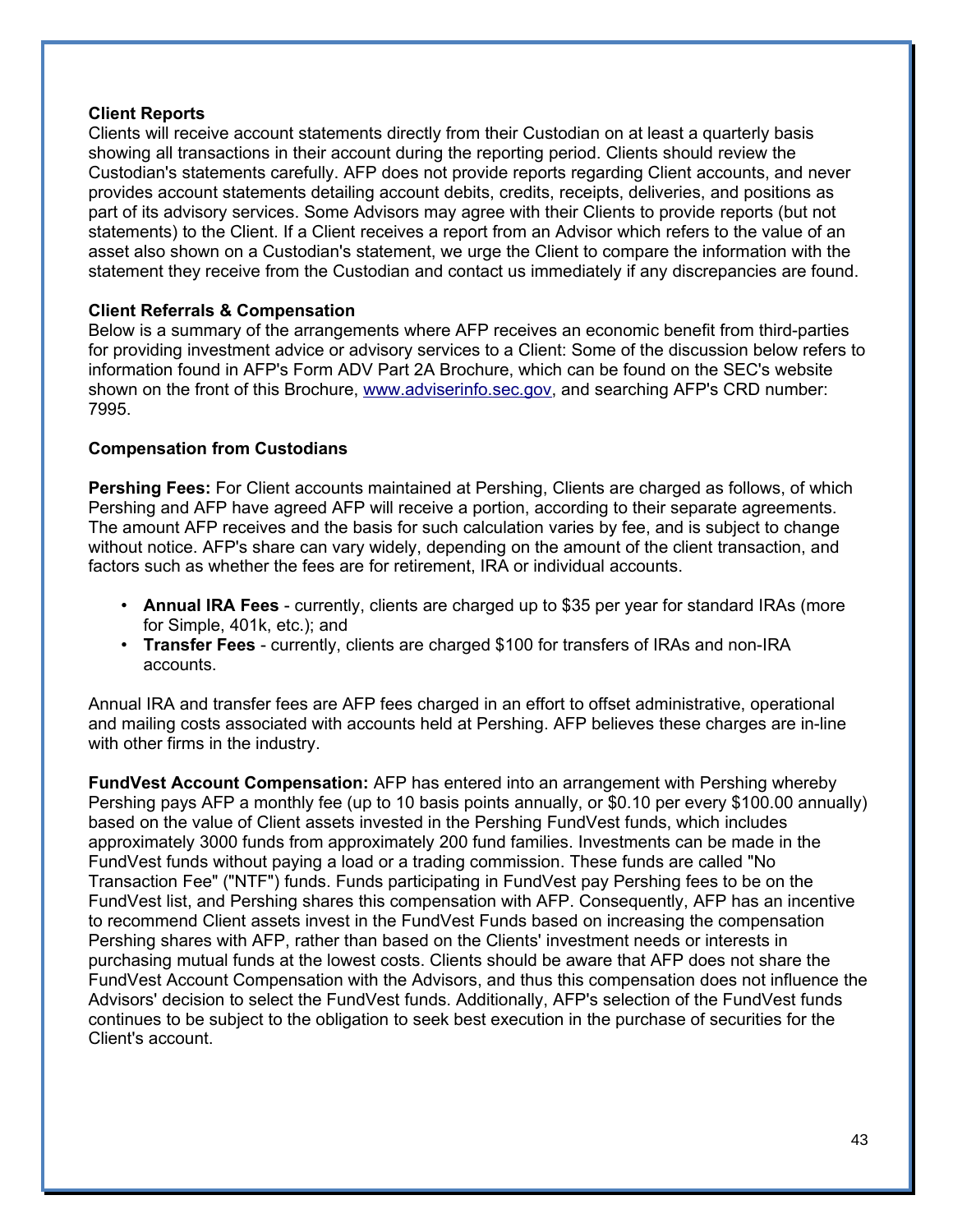**Asset-Based Sales Charges and Service Fees (12b-1 Fees)**: For Clients with Managed Accounts maintained with Pershing, if AFP purchases shares of a mutual fund share class that carries 12b-1 Fees, AFP's automated surveillance system will detect the investment in a share class more expensive than a share class for which the account is able and willing to invest, and will rebates the 12b-1 Fee within a reasonable period to the Client (except in individually-negotiated circumstances, where expressly agreed by Client pursuant to the terms of the Advisory Agreement). For other Custodians, AFP has implemented electronic and manual procedures to monitor purchases of mutual fund shares to detect share purchases that do not meet AFP's obligation to seek best execution with respect to the purchase of mutual fund shares.

**Share of Margin Interest & Interest on Short Sale Transactions.** AFP receives a payment from Pershing of a portion of the margin interest charged on a Client's margin debit balance, and a share of the interest on short sale transactions. These forms of compensation create a conflict of interest to recommend or encourage Client accounts at Pershing, and further, to encourage recommendations to use margin and engage in short sale transactions, based on the compensation AFP will receive, rather than the suitability of the use of margin and short sale transactions for the Client.

**Compensation from Sponsors of Third-Party Manager Programs & Ausdal's Programs** AFP receives from Sponsors of Third-Party Manager Programs the following:

- **Proprietary Program:** In the Proprietary Program, AFP recommends the Probabilities Fund Management, LLC ("PFM"), an SEC-registered investment adviser, to assist in the development of model portfolios and selection of securities to be used for the Growth Sleeve of the Client's portfolio, and to provide signals AFP may use to identify when to buy and sell securities for Client accounts. AFP has the following material conflicts of interest with respect to its engagement of PFM:
- **Probabilities Fund**: The principal owner of PFM is a former AFP Advisor. AFP owns an interest in PFM (although less than 5%). Robert B. Ausdal Jr., President of AFP, serves as a consultant to the PFM investment committee, a position for which he receives no compensation. AFP benefits financially from advisory fees paid to PFM. AFP must still disclose it has a conflict of interest due to the fact its recommending of models or portfolios developed or advised by PFM will be based on the economic benefits from such recommendation, rather than based upon the investment needs of the client.
- **SMA Program Sponsor Program Fees Shared with AFP:** As disclosed in Item 4, certain Sponsors share a portion of their Program Fees with AFP (typically, not more than 15 basis points based on the Client's account value). The payment provides an incentive to recommend the Sponsor and its Third-Party Program based on the share of Program Fees received rather than based solely on the Client's investment needs or interest in advisory services at reasonable cost.
- **Ausdal Wrap Program:** Clients interested in a Wrap Program (where a single fee (or fees) is charged for investment advice and brokerage services) should request and review the Ausdal Wrap Fee Brochure. The Wrap Fee Brochure addresses the direct and indirect economic benefits Ausdal receives from recommending the Third-Party Managers AFP recommends to Clients participating in the Wrap Program.
- **Access to Portfolio Modeling Tools:** Certain Sponsors of Third-Party Manager Programs in the SMA Program and Wrap Program provide AFP and its Advisors access to portfolio modeling tools and research, which tools and research AFP and the Advisors would not have access to if AFP and its Advisors did not refer Clients to the Sponsor and Third-Party Programs.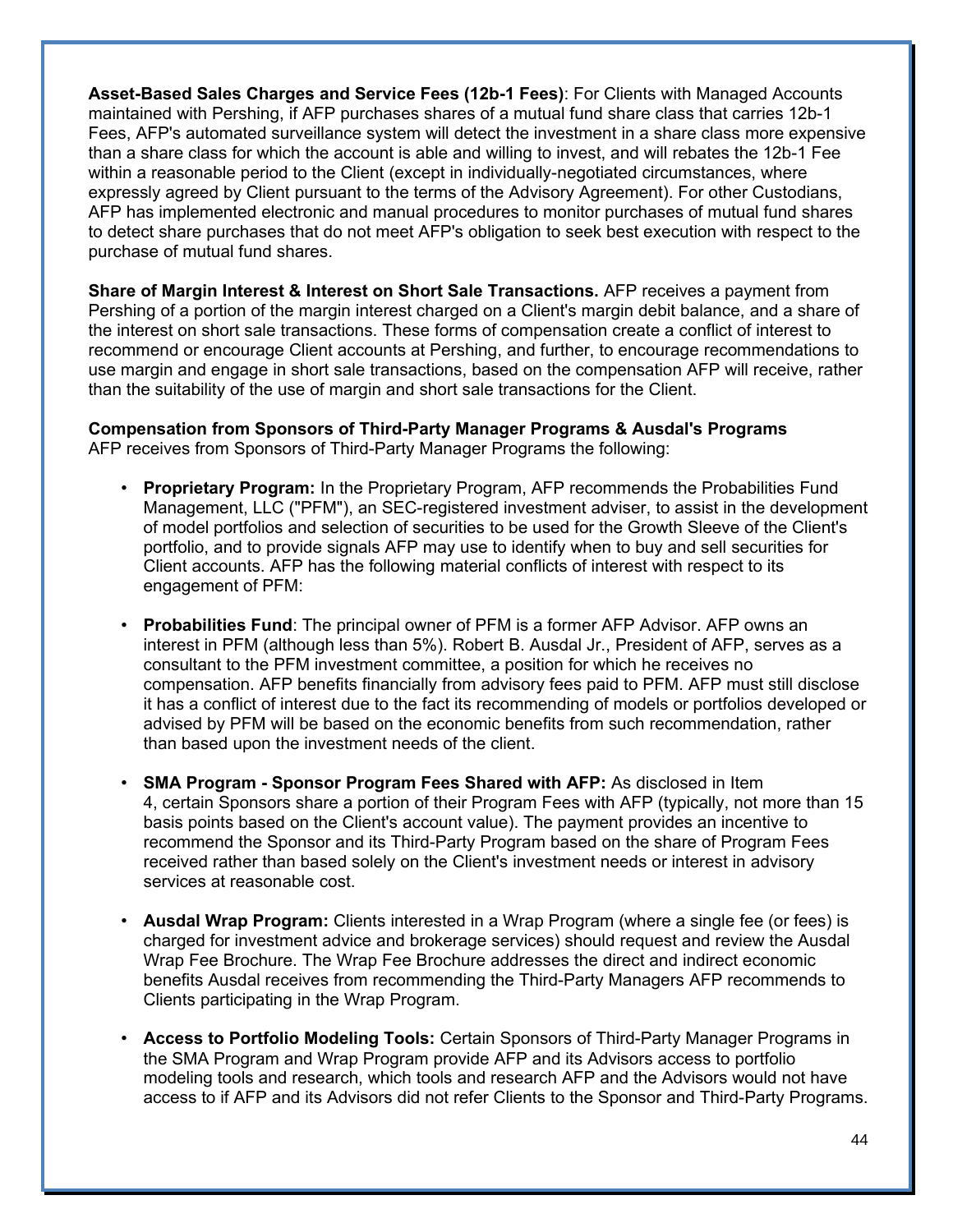Consequently, to the extent AFP and the Advisors value the continued use of such tools and research without having to pay the costs from their separate funds, AFP and the Advisors have an incentive to recommend the Third-Party Programs to Clients based on their economic interests in continuing to receive such tools and research without payment from their separate funds, rather than based on the Client's investment needs.

### **Compensation & Marketing Support from Non-Traded Product Sponsors & Strategic Alliance Program**

- **Payments from Non-Traded Securities Sponsorship & Marketing Fees:** With respect to Client investments in non-traded REITs, non-traded BDCs, non-traded closed end funds, and non-traded public companies, AFP receives non-advisory compensation from the sponsors of such securities, typically ranging from .08% to 1.00% of the Client's investment. Additionally, the sponsors pay or reimburse the costs of AFP's quarterly and annual meetings.
- **Strategic Alliance Program Sponsorship Fees:** Strategic Alliance Program is a joint educational and marketing program involving various financial service providers, some of which are investment advisers, while others are investment companies, insurance companies, and other financial services firms. The Program offers participants exposure to AFP Advisors and Representatives via educational sessions and other meetings. Expenses associated with sponsorship of these events are funded through a fixed Sponsorship Fee paid by partner firms. In any given year there are between 10 and 15 "Strategic Alliance" partners participating in the program with contributions ranging from \$5,000 to \$15,000 per firm.

### **Other Custodian Compensation:**

In addition to the compensation identified above, the following forms of compensation are received by AFP:

- **Client "Out-Going Transfer Fees":** Pershing and TD Ameritrade reimburse new clients for the transfer fees they incur when transferring their account to the new custodian. Although AFP does not receive any payment directly, these payments help facilitate the client's transfers, and improve client goodwill, and represent an indirect economic benefit to AFP and its Advisors.
- **Credit for First-Year Orion Bill:** TD Ameritrade provides a benefit for use of TD Ameritrade as clearing firm equal to a credit of AFP's bill for use of the Orion advisor technology for the first year an individual customer account is opened with TD Ameritrade.

### **Benefits of Institutional Manager Platforms:**

In addition to the other economic benefits it receives from third parties, AFP's clearing firm, Pershing, and its other two principal custodians, Schwab and TD Ameritrade, each provide many services through their institutional adviser programs on which AFP relies in offering advisory services to its **Clients** 

• **Pershing, LLC:** As described above, AFP's clearing firm, Pershing, provides many services through its institutional adviser program on which we depend in offering advisory services to our Clients in an efficient and cost-effective manner. AFP recommends Pershing to Clients for custody and brokerage services. There is no direct link between AFP's participation in the Pershing's institutional program and the investment advice it gives to its Clients, although AFP receives economic benefits through its participation in the program that are typically not available to Pershing's retail investors. Refer to [Part 2A, Item 12] for a complete description of all of the useful benefits and services that Pershing provides to AFP in connection with its institutional advisor program.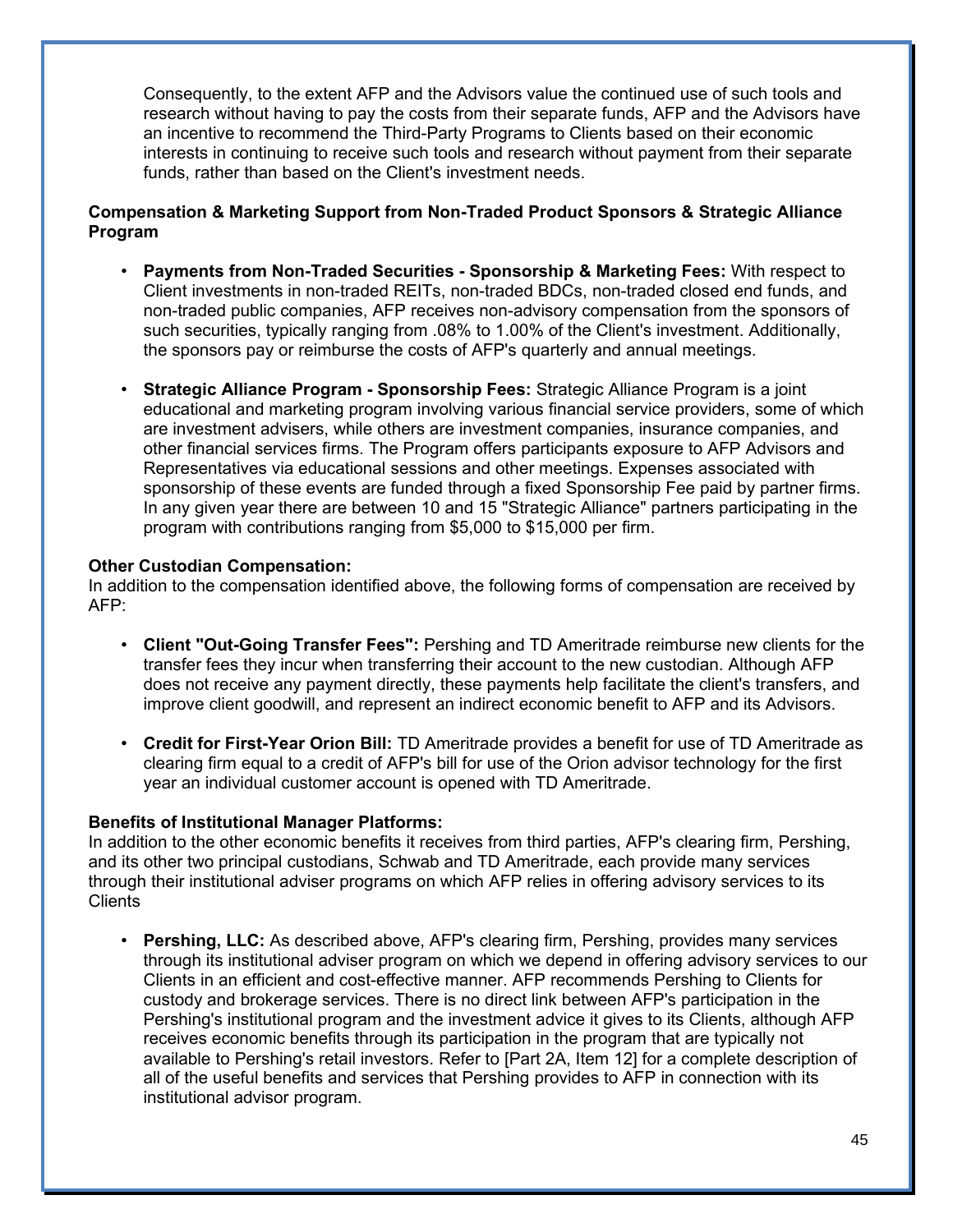• **Institutional Custodial Platforms of Schwab and TD Ameritrade:** As discussed above, AFP participates in the institutional advisor programs offered by Schwab and TD Ameritrade. Along with Pershing, AFP recommends these firms to Clients for custody and brokerage services. There is no direct link between AFP's participation in such programs and the investment advice it gives to its Clients, although AFP receives economic benefits through its participation in these programs not typically available to retail investors or other institutional advisors.

### **Other Forms of Compensation**

Although not necessarily related to the services provided by AFP, certain vendors, product providers, distributors and others provide non-monetary compensation to AFP by providing training, education and publications that are designed to further AFP's employees' skills and knowledge. Some vendors occasionally provide AFP with gifts, meals and entertainment of reasonable value, consistent with industry rules and regulations. AFP will, in accordance with its compliance policies, accept lodging or travel expenses from third parties or third-party payment of its conference fee costs or fees to attain professional designations. Certain companies also pay AFP compensation for marketing, access to AFP Representatives, and for other purposes separate from and in addition to commission paid for the sale of their products as disclosed in the prospectus and/or disclosures of each company.

• **FeeX Platform:** AFP receives compensation from unaffiliated registered investment advisers for administrative services and access to the FeeX trading platform. The FeeX platform allows trading and management of held away accounts. The unaffiliated registered investment advisers have an incentive to utilize AFP's platform for access to FeeX. AFP is disclosing this additional revenue stream in an effort to meet our fiduciary obligations of full and fair disclosure.

### **Referral Arrangements with Third Parties**

We refer Clients to third-party advisers, as described above in connection with the SMA Program. In addition, from time to time, AFP will enter into agreements with unaffiliated individuals (Solicitors) that refer Clients to AFP. All such agreements will be in writing and comply with the applicable regulations.

### **Disclosure of Certain Financial Conditions**

SEC-registered investment advisers who have custody or discretion over Client funds or securities, or who require prepayment of fees exceeding \$1,200 six months or more in advance must disclose any financial condition reasonably likely to impair their ability to meet contractual commitments to Clients. AFP has never been the subject of a bankruptcy petition.

On March 27, 2020, President Trump signed into law the Coronavirus Aid, Relief, and Economic Security Act (CARES Act) which provides, in part, for the Small Business Administration (SBA) to administer a new lending program, called the "Paycheck Protection Program" (PPP), to provide loans to businesses in connection with the COVID-19 pandemic. At that time, AFP viewed the uncertainties surrounding the pandemic and markets, and obtained a PPP loan of approximately \$434,000. As of May 12, 2020, although we cannot predict future events, our board of directors now believes that, barring unforeseen adverse events, AFP is reasonable in believing it maintains sufficient capital and liquidity to conduct normal advisory services and meet its commitments to its Clients. This loan has now been fully forgiven.

### **Rollover Recommendations**

Effective December 20, 2021 (or such later date as the US Department of Labor ("DOL") Field Assistance Bulletin 2018-02 ceases to be in effect), for purposes of complying with the DOL's Prohibited Transaction Exemption 2020-02 ("PTE 2020-02") where applicable, we are providing the following acknowledgment to you. When we provide investment advice to you regarding your retirement plan account or individual retirement account, we are fiduciaries within the meaning of Title I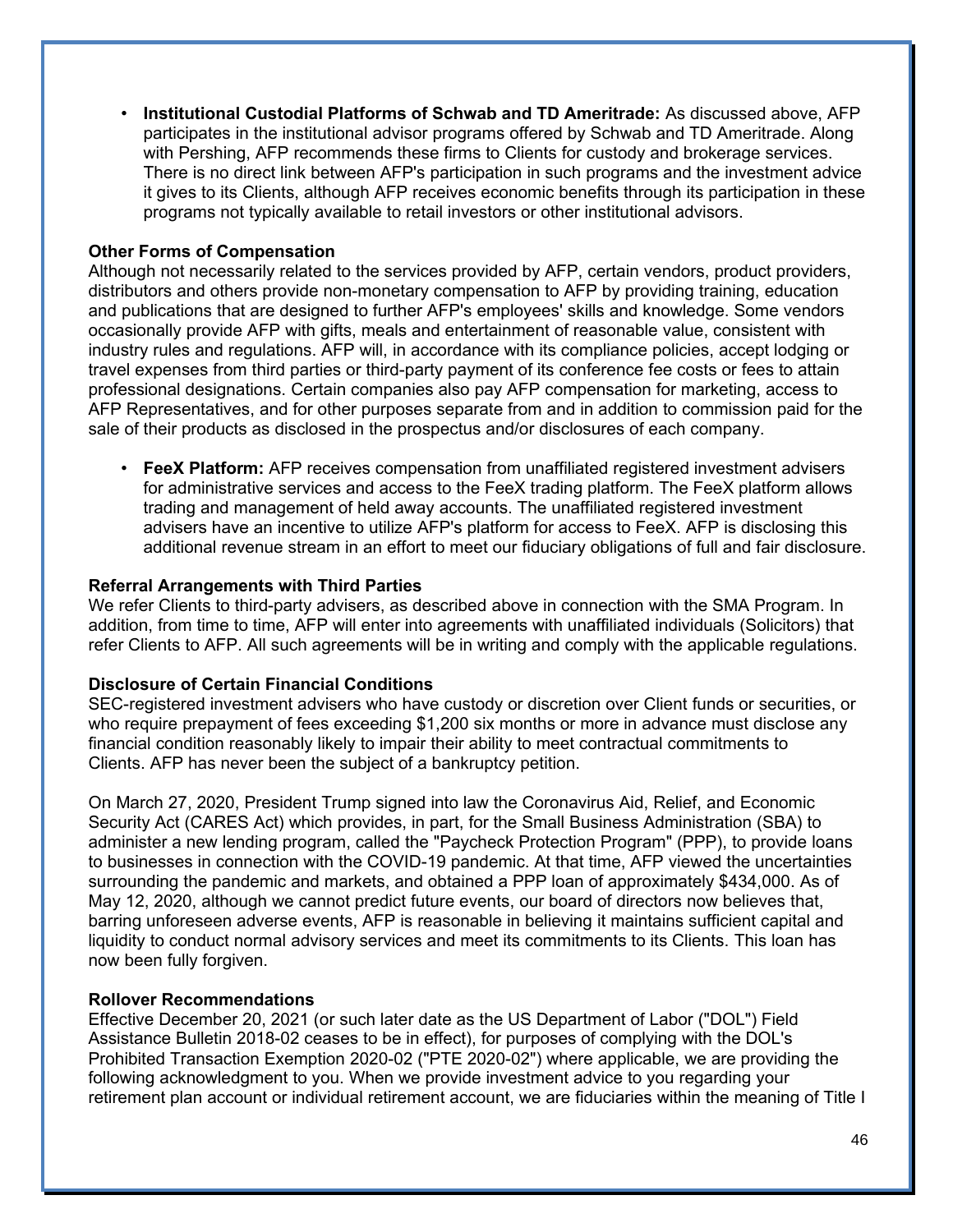of the Employee Retirement Income Security Act and/or the Internal Revenue Code, as applicable, which are laws governing retirement accounts. The way we make money creates some conflicts with your interests, so we operate under a special rule that requires us to act in your best interest and not put our interest ahead of yours. Under this special rule's provisions, we must:

- Meet a professional standard of care when making investment recommendations (give prudent advice);
- Never put our financial interests ahead of yours when making recommendations (give loyal advice);
- Avoid misleading statements about conflicts of interest, fees, and investments;
- Follow policies and procedures designed to ensure that we give advice that is in your best interest;
- Charge no more than is reasonable for our services; and
- Give you basic information about conflicts of interest.

We benefit financially from the rollover of your assets from an ERISA account to an account that we manage or provide investment advice, because the assets increase our assets under management and our advisory fees. In contrast, we receive less or no compensation if assets remain in the current plan or are rolled over to another Company plan in which you may participate.

### **AGREEMENT TO RECEIVE MANAGER BROCHURES**

Clients have the right to receive the disclosure document, Form ADV Part 2A ("Manager Brochure") for any Manager who manages their Third-Party Program account. A Manager Brochure provides information similar to the types of information in this Brochure, such as:

- the types of services the Manager provides,
- any important conflicts of interest the Manager has with its Clients and how the Manager deals with those conflicts.
- the types of strategies the Manager follows, its methods of analysis, and the types of investments it generally uses,
- whether it manages other accounts or funds that might receive preferential treatment in the allocation of investment opportunities,
- any prior disciplinary history of the Manager or its management personnel,
- how it votes proxies and deals with any conflicts of interest that arise when voting proxies,
- the basic terms of its Code of Ethics, and its general trading practices, among many other matters.

The Manager's Brochure is an important document that Clients are encouraged to read.

Separately, you should be aware that at any time, you may receive a copy of a Manager's Brochure through the SEC's public Investment Adviser Public Disclosure website simply by searching the Manager's name and scrolling down the menu to find the link to the Manager's last filed "Part 2 Brochure": [www.adviserinfo.sec.gov.](http://www.adviserinfo.sec.gov/)

### ELECTRONIC DELIVERY

Upon written Client authorization, AFP may deliver any required regulatory notices and disclosures or correspondence via electronic mail or via AFP's Internet website. AFP shall have completed all delivery requirements upon the forwarding of such document, disclosure, notice or correspondence to the Client's last provided email address (or upon advising the Client via email that such document is